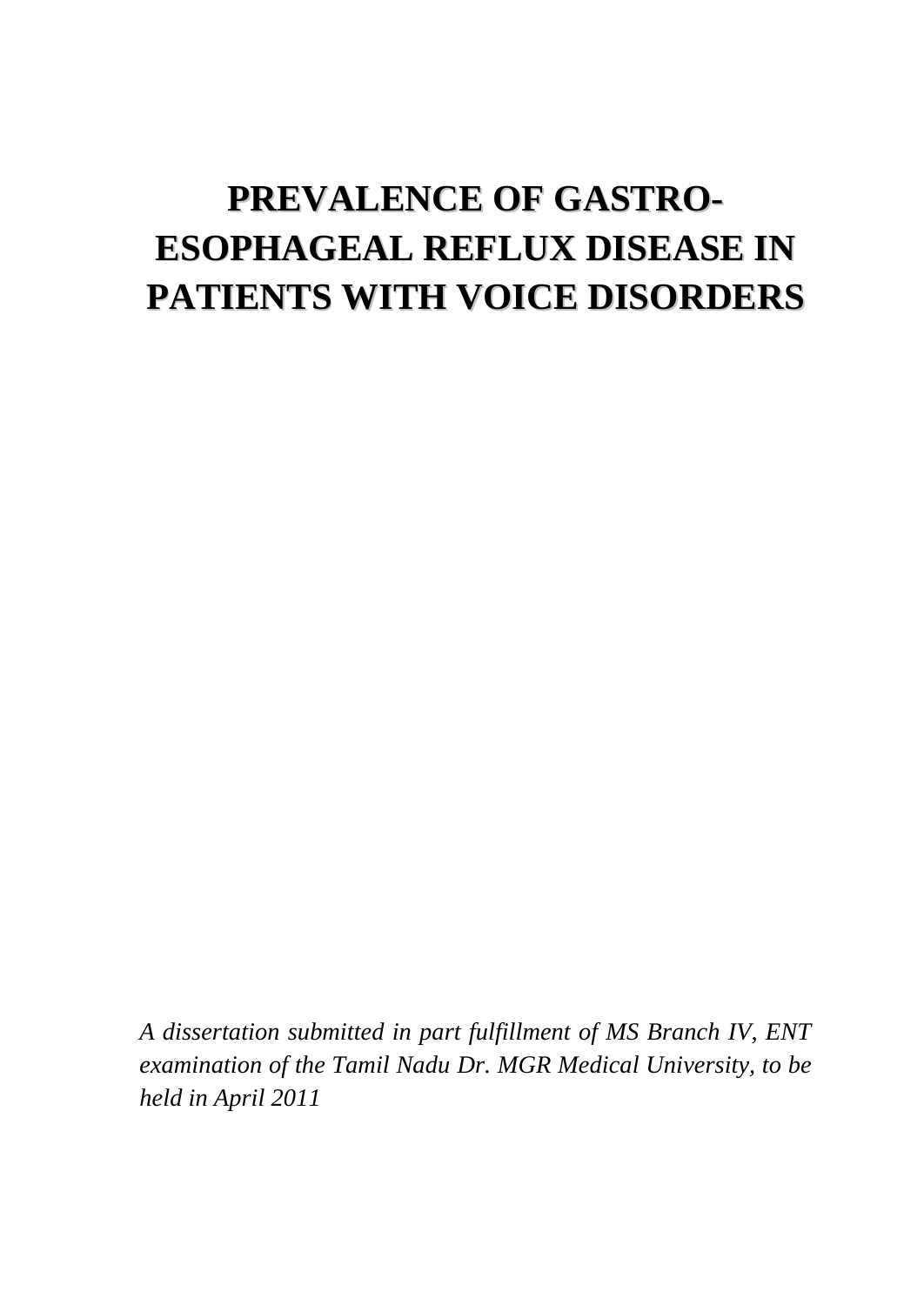# **Department of Otorhinolaryngology Christian Medical College, Vellore**

# **CERTIFICATE**

This is to certify that the dissertation entitled "**Prevalence of gastroesophageal reflux disease in patient with voice disorders**" is the bonafide original work of Dr Maldhure Swati Vijay submitted in fulfillment of the rules and regulations for the MS Branch IV, ENT examination of the Tamil Nadu Dr. MGR Medical University, to be held in April 2011.

# **Guide:**

**Dr Mary Kurien** Professor and Head Unit II Dept. of Otorhinolaryngology Christian Medical College & Hospital, Vellore – 632 004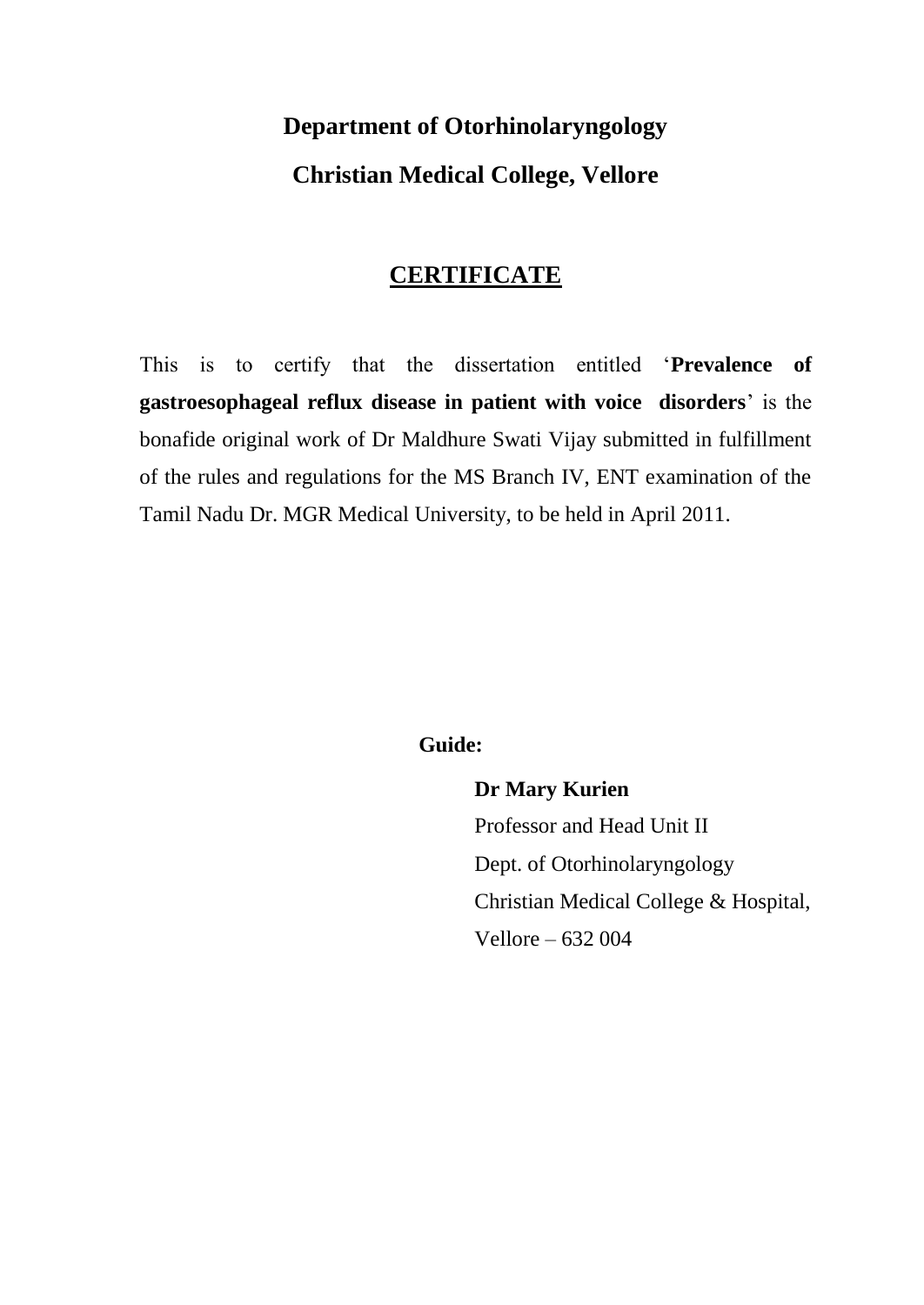# **Co – investigators:**

# **Dr Ashok Chacko**

Professor and Head, Dept. of Gastroenterology,

Christian Medical College & Hospital,

Vellore – 632 004

# **Dr Amit Kumar Dutta**

Assistant Professor,

Department of gastroenterology,

Christian Medical College & Hospital,

Vellore – 632 004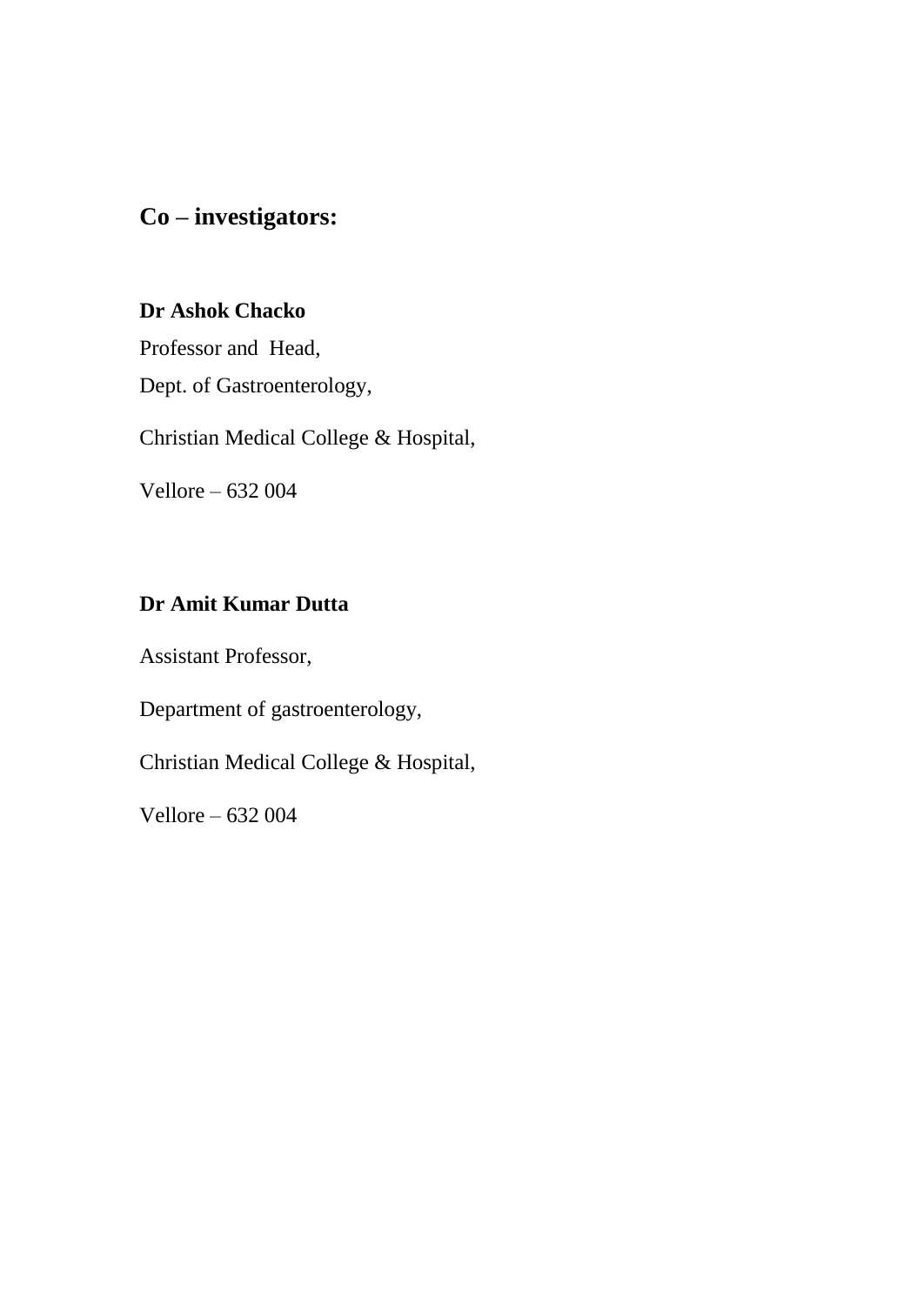# **Department of Otorhinolaryngology Christian Medical College, Vellore**

# **CERTIFICATE**

This is to certify that the dissertation entitled "**Prevalence of gastroesophageal reflux disease in patient with voice disorders**" is the bonafide original work of Dr Maldhure Swati Vijay submitted in fulfillment of the rules and regulations for the MS Branch IV, ENT examination of the Tamil Nadu Dr. MGR Medical University, to be held in April 2011.

> **Dr Achamma Balraj**  Professor and Head, Dept of Otorhinolaryngology, Christian Medical College & Hospital Vellore – 632 004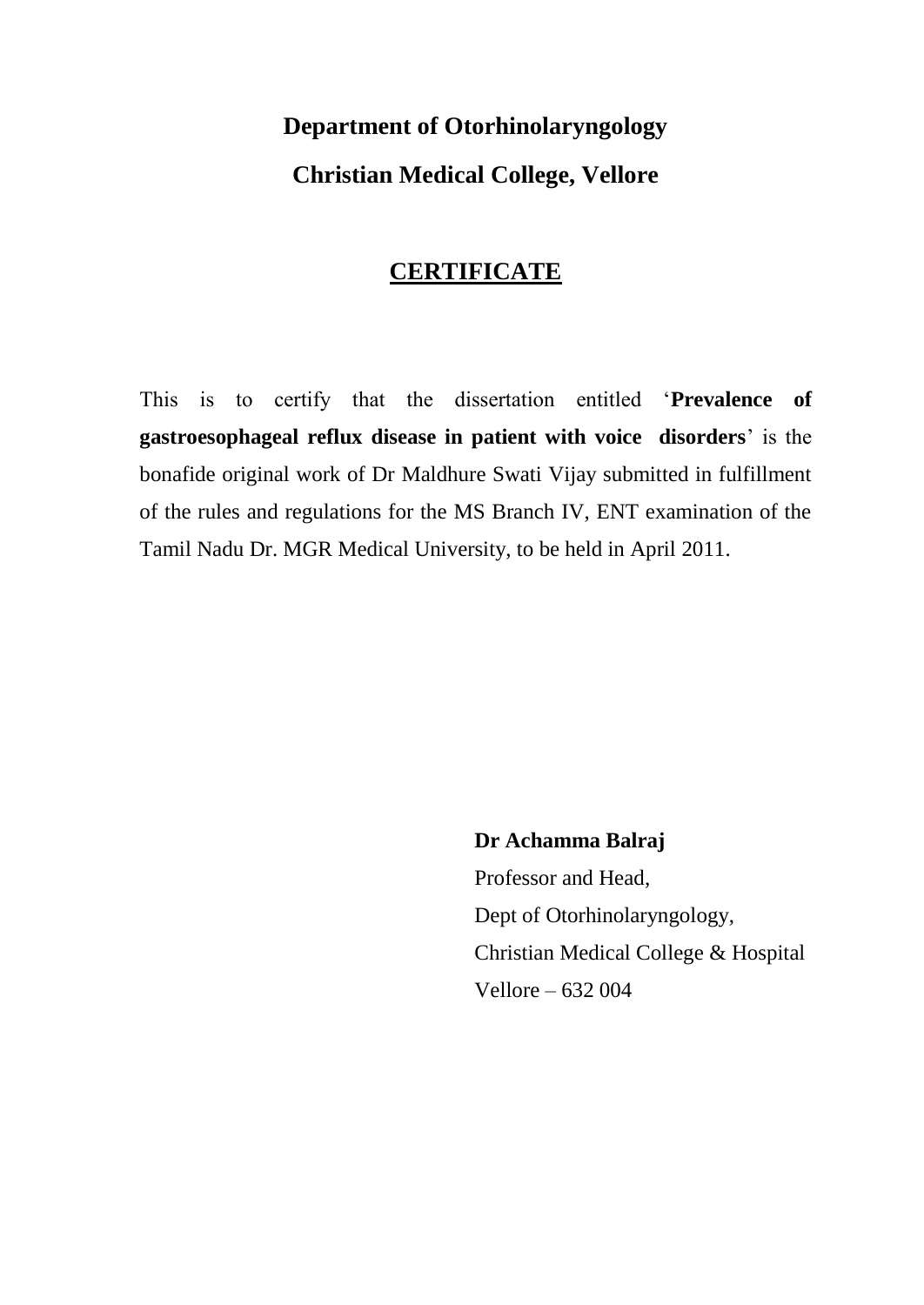### *Acknowledgements*

*I would like express a deep sense of gratitude towards my professor and guide Dr Mary Kurien for all her encouragement, wisdom and expert guidance throughout the work on my thesis.*

*I am extremely grateful to Dr Ashok Chako, Head of department, and Dept of Gastroenterology for allowing me to conduct this study in collaboration with Gastroenterology department. I am also extremely thankful to Dr Amit Kumar Dutta*, *Assistant Professor, Department of Gastroenterology for his excellent guidance and encouragement and for sparing his valuable time to help me in the execution of this study.*

*I wish to thank Dr. Achamma Balraj, Professor and Head of Otorhinolaryngology, CMC, and Vellore for facilitating this study.*

*I would like to thank Mr. Solomon Christopher and Mr. Vasanth for patiently understanding and helping me with the analysis of the data. I would also like to thank Mr Sathiya murthi for editing and compiling the study material.*

*I am grateful to every ENT surgeon and Speech therapists for meticulous screening of patients, and to the patients who consented to be a part of this study. I owe my gratitude to all my professors, seniors and colleagues for their encouragement. A special thanks to friends who gave me their time, concern, support, and any help I needed; and my family, especially my husband, for supporting me throughout the work on this study.* 

*And to God for his blessings, which helped me complete this study.*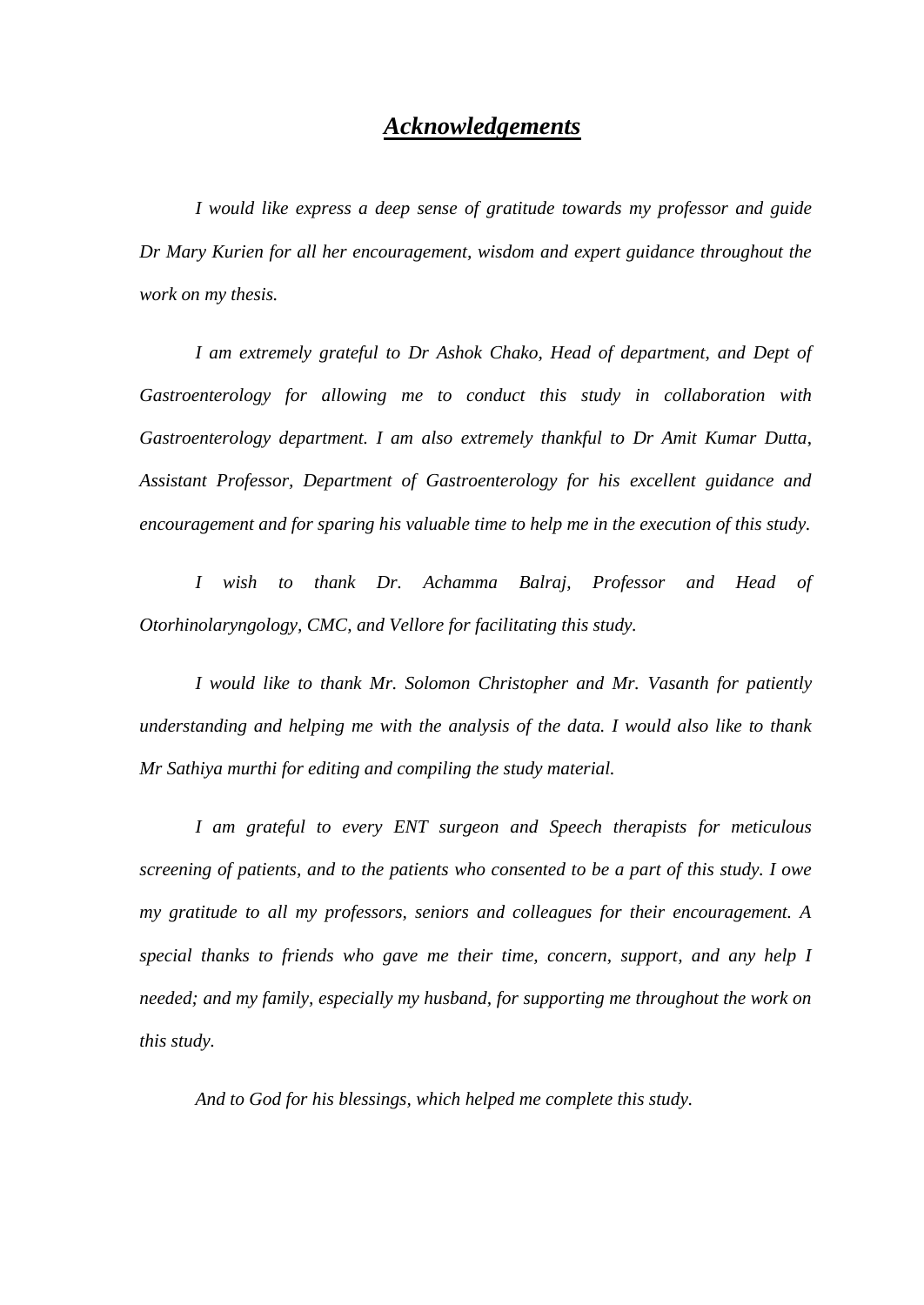# **Table of Contents**

| S.No.          | <b>Content</b>                                                                                         | Page. No.      |
|----------------|--------------------------------------------------------------------------------------------------------|----------------|
| $\mathbf{1}$   | Aims and objectives                                                                                    | $\mathbf{1}$   |
| $\overline{2}$ | Present knowledge and Review of Literature                                                             | $\overline{2}$ |
| 3              | <b>Materials and Methods</b>                                                                           | 22             |
| $\overline{4}$ | <b>Results and Analysis</b>                                                                            | 30             |
| 5              | Discussion                                                                                             | 45             |
| 6              | Conclusion                                                                                             | 51             |
| $\tau$         | Bibliography                                                                                           | 52             |
| 8              | Appendix<br>A - Form for Informed Consent<br>B – Performa used for Data Collection<br>$C$ – Data Sheet | 56             |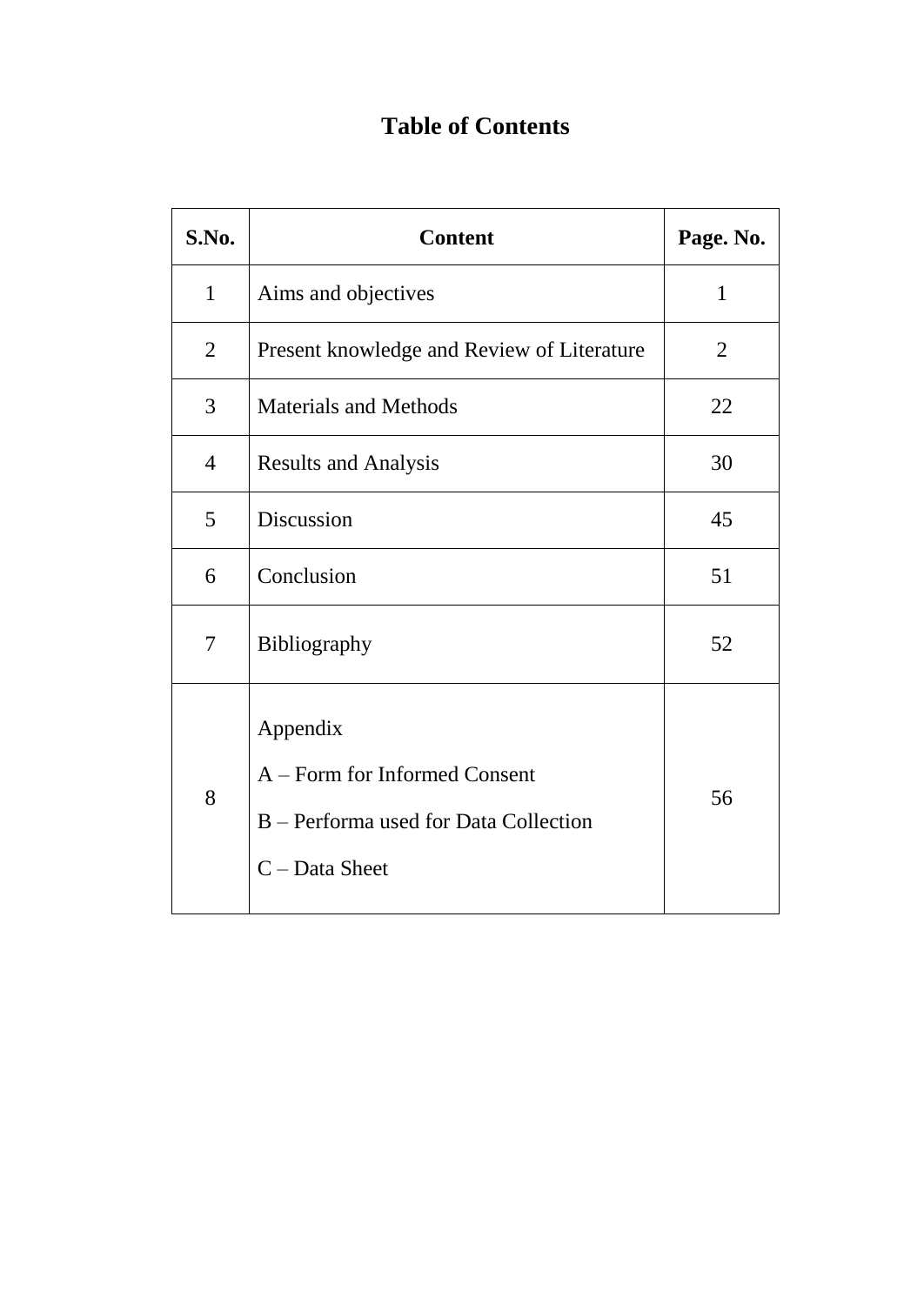# **AIM**

To determine the prevalence of gastro-esophageal reflux disease in patients with voice disorders.

# **OBJECTIVES:**

- 1. To determine the prevalence of gastro esophageal reflux disease (GERD) in patients with voice disorders.
- 2. To determine prevalence of laryngopharyngeal reflux (LPR) in patients with gastroesophageal reflux disease by validating the following, in patients with gastroesophageal disease:
	- A. Kaufmann Reflux Symptom Index
	- B. Reflux Finding Score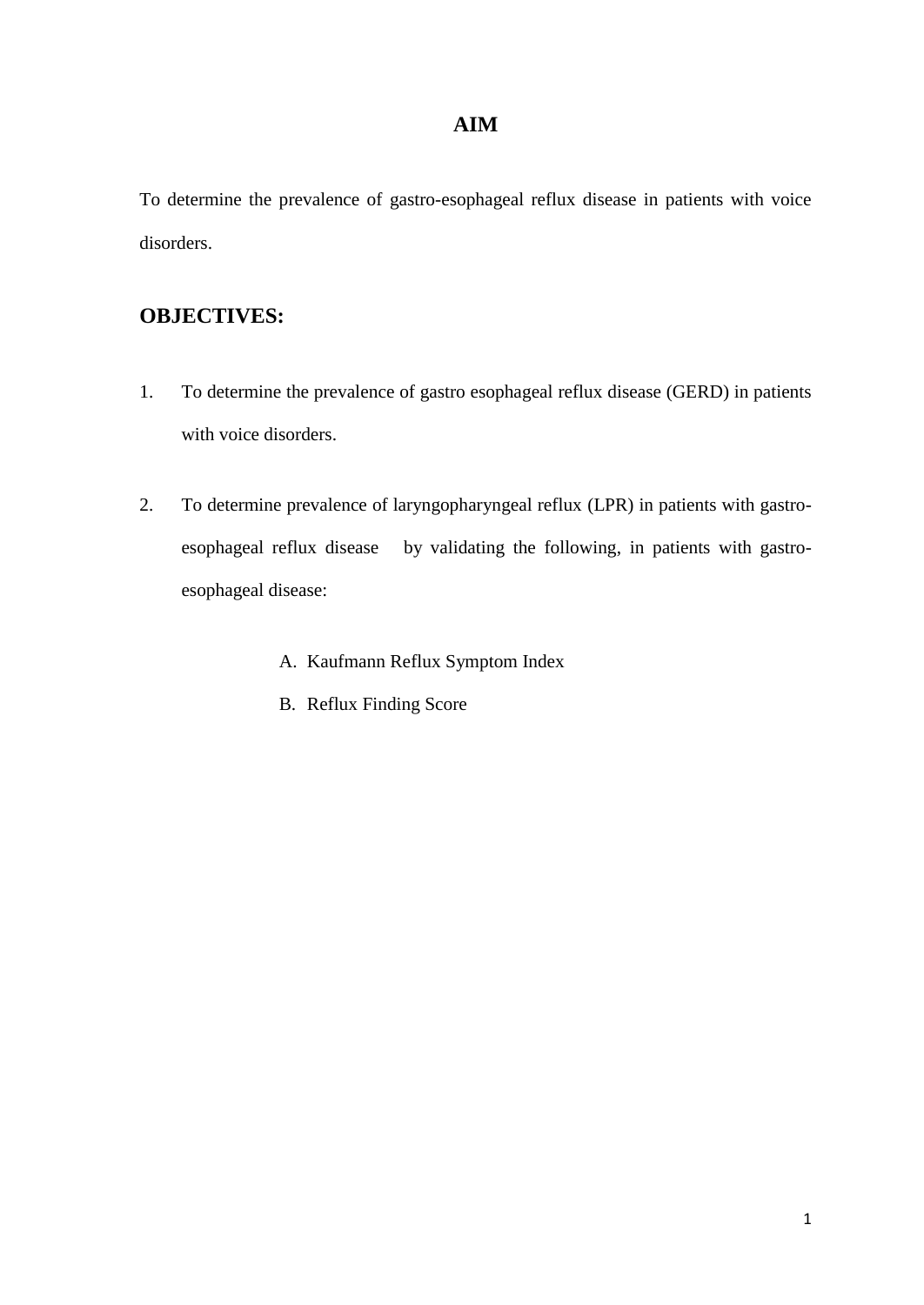# **PRESENT KNOWLEDGE AND REVIEW OF LITERATURE**

### **INTRODUCTION**

Acid reflux is a common problem in 4-10% of patients coming to ENT out patient departments. A recent study of voice and reflux disorders revealed that 55% - 60% patients had laryngopharyngeal reflux.**<sup>1</sup>** Anti-reflux therapy is usually used as an empirical treatment for patients with hoarseness, where no other cause has been identified by examination.**<sup>2</sup>**

Gastro-esophageal reflux disease (often abbreviated to GERD or GORD) is defined as the retrograde flow of gastric contents into the oesophagus or above. Gastroesophageal reflux disease is characterized by symptoms and/or signs of mucosal injury of the oesophagus or upper aerodigestive tract secondary to this reflux. **3**

Laryngopharyngeal reflux refers to backflow of acid from stomach to throat. Otolaryngological manifestation of acid reflux includes a wide range of laryngeal and pharyngeal symptoms and constellation of symptoms is called laryngopharyngeal reflux.**<sup>4</sup>** Patients with laryngopharyngeal reflux suffer from change in voice, burning sensation in substernal / epigastric, regurgitation, dysphagia ,throat pain, ,cough, foreign body sensation in throat, or frequent throat clearing. Laryngopharyngeal reflux is a major cause of laryngeal inflammation and present with constellation of symptoms different from classic gastro-esophageal disease. The goal of this study is to estimate prevalence of gastro-esophageal disease for the management of laryngeal and voice disorder**.**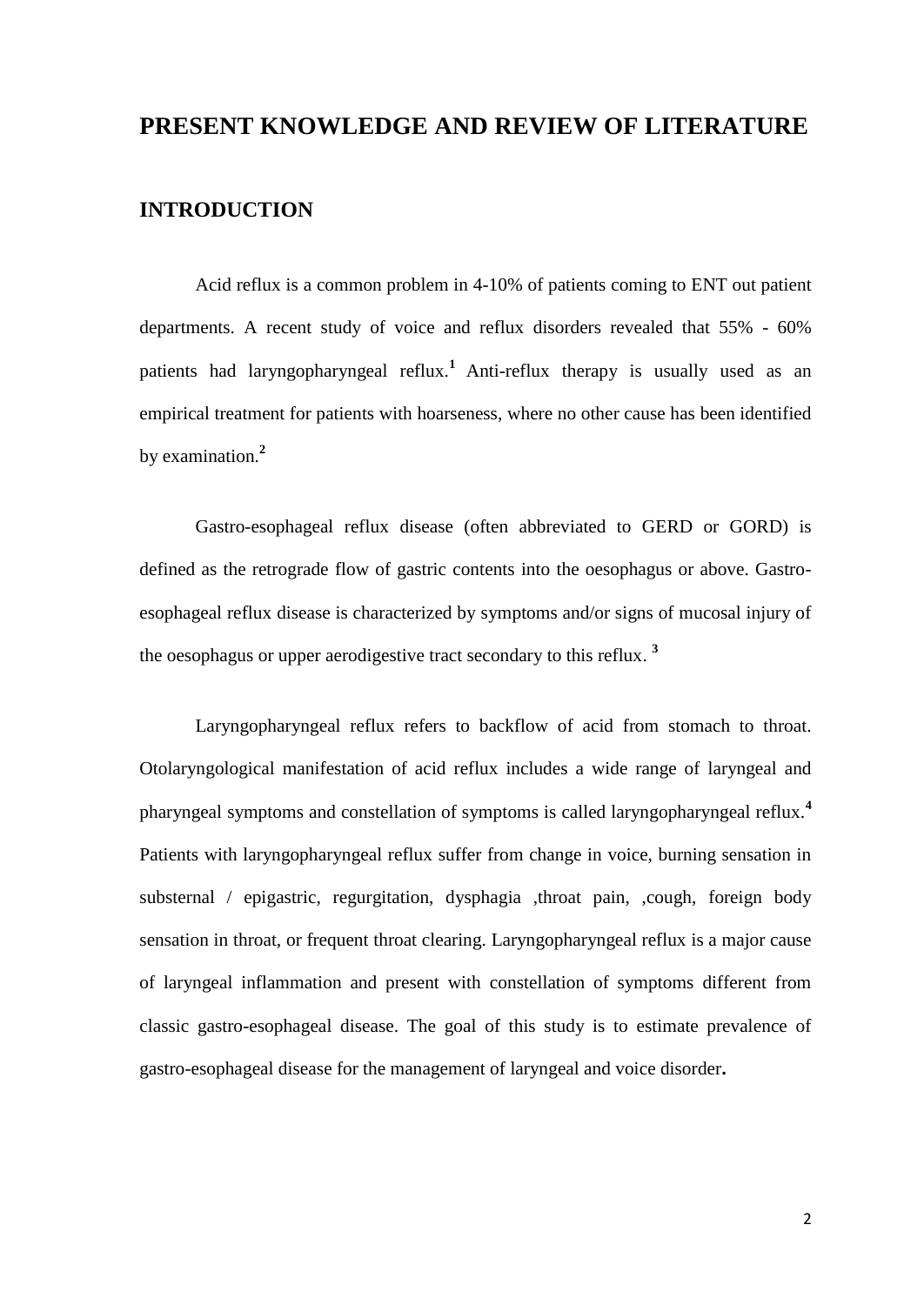### **NORMAL LARYNGEAL ANATOMY <sup>5</sup>**

The larynx is an extraordinary versatile organ capable of many rapid and subtle adjustments and capable of sound production over a wide range of pitch and loudness. The structural framework of the larynx is consisting of nine cartilages, their connecting membranes and ligaments.

Cartilages of larynx: (Figure 1)

Thyroid cartilage: The thyroid cartilage develops from the 4<sup>th</sup> arch cartilage.<sup>7, 6</sup> Thyroid cartilage is covered by outer thick perichondrium and inner thin perichondirum. Attachment of the anterior commisure of vocal cord lacks perichondrium.

Cricoid cartilage: It is a signet ring shaped cartilage, with a thin anterior arch and a broader posterior lamina, which has facets for articulation with the arytenoids cartilage. This forms a crucial joint in the production of voice.

Epiglottic cartilage: It is a leaf like hyaline cartilage. Thyroepiglottic ligament connects it to thyroid cartilage and hyoepiglotttic ligament connects it to the hyoid superiorly.

Arytenoid cartilages: These are paired pyramidal cartilage rests upon the cricoid lamina with two processes (vocal and muscular), an apex and a base. The concave base articulates with the cricoid cartilage in a synovial joint.

Minor cartilages: The corniculate cartilage (cartilage of santorini) is located just above the apices of arytenoids. The cuneiform cartilage (cartilage of wriesberg) is found in the superior aspect of the aryepiglottic folds. These cartilages provide rigidity to the membranes, which function as ramparts that guides the food bolus away from the larynx.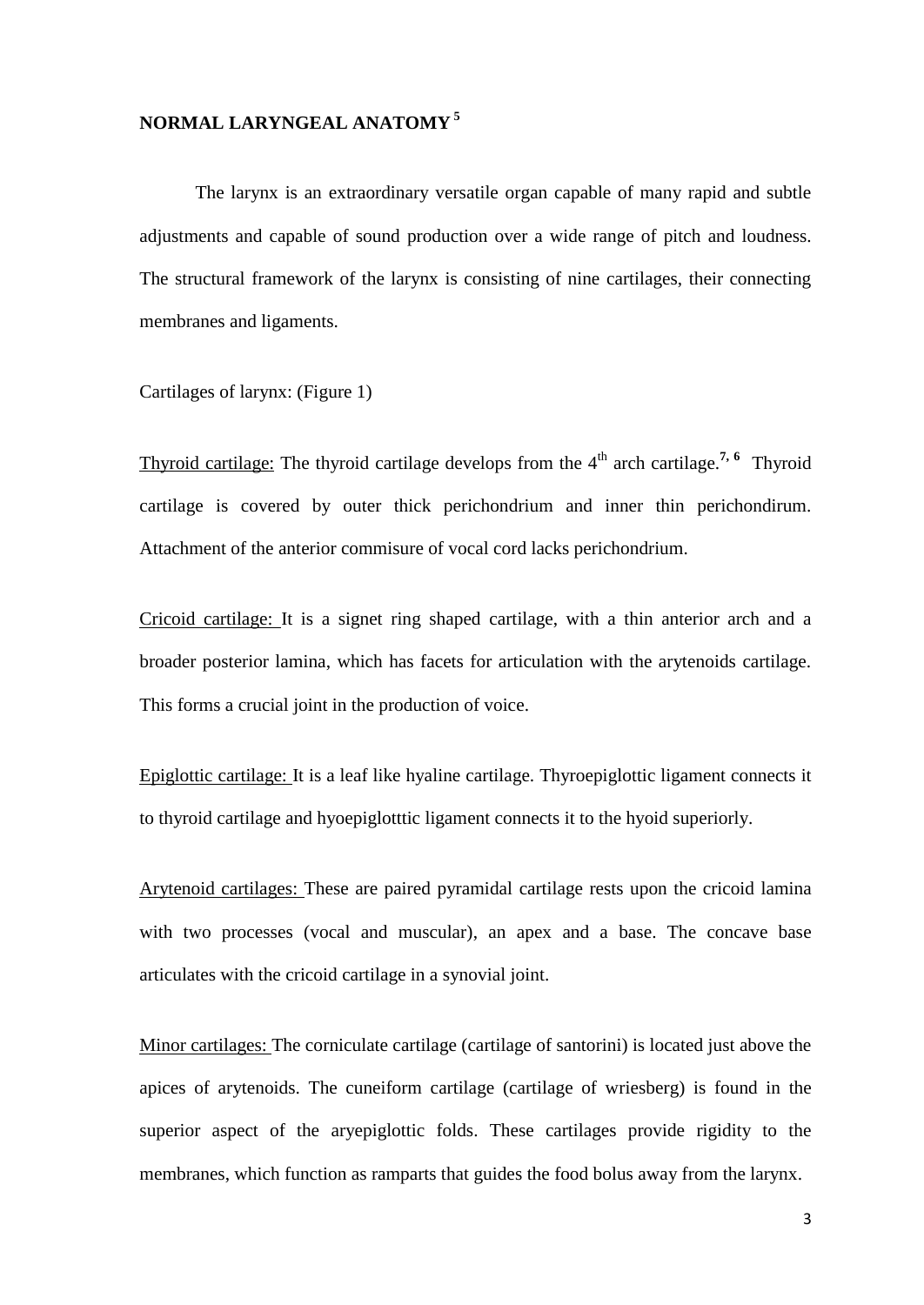### **Ligaments of larynx**

Quadrangular membrane: On both side of larynx, the membrane extends from the lateral edge of the epiglottis to the arytenoid cartilage posteriorly. The superior border of the membrane is a free edge corresponding to AE folds. Each membrane's lower edge is also free and it extends from the epiglottis to the vocal process of the arytenoids corresponding to the false vocal cords which is also known as the ventricular bands. The superior and inferior edges of this membrane are thickened giving rise to the aryepiglottic ligament and the vestibular ligament.

Triangular membrane (conus elasticus): The triangular membrane is paired and together forms the connus elasticus. Its base is located anteriorly attached to both thyroid and cricoid cartilage. Each membranes apex is attached to the vocal process of arytenoids. The free superior edge of this membrane is forming the vocal ligament.

Mucous membrane: It is continuous with the lining of pharynx above and the trachea below. This membrane is particularly rich in mucous glands in the region of the laryngeal ventricle (ventricle of Morgagni). It is closely adherent to the epiglottis, the aryepiglottic ligament and the vocal cords. The epithelium of larynx is either squamous, ciliated columnar or transitional. The superior half of the posterior surface of the epiglottis, the upper part of the aryepiglottic folds, posterior commisure and vocal cords are covered by squamous epithelium.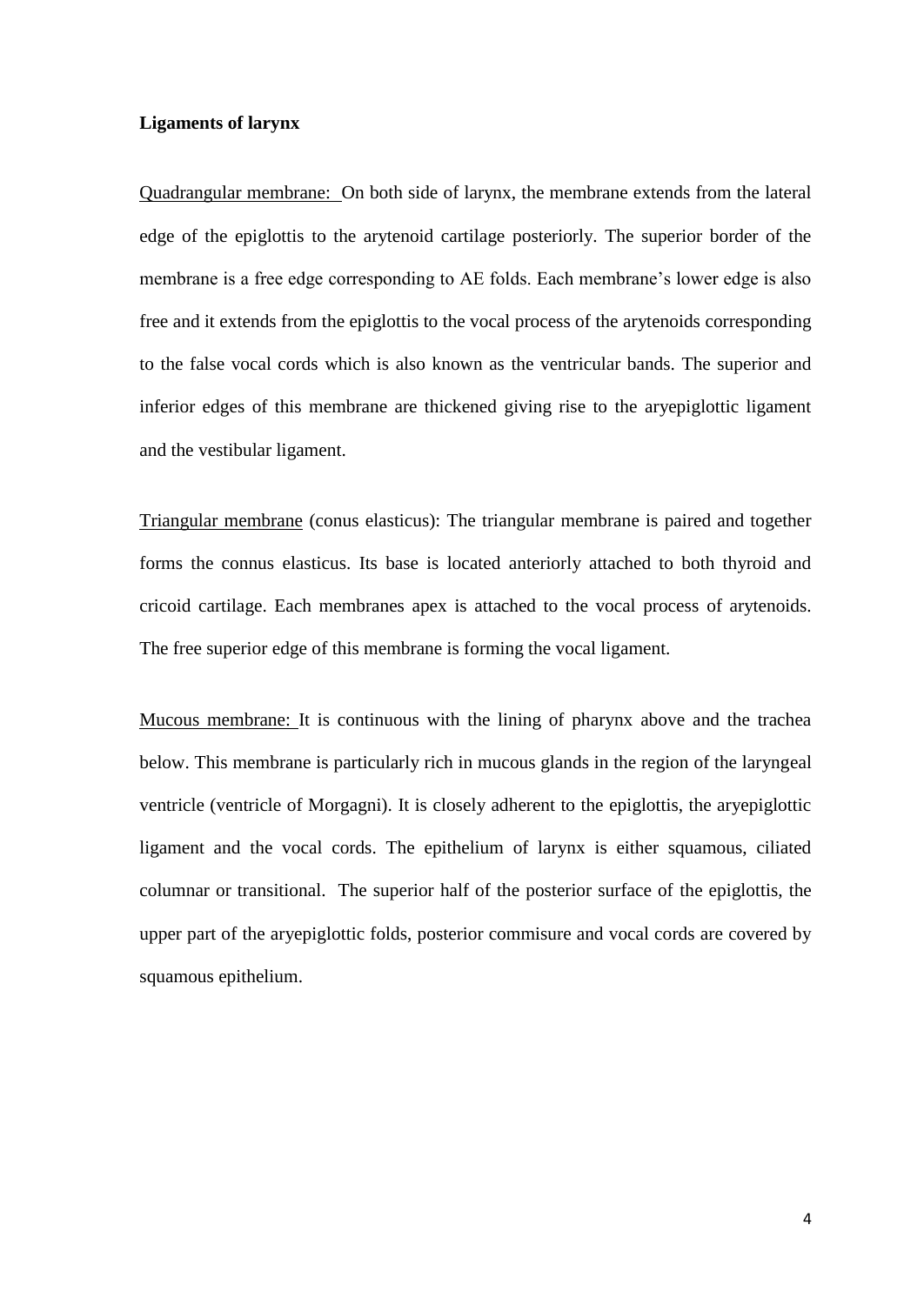### **Laryngeal muscles:** (Figure 2)

The laryngeal muscles can be divided into three groups: intrinsic, extrinsic, and accessory.

#### Intrinsic muscles:

The intrinsic muscle of the larynx may be classified according to their effect on the shape of glottis and the vibratory behavior of the vocal fold. They are adductors, abductors, relaxers and tensor muscles.

The articulation between the cricoid and arytenoid cartilages is a complex one, involving sliding arytenoid and rotation about its vertical axis. Arytenoid movement is the composite of all the actions of the intrinsic muscles acting together.

The Posterior Cricoarytenoid Muscle (PCA): The posterior cricoarytenoid is the sole abductor of the vocal folds. This muscle originates from the posterior surface of the cricoid cartilage and inserts into the muscular process of the arytenoid cartilage. The role of the whole PCA during phonation is controversial. It is widely accepted that the PCA pulls the vocal folds apart after phonation.

The Interarytenoid Muscle (IA): The interarytenoid muscle is an unpaired muscle that originates from the posterior surface of each arytenoid cartilage. It approximates the posterior ends of the arytenoid cartilages, thus playing an important role in both the phonatory and the sphincteric mechanisms of the larynx.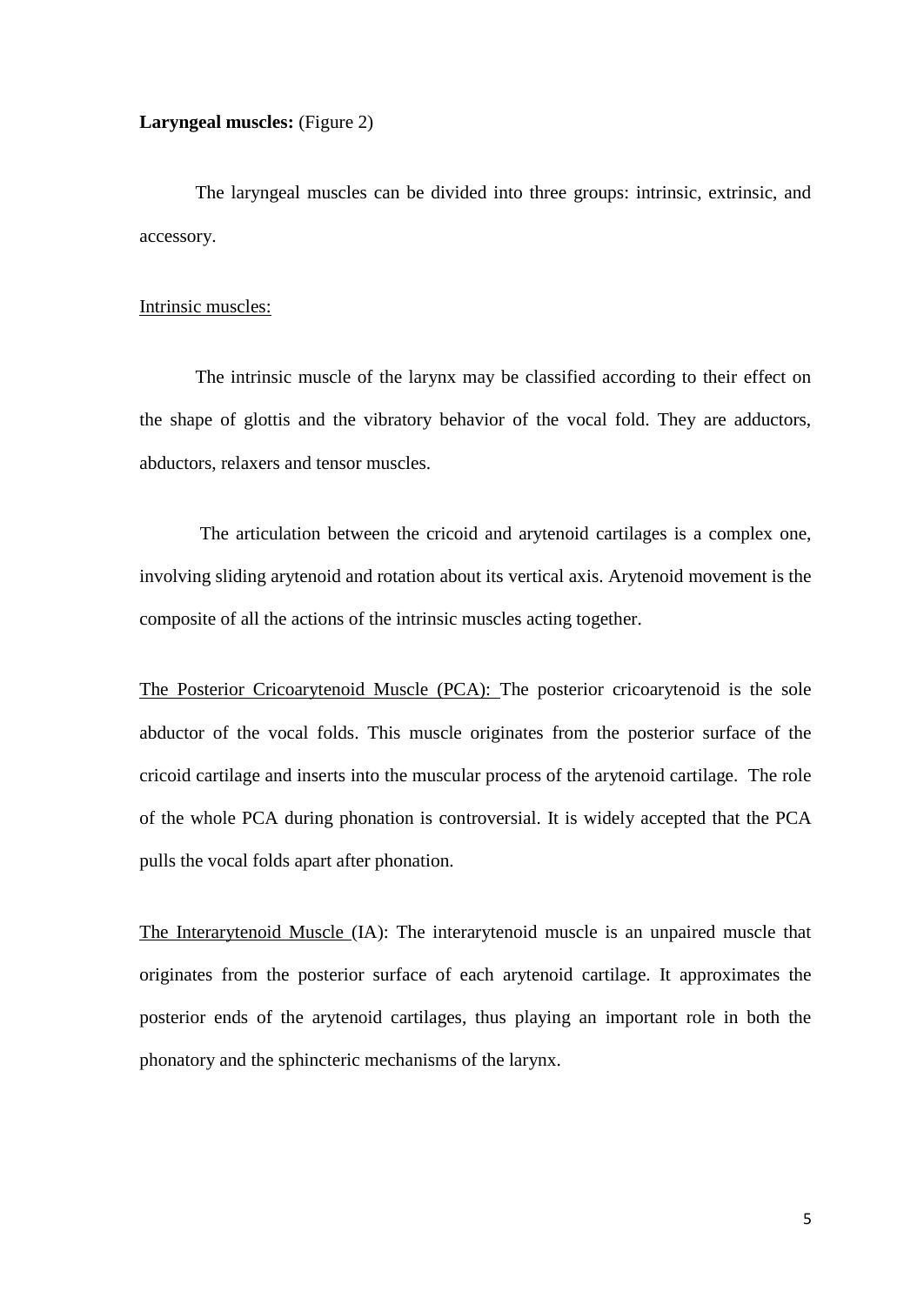The lateral Cricoarytenoid Muscle (LCA): The lateral cricoarytenoid muscle originates from the cricoid arch and inserts onto the muscular process of the arytenoid cartilage. Contraction of the muscle adducts the vocal folds.

The Thyroarytenoid Muscle (TA): The thyroarytenoid muscle is the most important muscle for phonation. This muscle is composed of two basic compartments: a medial part, the vocalis, which is more involved in phonation; and a lateral part, the muscularis, which is more involved with adduction. Depending on the myofibrillar ATPase reaction, muscle fibers are divided into a fast and slow type. These slow fibers are arranged in a gradient with the medial edge of the muscle approaching 100% slow twitch and gradually changing into almost 100% fast twitch at the lateral edge.

| Function of Laryngeal Muscles in Vocal cord Adjustments. |                                                                                         |                                   |                         |                                      |                                             |  |
|----------------------------------------------------------|-----------------------------------------------------------------------------------------|-----------------------------------|-------------------------|--------------------------------------|---------------------------------------------|--|
|                                                          | <b>LCA</b><br><b>TA</b><br><b>CT</b><br>(Lateral)<br>(cricothyroid)<br>(thyroarytenoid) |                                   | cricoarytenoid)         | IA<br>(Interarytenoid)               | <b>PCA</b><br>(posterior<br>cricoarytenoid) |  |
| Position                                                 | Paramedian                                                                              | Adduct<br>(Membranous<br>portion) | Adduct<br>(Entire fold) | Adduct<br>(Cartilaginous<br>portion) | abduct                                      |  |
| Level                                                    | Lower                                                                                   | Lower                             | Lower                   |                                      | Elevate                                     |  |
| Length                                                   | Elongate                                                                                | Shorten                           | Elongate                | (Shorten)                            | Elongate                                    |  |
| Thickness                                                | Thin                                                                                    | Thicken                           | Thin                    | (Thicken)                            | Thin                                        |  |
| Edge                                                     | Sharpen                                                                                 | Round                             | Sharpen                 |                                      | Round                                       |  |
| Cover                                                    | <b>Stiffen</b>                                                                          | Slacken                           | <b>Stiffen</b>          | (Slacken)                            | Stiffen                                     |  |
| Transition                                               | <b>Stiffen</b>                                                                          | Slacken                           | Stiffen                 | (Slacken)                            | <b>Stiffen</b>                              |  |
| Body                                                     | Stiffen                                                                                 | <b>Stiffen</b>                    | Stiffen                 | (Slacken)                            | Stiffen                                     |  |

### **Table showing Intrinsic muscle and their actions**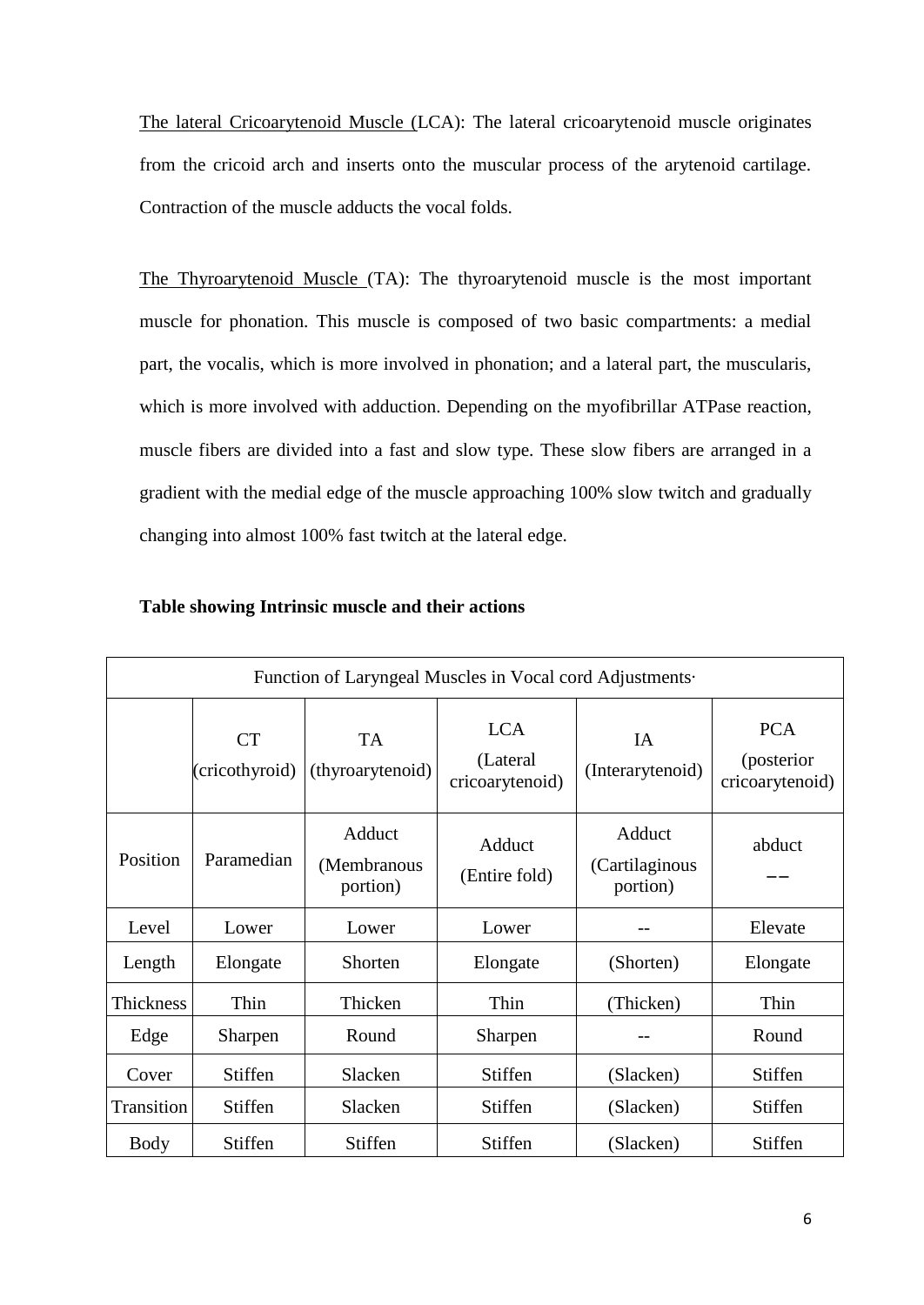#### Extrinsic muscles:

The cricothyroid muscles are located on the exterior surface of the larynx, each consist of two parts. It stretches the vocal fold and sharpens its edge, indicating that they are an important determinant of the pitch of the acoustic signal of the vibrating vocal folds.

#### **Laryngeal neuromuscular anatomy**:

The larynx is innervated by two main branches of the vagus nerve: the superior and recurrent laryngeal nerves. The superior laryngeal nerve (SLN) bifurcates into two nerves: the internal and the external. The internal supply the sensory innervation to the entire mucosa of the larynx above the vocal folds. The external SLN supply motor innervation to the cricothyroid muscle. The recurrent laryngeal nerves are the main of motor innervation to the larynx. They supply motor innervation to the laryngeal muscles in the following sequence: posterior cricoarytenoid, interarytenoid, lateral cricoarytenoid, thyroarytenoid. Only the interarytenoid muscle receives bilateral innervation.

### **Anatomy of glottic region** (Figure 3)

The glottis consists of two portions; the intermembranous portion or the anterior glottis and the intercartilagenous portion, or the posterior glottis. The anterior glottis can be regarded as the phonatory glottis whereas the posterior glottis is considered the respiratory glottis. The vocal fold is defined as the fold like structure that lies between the anterior commisure and vocal process of arytenoids.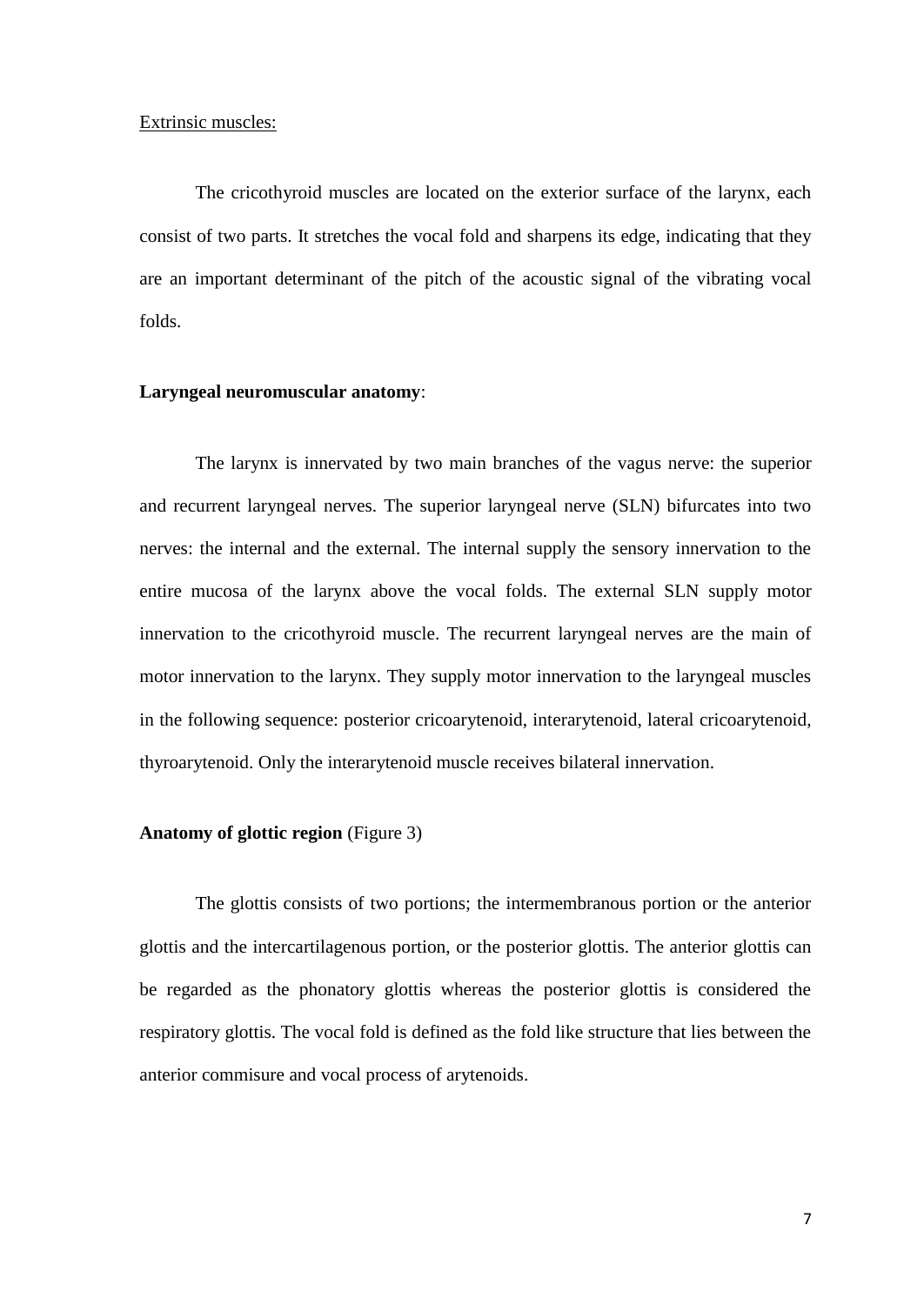#### **Histological structure of vocal cord** (Figure 4)

Vocal cord is made of mucosa and muscle. The mucosa in turn, consists of epithelium and lamina propria. Around the vocal fold edge, the epithelium is stratified squamous epithelium. The lamina propria can be divided into three layers. The superficial layer of lamina propria mainly consists of amorphous substance and it is loose and pliable. Elastic and collagenous fibers as well as fibroblast are sparse. This layer is called the Reinke"s space. It is this layer which vibrates during phonation. If it becomes stiffened with pathologies such as inflammation, scar or tumor, its vibration will be disturbed. This results in voice problems. The intermediate layer consists primarily of elastic fibers, whereas the deep layer consists chiefly of collagenous fibers. The structure that consists of intermediate and deep layer of the lamina propria is called the vocal ligament. The vocalis muscle forms the main body of vocal cord. The five histological layers are reclassified into three parts -

The cover: consisting of epithelium and the superficial lamina propria.

The transition: consist of intermediate and the deep layer of lamina propria

The body: consists of the vocalis muscle.

#### **PHYSIOLOGY OF PHONATION** (Figure 5,6)

The larynx is the major source of sound used during speaking. Phonation is the generation of sound by vibration of vocal cords.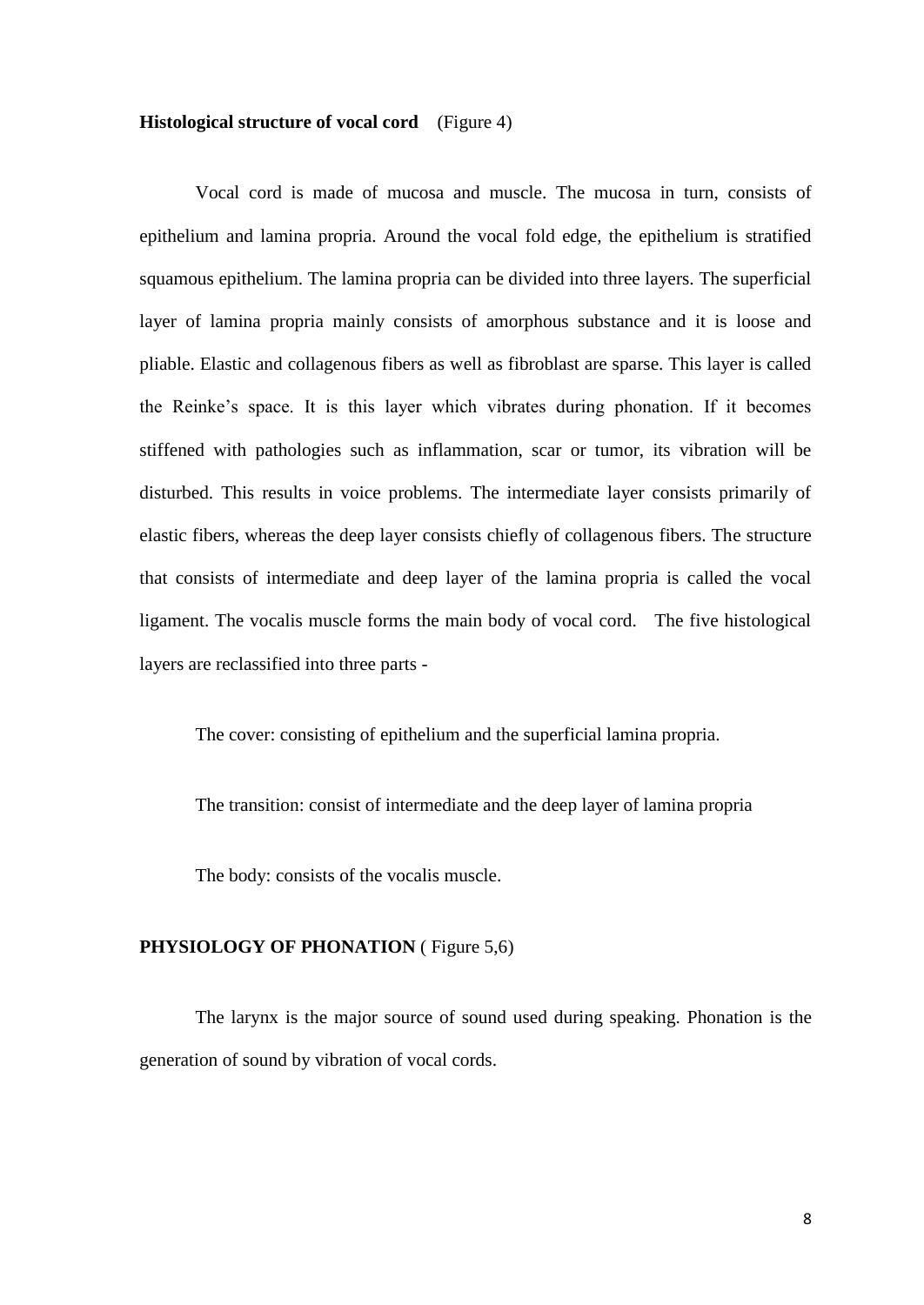### THEORIES OF PHONATION **<sup>5</sup>**

It is based on three theories.

- a) Aerodynamic or myoelastic theory: (Van de Berg 1958) this theory postulates that vocal cords are subject to well established aerodynamic and physical forces. There is a building up of infraglottic air column, and its pressure act on the vocal folds which are kept tensed by the tonic contraction of the laryngeal muscles. This increased infraglottic pressure forces the vocal cords apart and it is set in vibration, once again the pressure falls, vocal cords recoil following which the subglottic pressure raises. The mode and frequency of vibration is dependent on properties of the cord and interplay of the intrinsic muscles of the larynx.
- b) Neuromuscular or clonic theory (Husson): This is not accepted now. This states that each new vibratory cycle is initiated by nerve impulses transmitted from brain to the vocalis muscle by way of the vagus nerve. This means that the frequency of vocal cord vibration is dependent on rate of impulses delivered. There was very little conclusive evidence to support this theory.
- c) Cavity tone or transient theory (Wills) this states that larynx functions simply to supply puffs of air that might excite the supraglottal resonating cavity. This explains sound production based on the resonation chambers alone.

**Normal voice** : A normal voice falls within the accepted ranges of pitch, loudness , and quality found in a majority of individuals of the same age and sex. Abnormal vocal fold vibrations take many forms, each of which creates acoustic patterns that cause the voice to be perceived as disordered.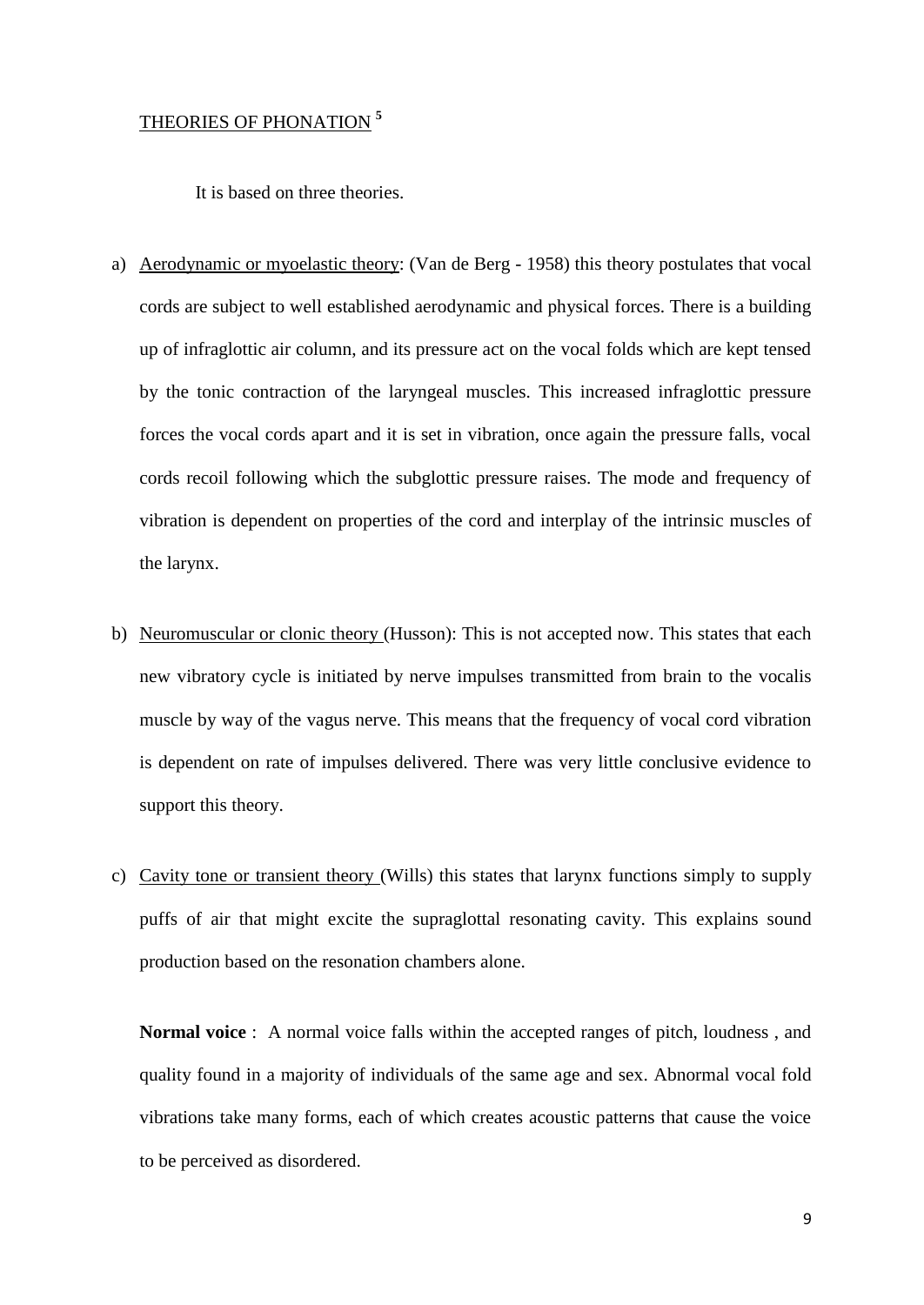#### **Common voice Complaints**

Hoarseness means change in voice. This term is used by patients to describe changes in their voice quality.

Dysphonia means abnormal voice, but the degree of dysphonia does not correlate with any particular specific cause. It may present with mild, moderate, or severe dysphonia.

The symptoms of dysphonia may be further subclassified, as Diplophonia (double-tone) and Dysresonance (change in the resonance of the voice). Voice breaks exemplify pitch-specific dysphonias. Odynophonia implies uncomfortable or painful speaking. Vocal fatigue is a common symptom among voice disorder patients and implies the development of symptoms (dysphonia or odynophonia) sometime after the initiation of vocalization.**7, 6**

Aphonia is used to describe the loss of voice; such patients may still be able to communicate in a quiet environment using the airstream for articulation, but the glottis does not participate in phonation. The sound of an aphonic, then is characteristically no voice or extreme breathiness.

### **NORMAL ESOPHAGEAL ANATOMY <sup>7</sup>**

The esophagus is a muscular tube connecting the pharynx to the stomach, acting as a channel for the transport of food. However, its structure and function is much more complex. The proximal margin of the tubular esophagus is the upper esophageal sphincter (UES), the functional unit correlating anatomically with the junction of the inferior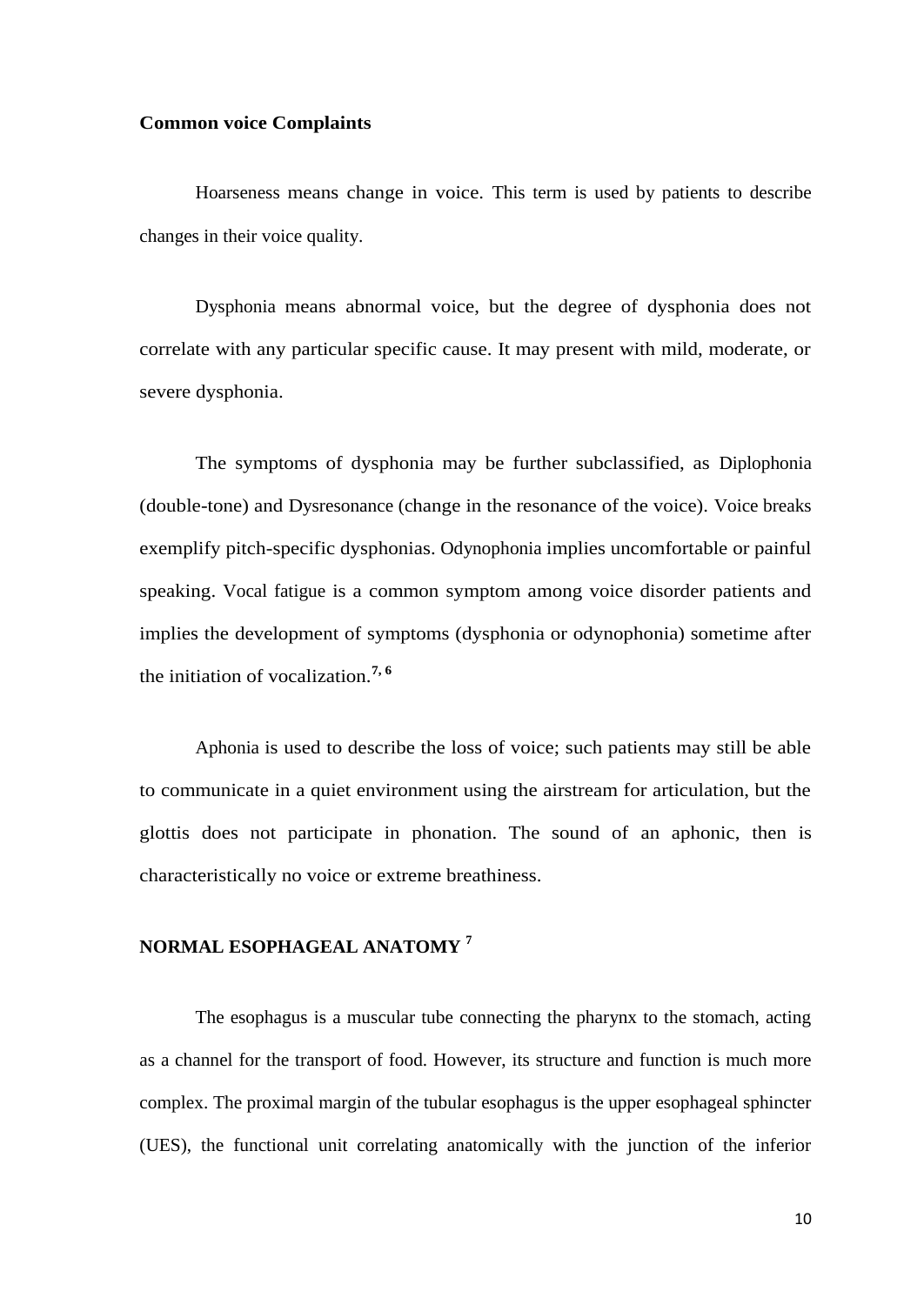pharyngeal constrictor and cricopharyngeus. The esophagus extends distally 18 to 26 cm within the posterior mediastinum as a hollow muscular tube to the lower esophageal sphincter (LES). The LES is a 2- to 4-cm-long focus of tonically contracted thickened circular smooth muscle that lies within the diaphragmatic hiatus. The esophageal wall is comprised of four layers: mucosa, submucosa, muscularis propria, and adventitia. (Figure 7). The esophagus has no serosa, which makes it unique to the rest of the gastrointestinal (GI) tract. The mucosa is normally composed of stratified squamous epithelium, lamina propria, and the muscularis mucosa. Lymphatic drainage begins in the lamina propria. The muscularis propria consists of both skeletal and smooth muscle. The proximal 5% to 33% is skeletal muscle, the middle 35% to 40% is mixed, and the distal 50% to 60% is smooth muscle. The muscles are arranged into inner circular and outer longitudinal layers.

 The smooth muscle portions of the esophageal body are innervated by the vagus nerve, which controls peristalsis under physiologic conditions. Neural innervation of the esophagus is from the myenteric or Auerbach's plexus, located between the two muscle layers and from Meissner's plexus, which is located in the submucosa. The myenteric plexus is responsible for esophageal peristalsis, whereas Meissner's complex is the site of afferent sensory input.

 Although the precise interaction between morphology and function of the nerve plexuses is not entirely clear, there are two main neurotransmitters within the myenteric plexus. Excitatory stimulation from acetylcholine mediates contraction of both the longitudinal and circular muscle layers. Inhibitory neurons predominantly affect the circular muscle layer via nitric oxide. Excitatory stimulation from acetylcholine has its largest effect proximally, whereas inhibitory effect of nitric oxide is seen distally.**<sup>7</sup>**

11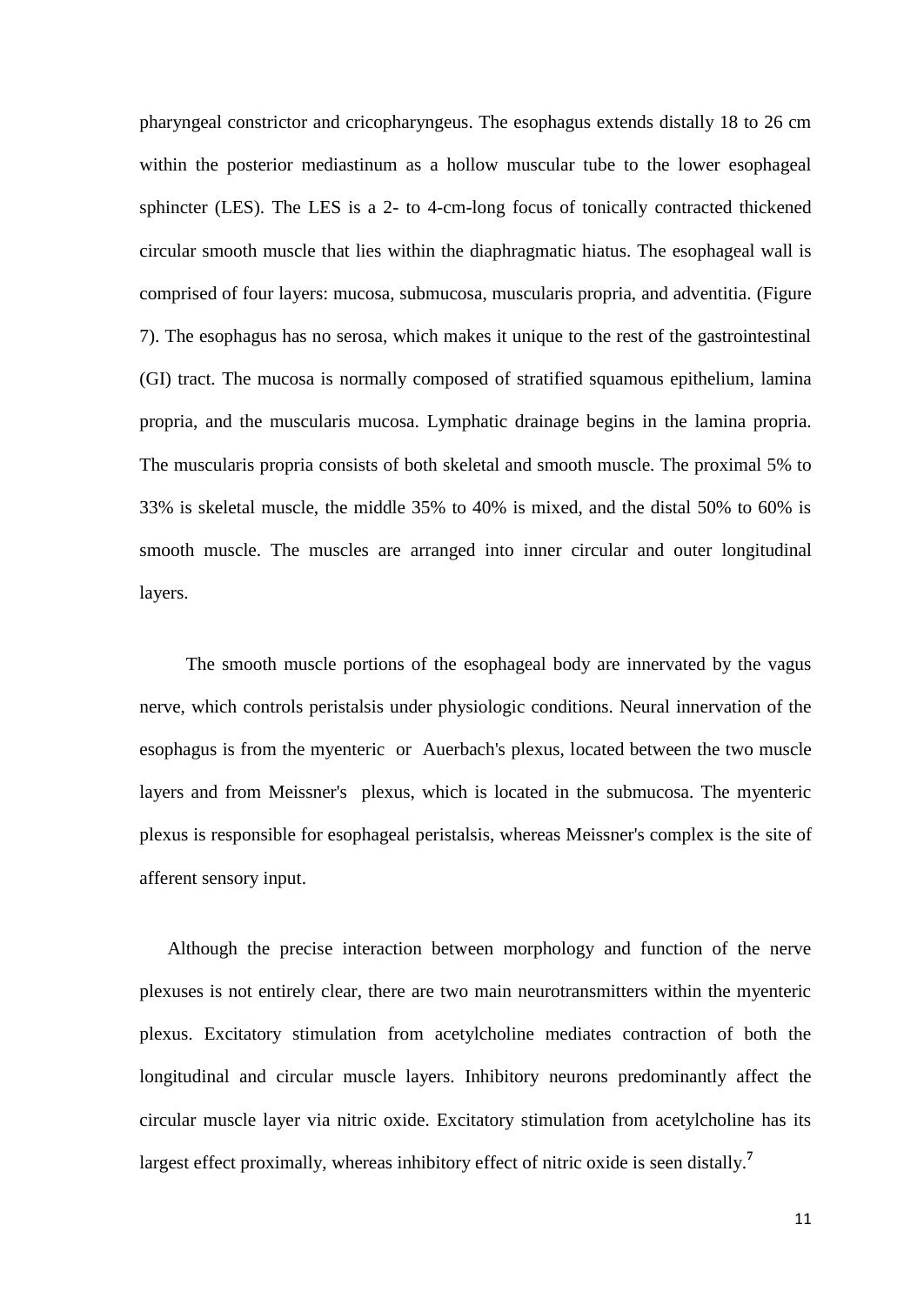# **ESOPHAGEAL PHYSIOLOGY <sup>7</sup>** (Figure 8)

Functionally, the UES, the esophageal body, and the LES act in a coordinated manner to allow normal swallowing. Swallowing begins when a food bolus is propelled into the pharynx from the mouth. This oropharyngeal phase of swallowing is voluntary, whereas the esophageal phase that follows is involuntary. In rapid sequence and with precise coordination, the larynx is elevated and the epiglottis seals the airway. A rapidly progressing pharyngeal contraction then transfers the bolus through the relaxed UES into the esophagus. As the UES closes, a progressive circular contraction begins in the upper esophagus and proceeds distally along the esophageal body to propel the bolus through the relaxed LES. Peristaltic pressures normally ranging from 30 to 180 mmHg are generated. The measured pressure tends to be lower in the more proximal portions of the esophagus and greater in the distal smooth muscle portions.

The pressures may also vary with the consistency of the bolus itself. The LES subsequently closes with a prolonged contraction, preventing movement back into the esophagus. The mechanical effect of peristalsis is a stripping wave that strips the esophagus clean from its proximal to its distal end. Secondary peristalsis is a progressive contraction in the esophageal body that is induced by stimulation of sensory receptors, rather than a swallow. Distention by residual food bolus or the refluxed gastric contents are usually the stimulants.**<sup>7</sup>**

### **GASTRO-ESOPHAGEAL REFLUX DISEASE**

Gastro-esophageal reflux disease (often abbreviated to GERD or GORD) is defined as the retrograde flow of gastric contents into the oesophagus or above. Gastro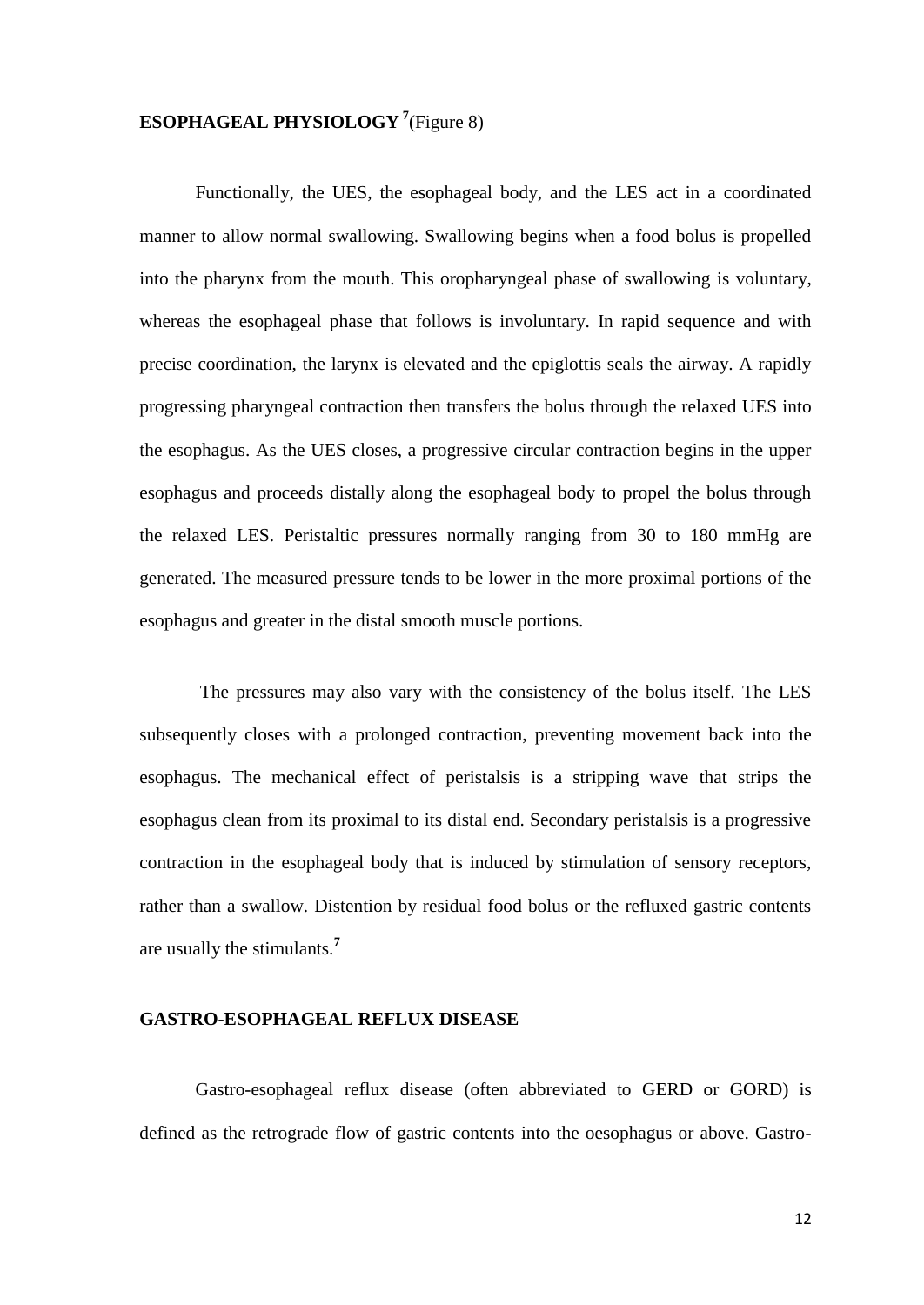esophageal reflux disease is characterized by symptoms and/or signs of mucosal injury of the oesophagus or upper aerodigestive tract secondary to this reflux.**<sup>3</sup>**

Typical symptoms of gastro-esophageal reflux disease include heartburn and regurgitation. The reflux episodes often occur at night in the supine (lying face up) position or if the patient bends forward. Most patients with symptoms of gastroesophageal reflux disease will exhibit little or no objective evidence on examination .The complications of gastro-esophageal reflux disease include peptic stricture, dysphagia, odynophagia, oesophagitis and Barrett's oesophagus . The etiology of gastro-esophageal reflux disease is not certain, but there are several factors which may contribute. These factors are delayed gastric emptying, impaired function of the lower esophageal sphincter and incomplete esophageal clearance. Other factors such as infection (e.g. Helicobacter pylori), obesity, allergy, smoking, food intolerance and swallowing dysfunction have also been suggested. **<sup>3</sup>**

### **LARYNGOPHARYNGEAL REFLUX:**

First coined by Kaufman in 1981, laryngopharyngeal reflux (LPR) has also been recognized under other aliases including extraesophageal reflux, reflux laryngitis, and posterior laryngitis. Laryngopharyngeal reflux (LPR) is a syndrome associated with a constellation of symptoms including laryngitis, hoarse voice, chronic cough, and other complaints and believed to be caused by the retrograde flow of stomach contents into the laryngopharynx , this being a supra-esophageal manifestation of gastroesophageal reflux disease (GERD).**<sup>8</sup>**

Laryngopharyngeal reflux (LPR) went unrecognized as a clinical entity until 1968 when the first reports linking LPR with the development of vocal process granulomas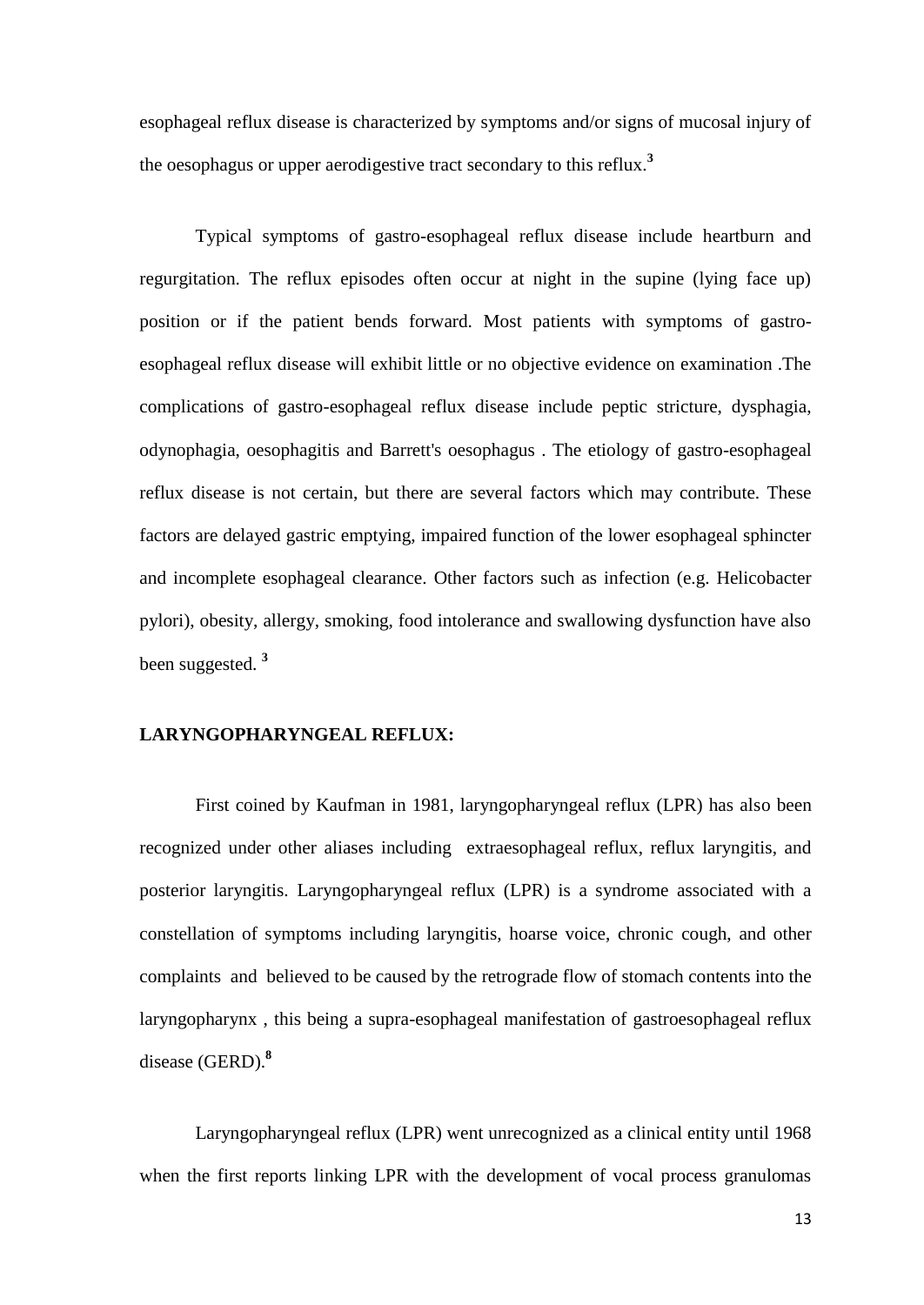(contact ulcer) appeared in the otolaryngology literature. Since that time, LPR has been reported to be associated with a host of laryngeal conditions, including muscle tension (functional) dysphonia, subglottic stenosis, laryngospasm, pachydermia, leukoplakia, and vocal cord carcinoma. The most common symptoms associated with LPR are hoarseness, dysphagia, globus pharyngeus, chronic throat clearing and cough, and excessive throat mucus. **<sup>9</sup>** Common laryngeal findings of LPR are localized or diffuse laryngeal edema, opalescence and/or hypertrophy of the posterior commisure, erythema, granulation, and, sometimes, granuloma formation. Classic posterior laryngitis (red arytenoids and piled-up interarytenoid mucosa) is not seen in most patients with LPR. Instead, laryngeal edema, not erythema, is by far the most common laryngeal finding.**<sup>9</sup>**

Although LPR is now a widely recognized clinical entity, the incidence of this disease process remains unknown.

#### **Hoarseness /change in voice**

Otolaryngologists navigate through the multiple causes of hoarseness when treating patients. In case of nonspecific physical / laryngeal findings, symptom overlap with common voice disorders, and lack of consensus about diagnostic tests, empiric Proton Pump Inhibitors (PPI) therapy has been recommended for suspected LPR. As a result, patients may receive ineffective or unnecessary medical treatment.**<sup>10</sup>**

 Differentiating LPR from other common voice disorders is also required. Similar to LPR, Muscle tension dysphonia (MTD) patients may present with hoarseness, reduced vocal stamina, increased effort to talk, pain with phonation, excessive throat phlegm, and throat complaints.**<sup>11</sup>** MTD is common, occurring in 20% to 40% of patients with voice complaints and reportedly coexists with LPR in 35% to 78% of voice patients.<sup>9,11</sup>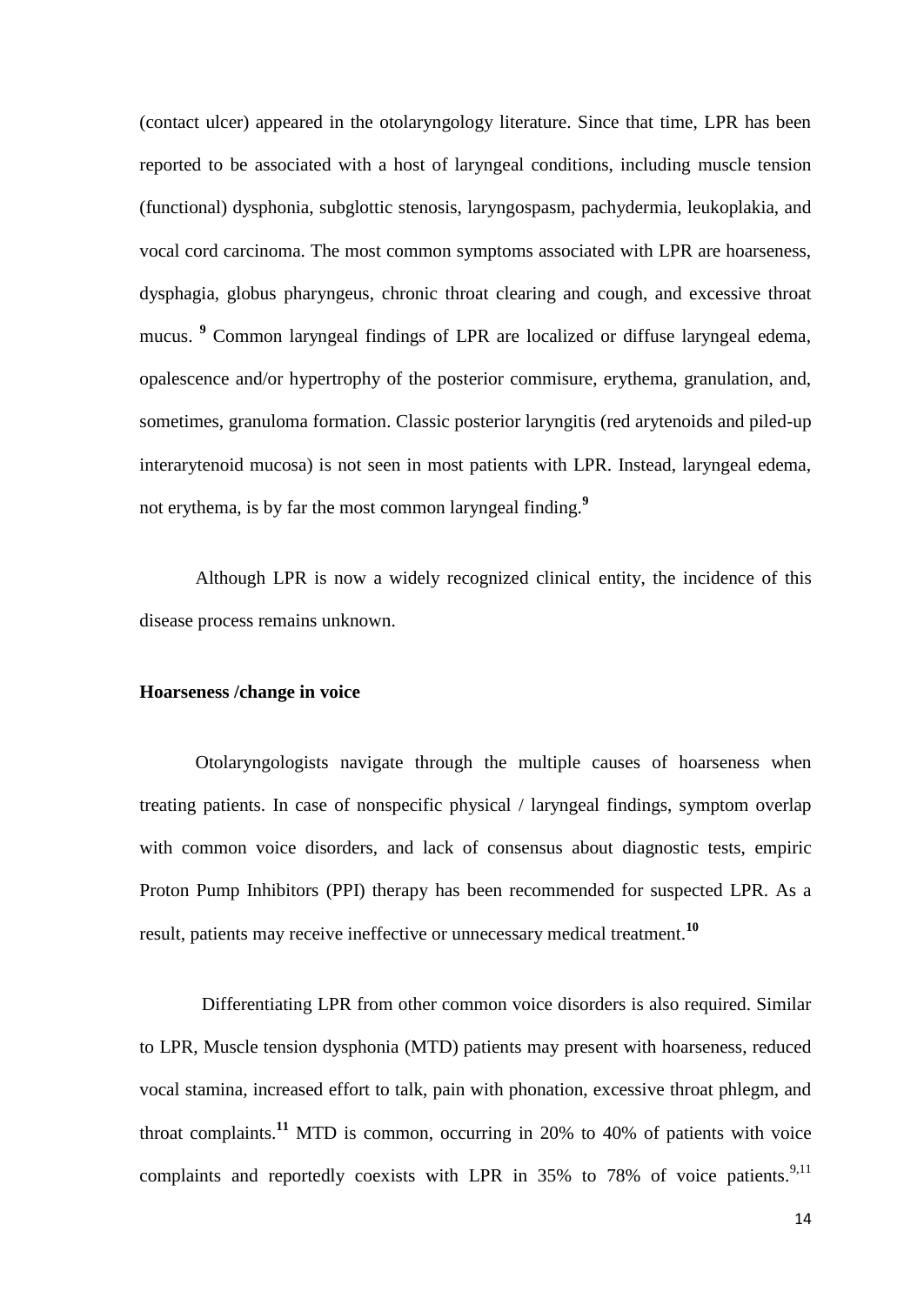Whether MTD and LPR are related or whether the association represents the co-existence of two common voice disorders is not known.**<sup>12</sup>** Although MTD may be a sign of glottal insufficiency, patients may not have any organic laryngeal pathology.**<sup>13</sup>** Furthermore, nonspecific signs of erythema and edema were the two most common physical examination findings reported in a survey of community and academic otolaryngologists for diagnosing LPR.**<sup>10</sup>** However, laryngeal findings depend on the use of flexible laryngoscopy, and the presence of erythema demonstrated low interrater reliability. Because LPR is currently and frequently diagnosed based on minimal, nonspecific laryngeal findings, patients with MTD may be misdiagnosed as having LPR and receive inappropriate treatment.**10,11**

GERD (hoarseness, globus pharyngeus, throat itching, throat clearing) dominate in the group of LPR patients. Combination of three atypical symptoms (hoarseness, throat itching, globus pharyngeus) separates significantly LPR patients and healthy persons. In the case when characteristic laryngoscopic findings are found and LPR is suspected, the symptom of idiopathic hoarseness in 90.2% of cases allows to determine the patient to the LPR patients' group. However, in this study LPR was evaluated by symptoms score and laryngoscopic findings with histology of esophagitis. .**<sup>14</sup>**

Jae ho chung et al, also observed that vocal polyps, reinke"s edema, and laryngopharyngeal reflux disease (LPR) all include edematous changes of the vocal cords. Vocal fold edema and diffuse laryngeal edema are also important findings of LPR that are included in the RFS suggested by Belafsky.**<sup>15</sup>**Pathologic LPR could be associated with Reinke's edema and vocal polyps as a causative factor of vocal cord swelling.<sup>16</sup>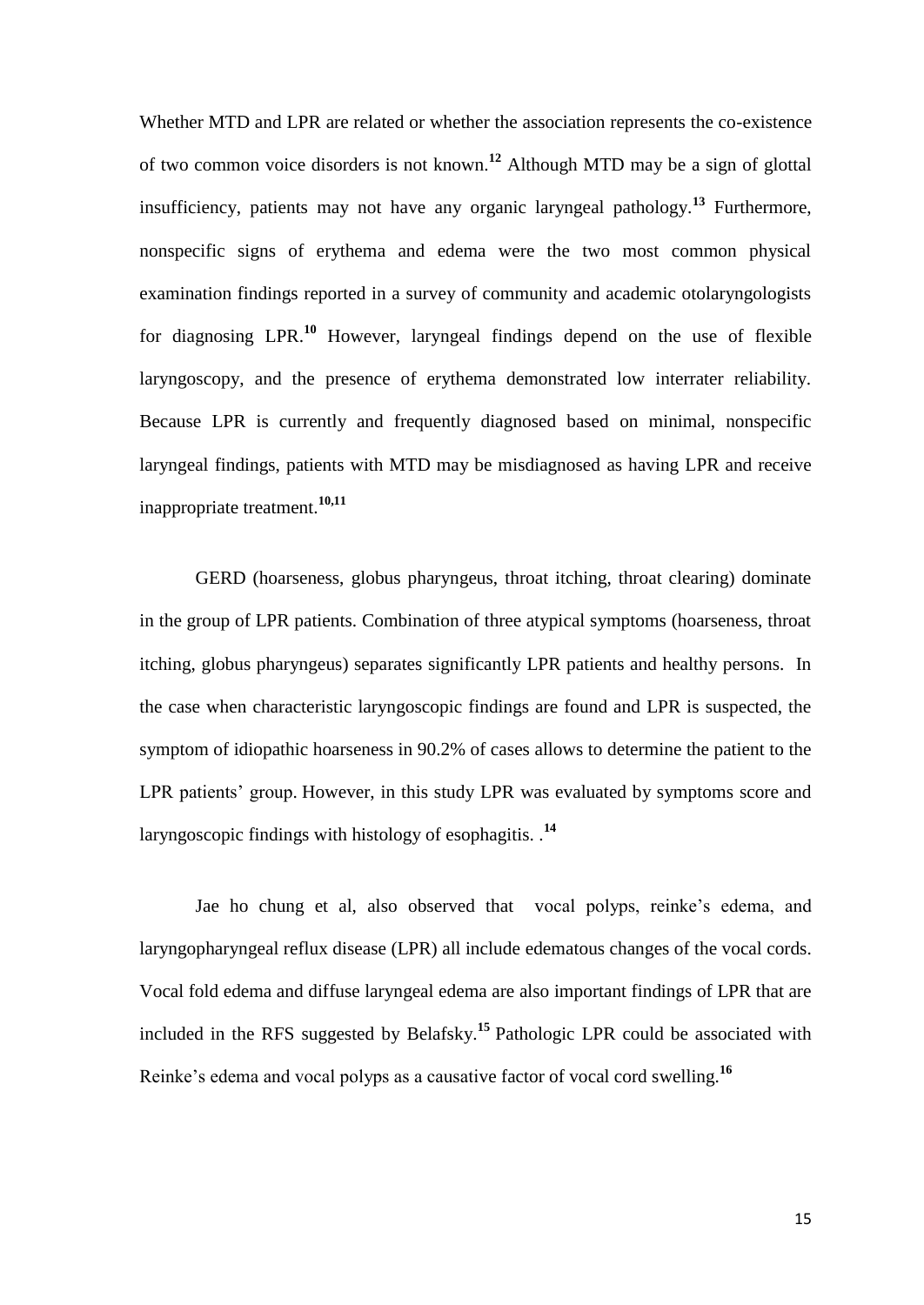# **Reflux Symptom Index <sup>17</sup>**

Reflux symptom index is a self administered nine-item symptom index for assessment of symptoms in patients with suspected LPR. The assessment can be complete in less than 1 minute. The scale for individual item ranges from 0 (no problem) to 5(severe problem), with maximum total score of 45. Koufman et al, observed 95% upper confidence limit of RSI in controls was 13.6, hence RSI of more than 13 was considered abnormal. **<sup>17</sup>**

#### **Koufman RSI included the following items:**

|    | 1. Hoarseness of voice / voice problems :           | scores $0 - 5$ . |
|----|-----------------------------------------------------|------------------|
|    | 2. Clearing your throat:                            | scores $0 - 5$   |
|    | 3. Excess throat mucous / post nasal drip:          | scores $0-5$     |
|    | 4. Difficulty in swallowing food / liquids / pills: | scores $0-5$     |
|    | 5. Cough after eating / lying down:                 | scores $0-5$     |
|    | 6. Breathing difficulty / choking:                  | scores $0-5$     |
|    | 7. Annoying cough:                                  | scores $0-5$     |
| 8. | Sticky sensation in throat / lump in throat:        | scores $0-5$     |
|    | 9. Heart burn / chest pain:                         | scores $0-5$     |

Cowell et al, also defined and validated a GERD questionnaire in order to asses the severity and response to treatment, but it was found to be lengthy and relied purely on GERD symptoms.**17,18** Shaw et al later on developed a 12 –item questionnaire for GERD , on symptoms such as burning and pain behind breastbone, acid taste in mouth, movement of materials upward from the stomach, and burning and pain in the upper stomach, which are very difficult to be assessed by patient. <sup>17, 19</sup> Koufman's RSI was found to be short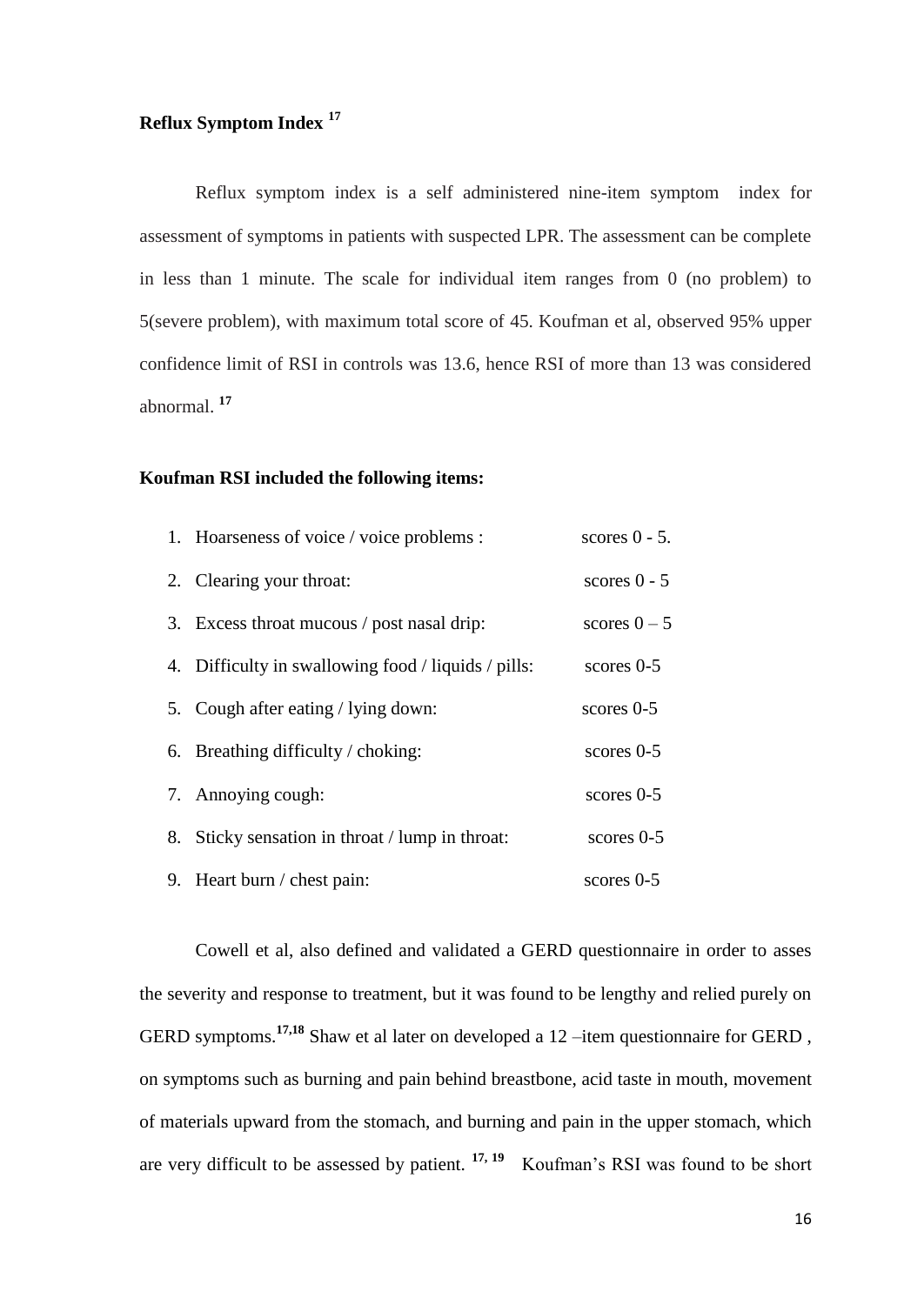and easy questionnaire for patients. . Koufman **<sup>17</sup>** had evaluated 25 patients with clinical laryngopharyngeal reflux, (confirmed with 24 hours dual probe esophageal pH metry) with the 9-item questionnaire and validated the Reflux Symptom Index.

### **Reflux Finding Score (RFS)**

The RFS is an 8-item scale that attempts to document the clinical severity of LPR. It is easily administered, takes less than 1 minute to complete, and manifests excellent inter- and intraobserver reproducibility. Although each item on the RFS is entirely subjective, the overall finding score reliably documents LPR.**<sup>15</sup>**

 This scoring is prepared by the surgeon after performing a laryngeal examination.**15, 20**

| 1. Subglottic oedema:        | $0$ - absent, $2$ - present.                                                               |
|------------------------------|--------------------------------------------------------------------------------------------|
| 2. Ventricular obliteration: | 2 - partial, 4 - complete                                                                  |
| 3. Erythema / Hyperemia:     | 2 - arytenoids involved, 4 - diffuse                                                       |
| 4. Vocal fold oedema:        | 1 - mild, 2 - moderate, 3 - severe, 4 - polypoidal                                         |
| 5. Diffuse laryngeal oedema: | 1 - mild, 2 - moderate, 3 - severe, 4 - obstruction                                        |
|                              | 6. Posterior commissure hypertrophy: 1 - mild, 2 - moderate, 3 - severe and 4-obstruction. |
| 7. Granuloma / Granulation:  | $0$ - absent, $2$ - present                                                                |
| 8. Thick mucous:             | $0$ - absent, $2$ - present.                                                               |

Total score: from  $0 - 26$ 

A score of 7 indicates possible presence of laryngopharyngeal reflux.**14, 16**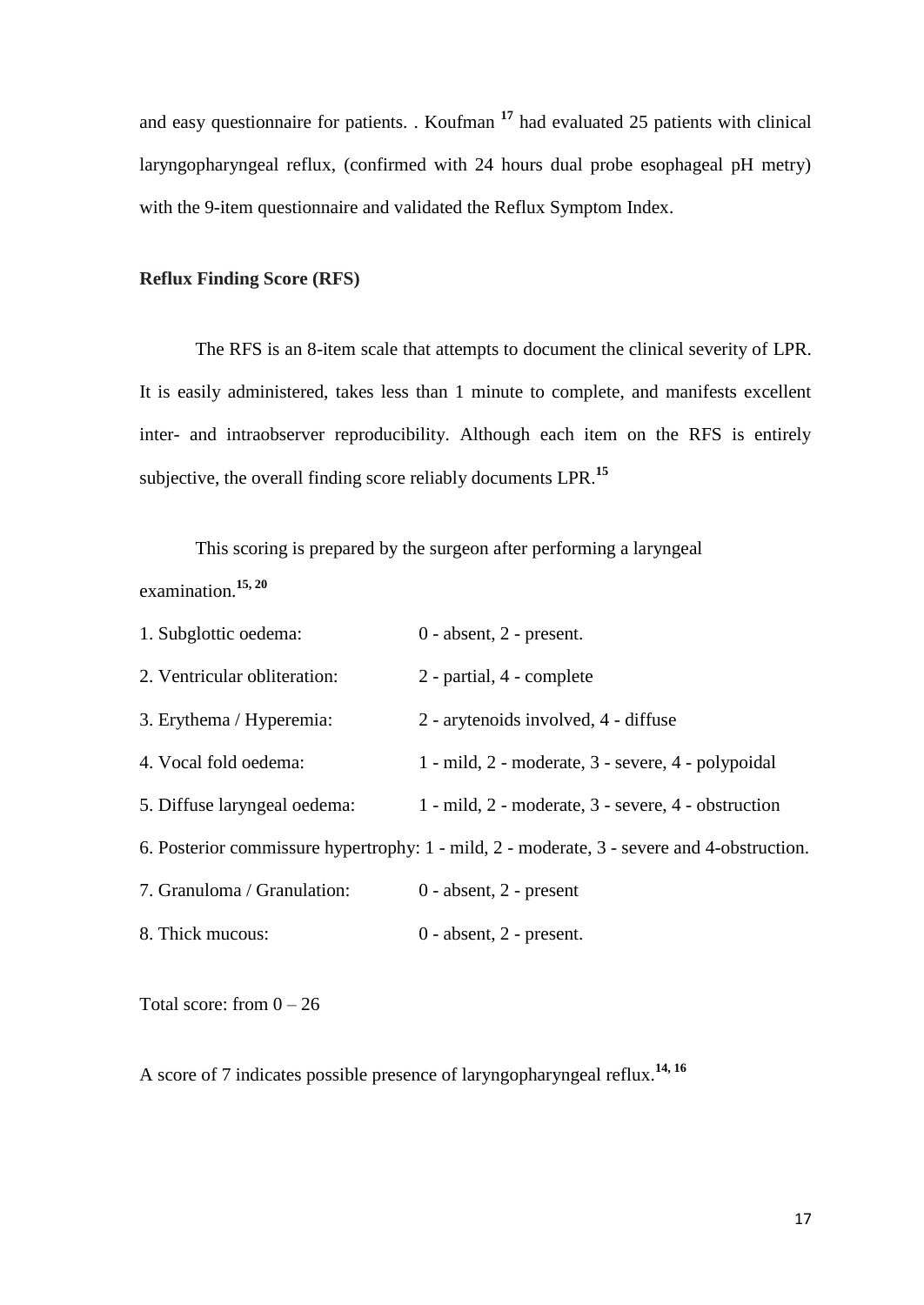The most frequent finding of persons with LPR is posterior laryngeal hypertrophy, seen in 85% of all patients. Koufman first described subglottic edema, also called pseudosulcus vocalis, in 1995. It refers to subglottic edema that extends from the anterior commisure to the posterior larynx. Ventricular obliteration is a relatively frequent finding in patients with LPR (80%). Swelling of the true and false vocal folds causes this space to be poorly visualized (obliterated). With partial ventricular obliteration the ventricular space is reduced and the false fold edge is indistinct. With complete ventricular obliteration, the true and false folds appear to touch and there is no true ventricular space. Laryngeal erythema/hyperemia is a relatively nonspecific finding that is significantly dependent on the videoendoscopic equipment. True vocal fold edema is graded as mild (1 point) if only slight swelling exists and moderate (2 points) when it becomes more perceptible. Edema is graded as severe (3 points) when swelling of the cord becomes sessile. Finally, polypoid degeneration of the true vocal fold contributes 4 points to the RFS.**14, 24** Diffuse laryngeal edema is judged by the size of the airway relative to the size of the larynx. It is graded as mild (1 point) to obstructing (4 points). Hypertrophy of the posterior commisure is a frequent finding in LPR. It is graded as mild (1 point) when there is a mustache-like appearance of the posterior commisure mucosa and moderate (2 points) when the posterior commisure mucosa is swollen enough to create a straight line across the back of the larynx. Posterior commisure hypertrophy is graded as severe (3 points) when there is bulging of the posterior larynx into the airway and obstructing (4 points) when a significant portion of the airway is obliterated (Fig. 4). The final two items on the RFS are granuloma/granulation tissue and thick endolaryngeal mucus.**<sup>15</sup>**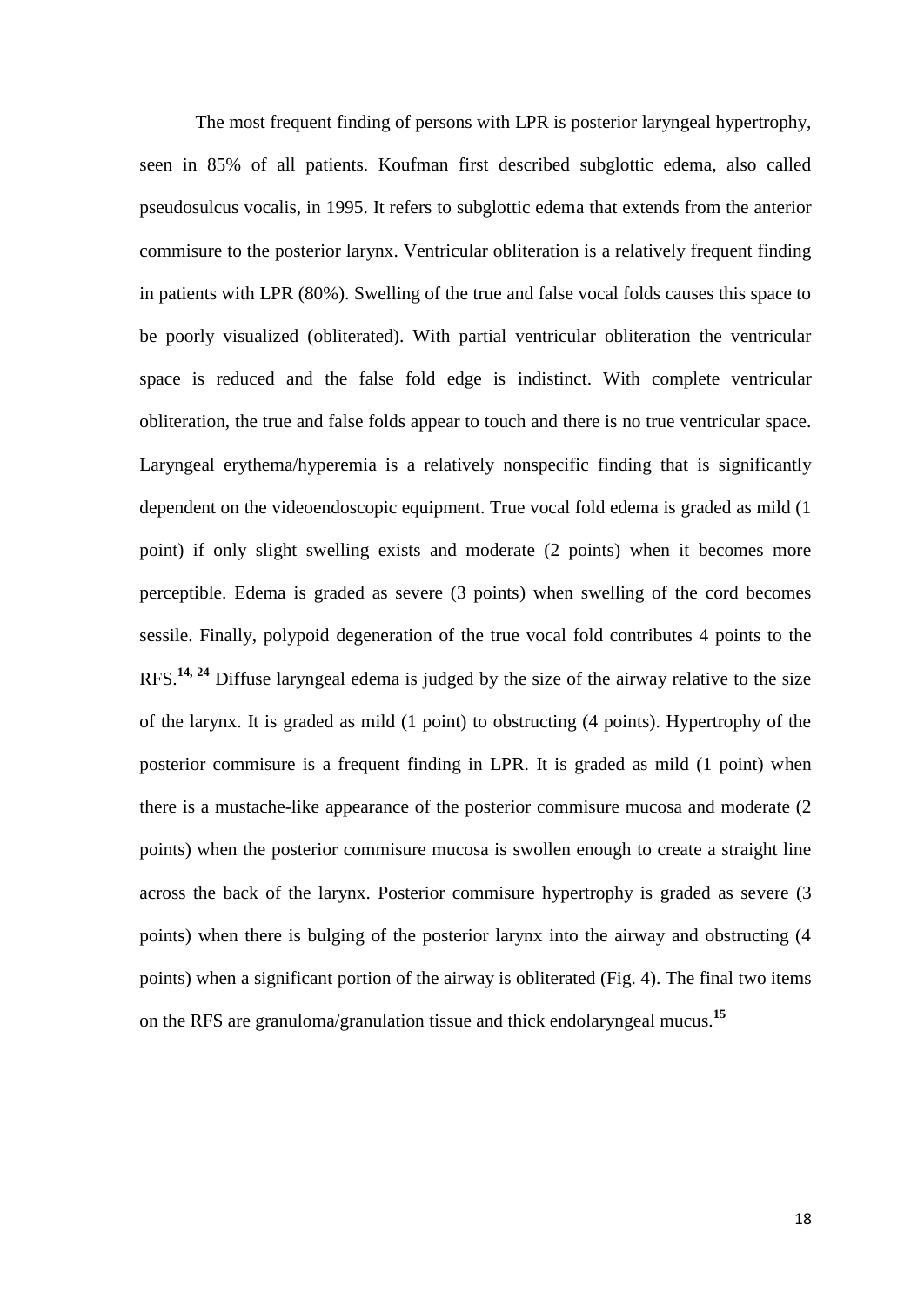#### **Auditory perceptual evaluation**

Auditory-perceptual evaluation is the most commonly used clinical voice assessment method, and is often considered a gold standard for documentation of voice disorders. This view has arisen for many reasons, including the fact that voice quality is perceptual in nature and that the perceptual characteristics of voice have greater intuitive meaning and shared reality among listeners than do many instrumental measures. Other factors include limitations in the validity and reliability of instrumental methods and lack of agreement as to the most sensitive and specific instrumental measures of voice quality. Perceptual evaluation has, however, been heavily criticized because it is subjective. **<sup>21</sup>**

The most commonly used perceptual evaluation systems have many similarities in terms of the voice features evaluated and definitions of those features. The GRBAS (Grade, Roughness, Breathiness, Asthenia and Strain) , CAPE-V (Consensus Auditory-Perceptual Evaluation of Voice) , Stockholm Voice Evaluation Approach and the Perceptual Voice Profile , for example, all incorporate the perceptual features of breathy, rough and strain.**<sup>21</sup>**

In auditory perceptual assessment, every patient was asked to say some specific sentences and sustained vowel like /a/,/l/ and /o/. Voice assessment was carried out by a phoniatrician for overall grade of dysphonia, character of voice and pitch of voice.**1, 21**

- 1) Overall grade Normal/ Slight / Moderate
- 2) Characters Normal / Breathy / Strained / Strained and leaky
- 3) Pitch Decrease/ Diplophonia / Increase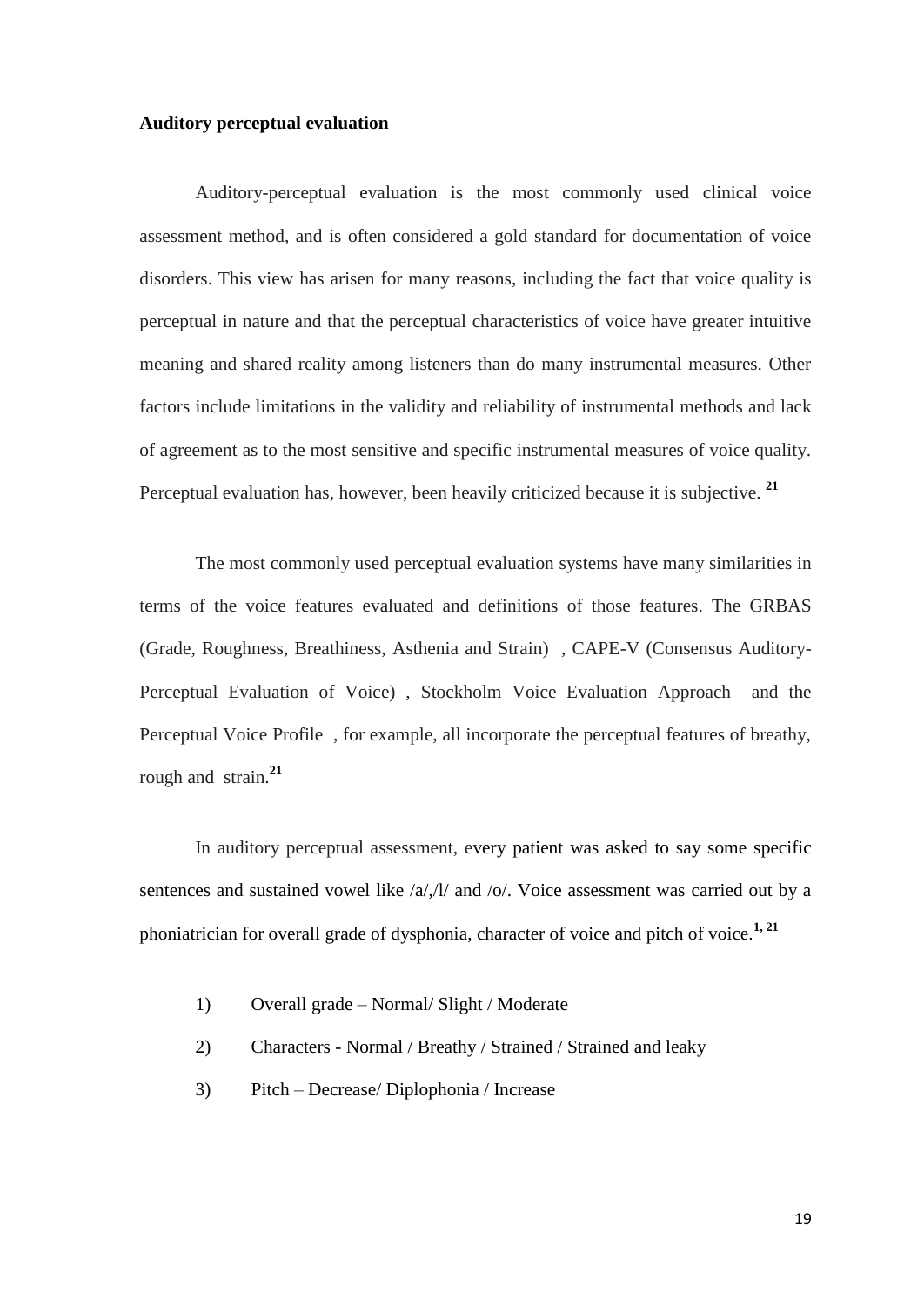#### **24 hours dual probe esophageal pHmetry**

 24 hours dual probe pH metry was done using Comfortec plus single use dual probe pH meter (Sandhill scientific).The pH probes were calibrated in pH 7 and pH 4 buffer solutions according to the manufacturer's instructions. The probe is a 1.5 mm diameter nasopharyngeal catheter with a wireless digital Sandhill scientific transmitter worn externally. The semi-disposable silicon rubber catheters (ComforTec Plus disposable pH probes; Sandhill Scientific) were used for this study. These catheters contain dual-channel glass electrodes within each single silicon rubber catheter "a double probe". Probes were available with various intersensor distances. This allows a probe to be selected that would place the distal esophageal sensor 5 cm above the LES and the proximal sensor at the superior border of or just above (within 1 cm) the UES. Patients were asked to wear the device for a 24-hour period and were encouraged to participate in normal daily activities. Each subject carried two transmitter receivers, one for each of the catheters (esophageal and oropharyngeal). Each catheter contains a transmitter, which wirelessly sends the data to a separate monitor worn by the patient. Monitors contain a digital memory card to record events marked for meals, position, and chief complaint. Once the pH study was completed, the volunteer returned to have the catheters removed, the data from the digital recorder was downloaded to a password-protected computer, and the data was analyzed with DataView software. The software generated a graphical tracing of the study events and also created a report of any reflux events. **<sup>22</sup>**

Traditionally, a pH cutoff of less than 4 is used in clinical studies of patients with reflux; however, recently some have suggested that pH levels >4 may be important in LPR. George sun et al <sup>22</sup> showed that for the distal pH probe, the 95th percentile for total percent time  $pH < 4$  is 4.52%. The external validity of these findings comes from its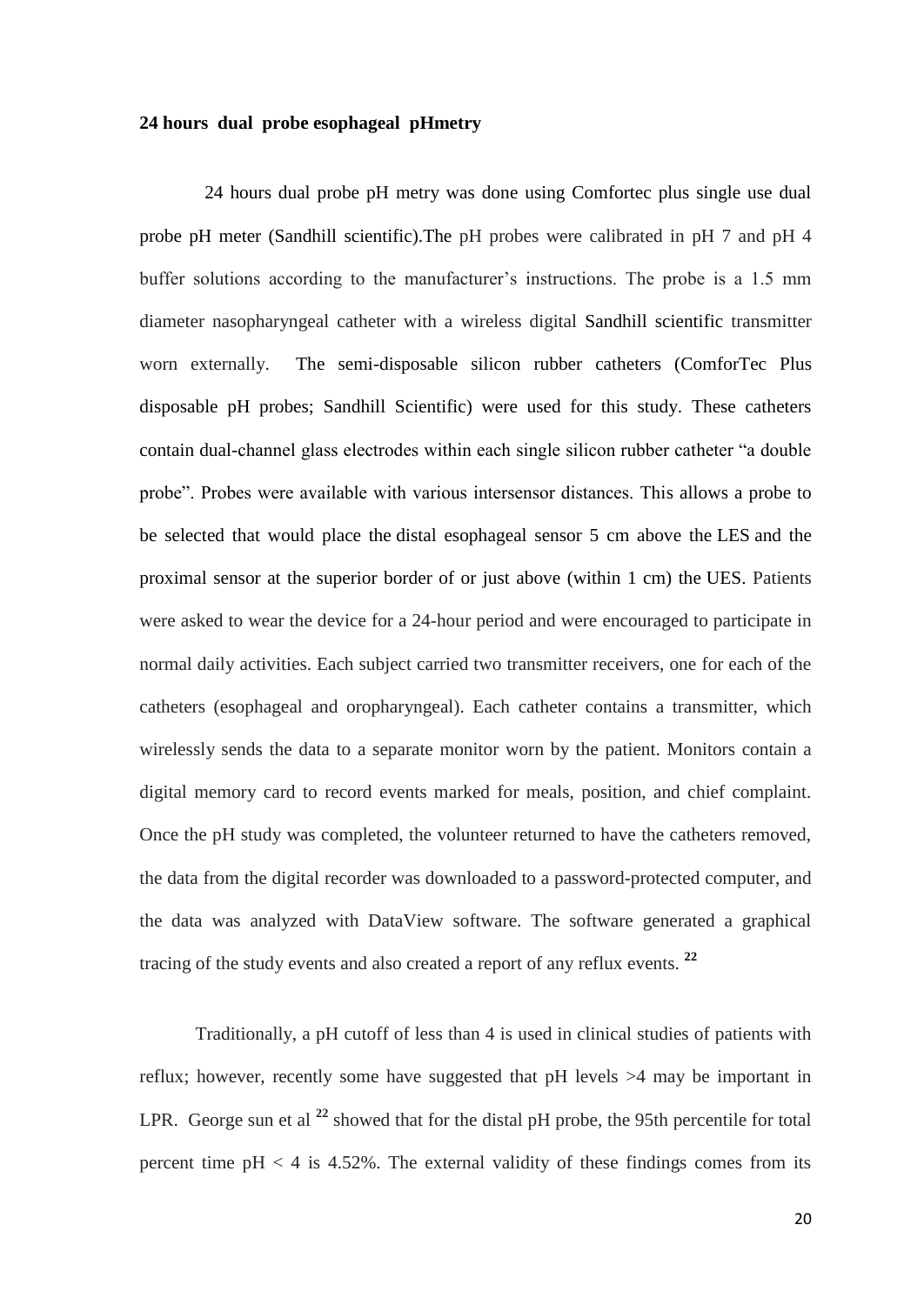consistency with prior reports using the traditional pH catheter. In 1974, Johnson and Demeester<sup>23</sup> reported 95% cutoff (normal value) of 4.2% for total % time  $pH < 413$ ; and in 1992 Richter et al. reported a similar value of 5.78% in a larger group of patients. In study by George sun et al **<sup>22</sup>**, the distal esophageal pH data is also consistent with normal values reported recently for the wireless pH probes of 5.3%.

Appropriately collected normative data for this location is important to compare findings to those of patients with extra-esophageal symptoms. Their results suggest that the 95th percentile for the total % time  $pH < 4$  in the oropharyngeal location was 0.02% confirming infrequent reflux of acid in this location.**<sup>22</sup>** The results for the oropharyngeal probe were lower than previous reports using standard pH probes 1 cm to 2 cm above the UES of 0.1% to 0.2%.**22** Other studies have assessed normal pH values in the proximal esophageal location just below the UES. These studies found normal values ranging from 0.9% to 1.1%, which are slightly higher than the values for the pH probe reported here and for those with probes above the UES.**<sup>22</sup>**

### **Parameters measured are:**

1) Acid exposure percentage time (overall) – Proximal  $> 0.02$  % significant  $^{22}$ 

Distal  $>$  % 4 significant  $^{22}$ 

2) Total number of reflux episodes – Proximal

### Distal

 3) Demester and Johnson"s score for gastro-esophageal reflux disease >/= 14.7 was significant. **23**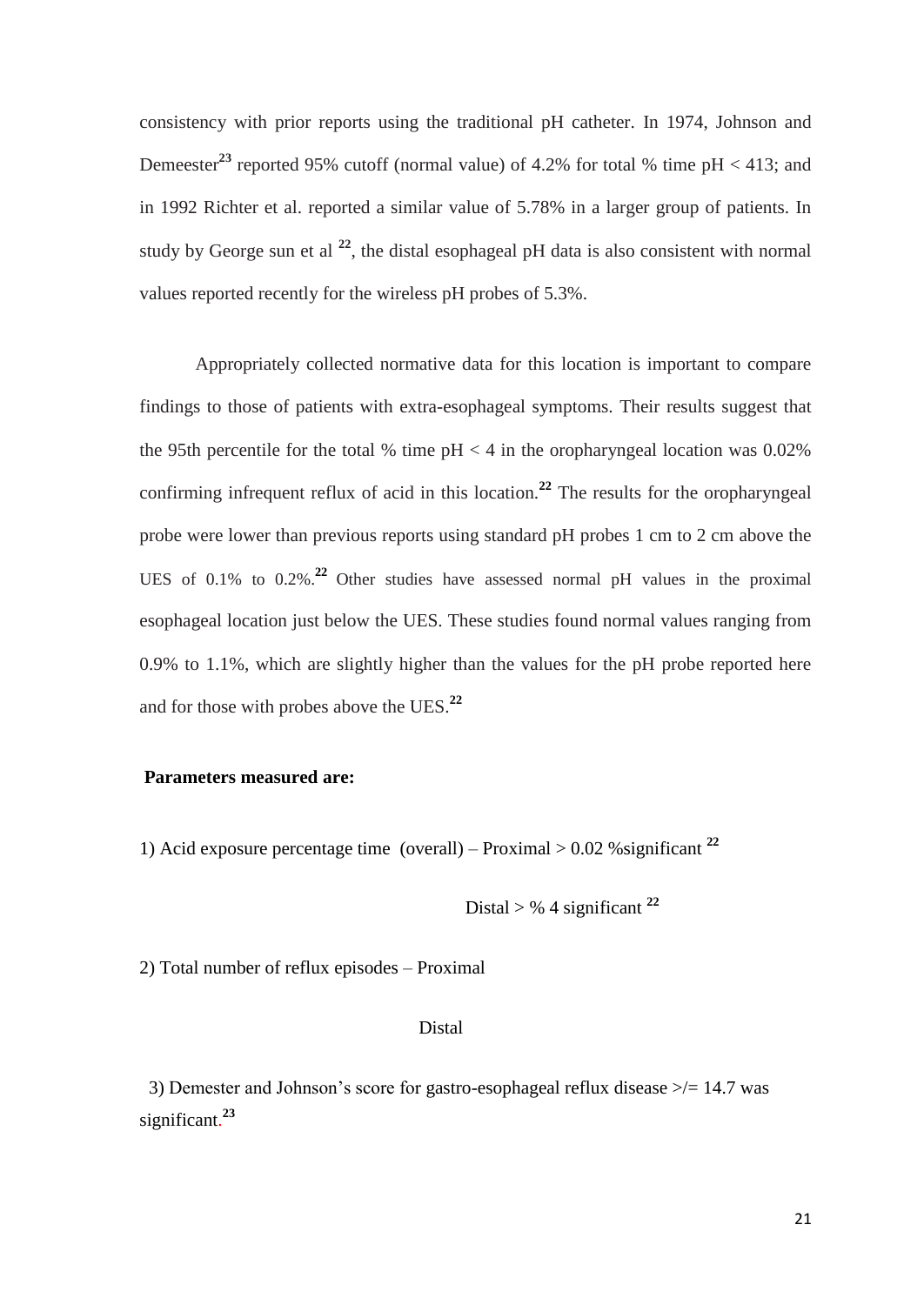# **Material & Methods**

### **a) Study Design:**

This was a prospective, descriptive cross sectional study.

# **b) Subjects:**

The study patients were those who attended the ENT Out Patient Clinics of Christian Medical College & Hospital with history of change in voice for more than three weeks.

### **Inclusion criteria:**

- More than 18 years of age
- Any gender

### **Exclusion criteria:**

- Laryngeal papillomatosis
- Carcinoma larynx
- Vocal cord palsy
- Hypothyroidism
- Neurological deficits causing change in voice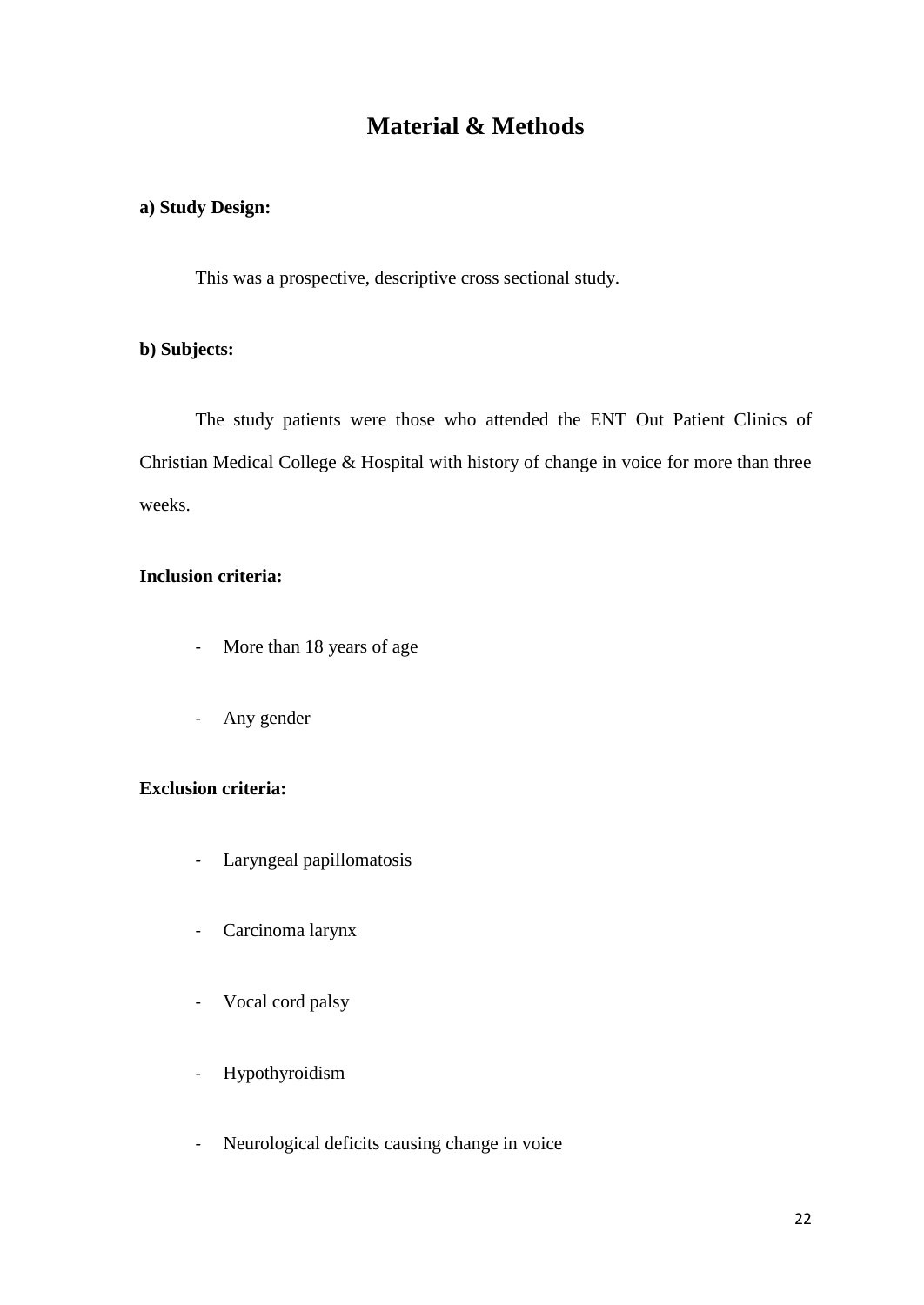- Have received proton pump inhibitors
- Received H2 receptor antagonists
- Receiving calcium channel blockers
- Receiving anti dopminergic drugs like domperidone
- Receiving  $\alpha$  and  $\beta$  blockers
- Allergic to any anesthetic agent
- Chronic pulmonary disease, asthma
- Heart disease
- Scleroderma
- Pregnancy

### **d) Informed Consent:**

Informed consent was taken from all patients being enrolled in the study. The consent form is attached as Appendix A.

### **e) Methods:**

A detailed evaluation of patient in out patient department was done which included age, sex, profession, level of voice user, history of voice abuse, addiction, diet, and use of any drug. Patient then underwent nasopharyngolaryngoscopy, voice analysis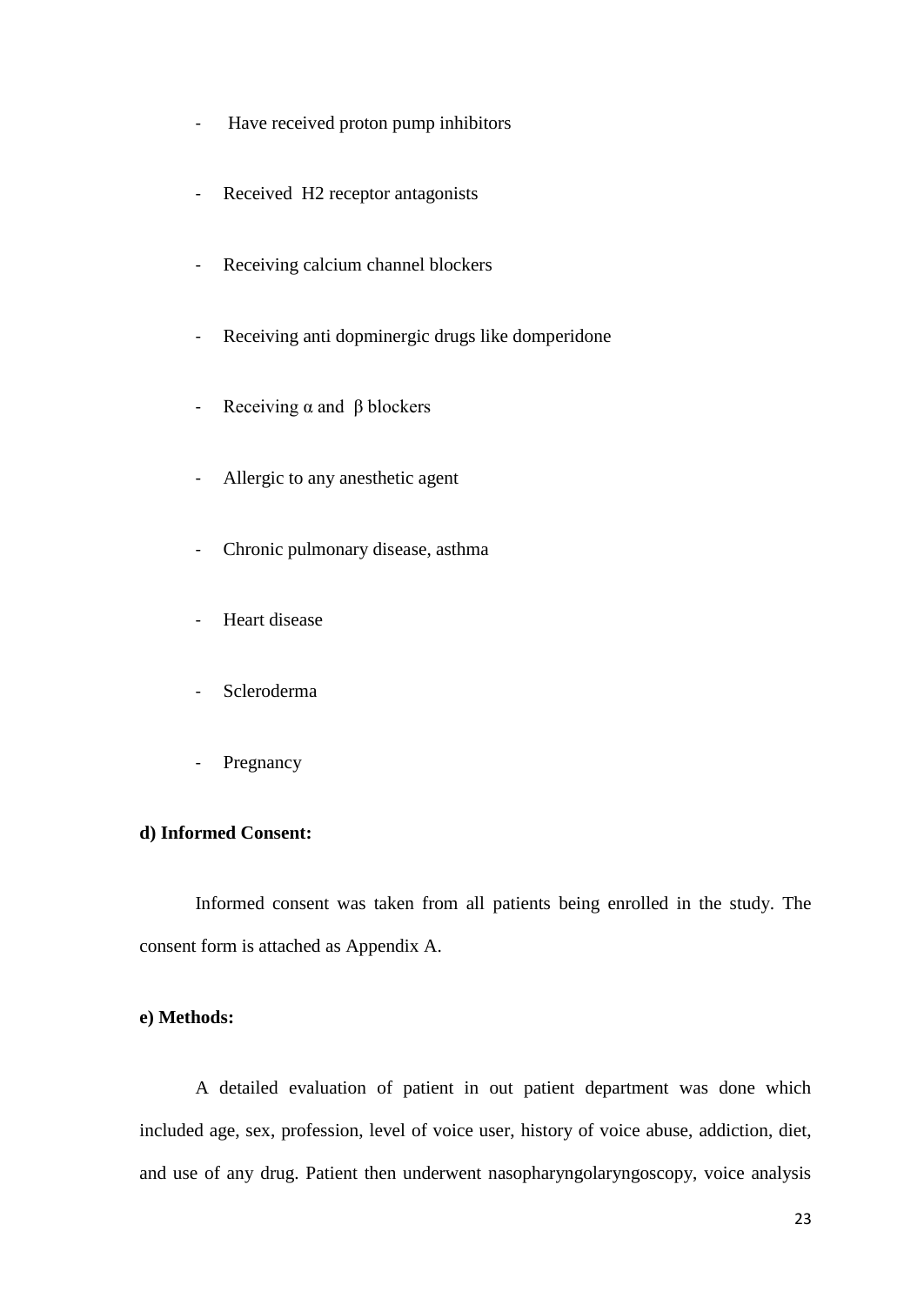(mainly included auditory perceptual evaluation) and 24 hours dual probe esophageal pH metry.

Severity of symptoms for laryngopharyngeal reflux was assessed using Kaufmann reflux symptom index. Laryngopharyngeal reflux on nasopharyngolaryngoscopy was assessed using reflux finding score. Patients' voice was evaluated by speech therapist /audiologists in ENT department. They were then admitted under the department of gastroenterology for 24 hours dual probe esophageal pH metry. The overall acid exposure time and number of episodes of reflux for proximal and distal esophagus were analyzed. Demester and Johnson score for gastroesophageal reflux disease was noted.

Detailed history was taken and all patients were divided into one of the following level of voice users:

# **Level of voice users <sup>27</sup>**

Level I - elite vocal performers (singers & actors)

Level II - professional voice users (teachers, lecturers, barristers)

Level III - non-vocal professionals (businessmen, doctors & lawyers)

Level IV - non-vocal non-professionals (housewives & farmers)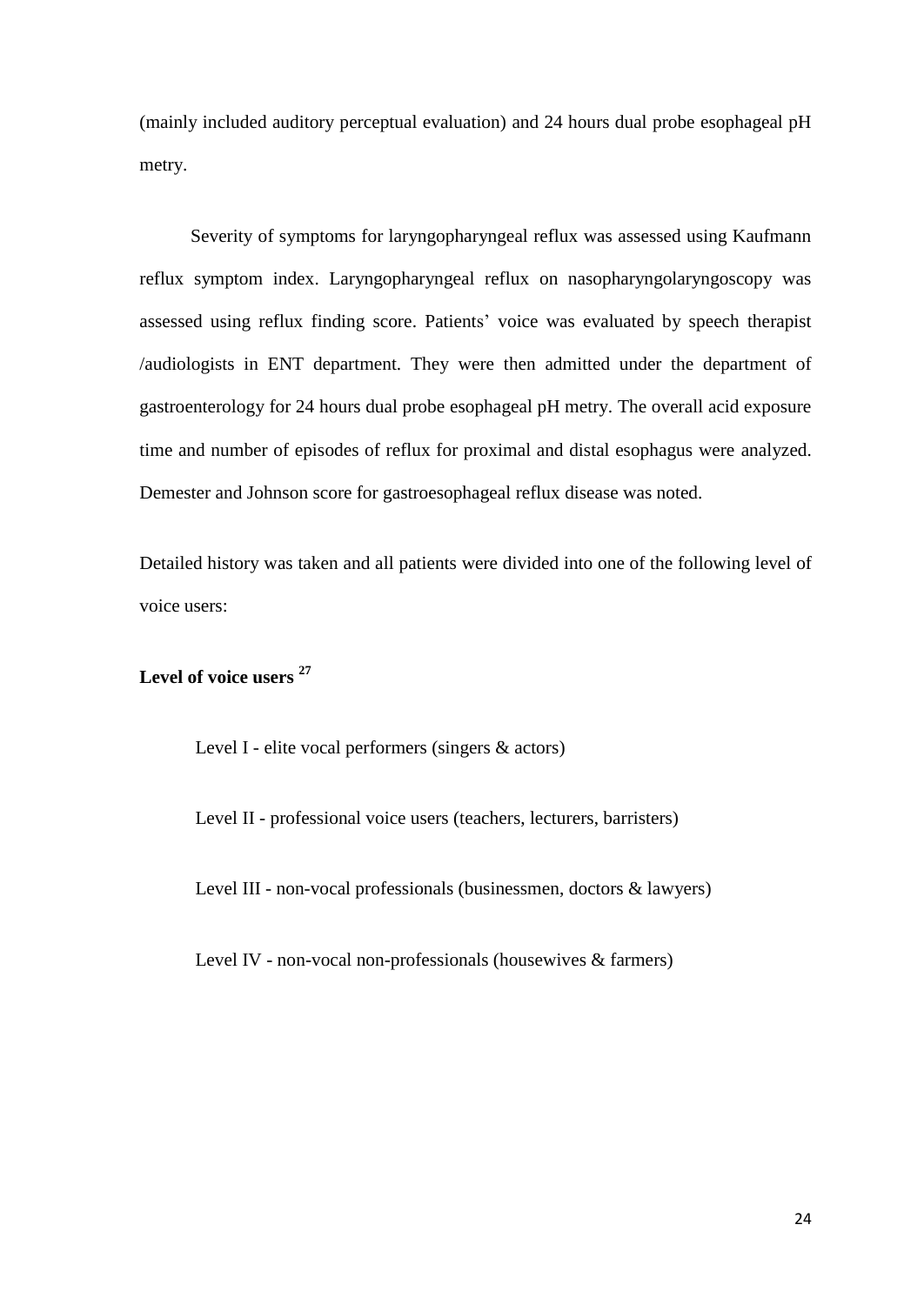They were then evaluated for various symptomatology using accepted symptom indices.

# **1) Koufman Reflux Symptom index** (17)

All patients were given a questionnaire to answer. It contains about 9 questions. Patient were requested to award scores according to their symptoms.

# **Questionnaire**

Within last month how did the following problems affect you?

# $0 = No$  problem,  $5 =$  severe problem.

| 1. Hoarseness of voice / voice problems:            | scores $0-5$ |
|-----------------------------------------------------|--------------|
| 2. Clearing your throat:                            | scores $0-5$ |
| 3. Excess throat mucous / post nasal drip:          | scores $0-5$ |
| 4. Difficulty in swallowing food / liquids / pills: | $scores$ 0-5 |
| 5. Cough after eating / lying down:                 | scores $0-5$ |
| 6. Breathing difficulty $/$ choking:                | scores $0-5$ |
| 7. Annoying cough:                                  | scores $0-5$ |
| 8. Sticky sensation in throat / lump in throat:     | scores $0-5$ |
| 9. Heart burn / chest pain:                         | scores $0-5$ |

**Koufman Reflux Symptom Index score of more than 13 indicates laryngopharyngeal reflux**. (17)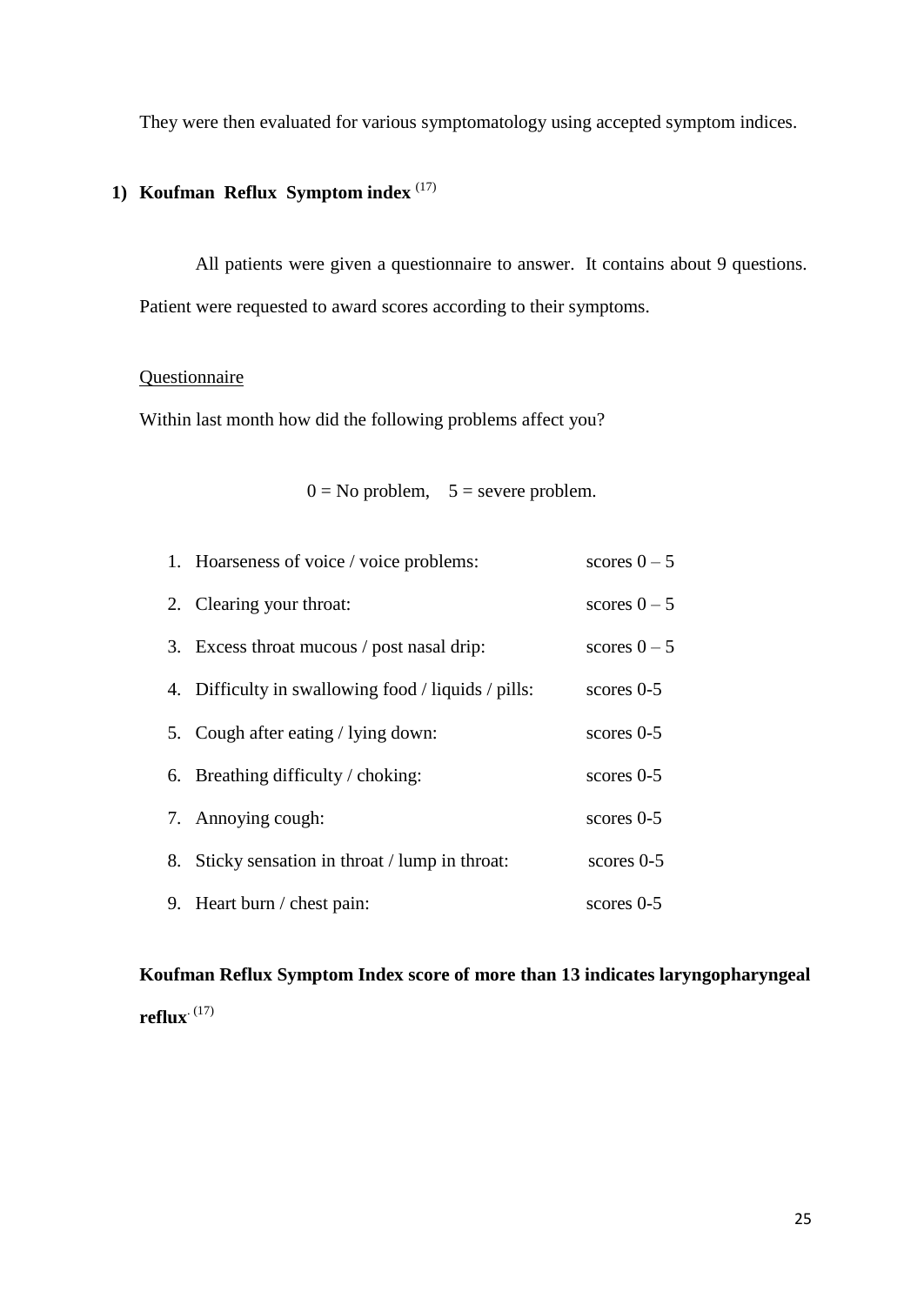# **2) Auditory perceptual assessment** (21)

- Overall grade

Normal

Slight

Moderate

- Characters

Normal

Breathy

Strained

Strained and leaky

- Pitch

Decrease

Diplophonia

Increase

These patients then underwent flexible fibreoptic laryngoscopy and the following indices were noted by the primary investigator.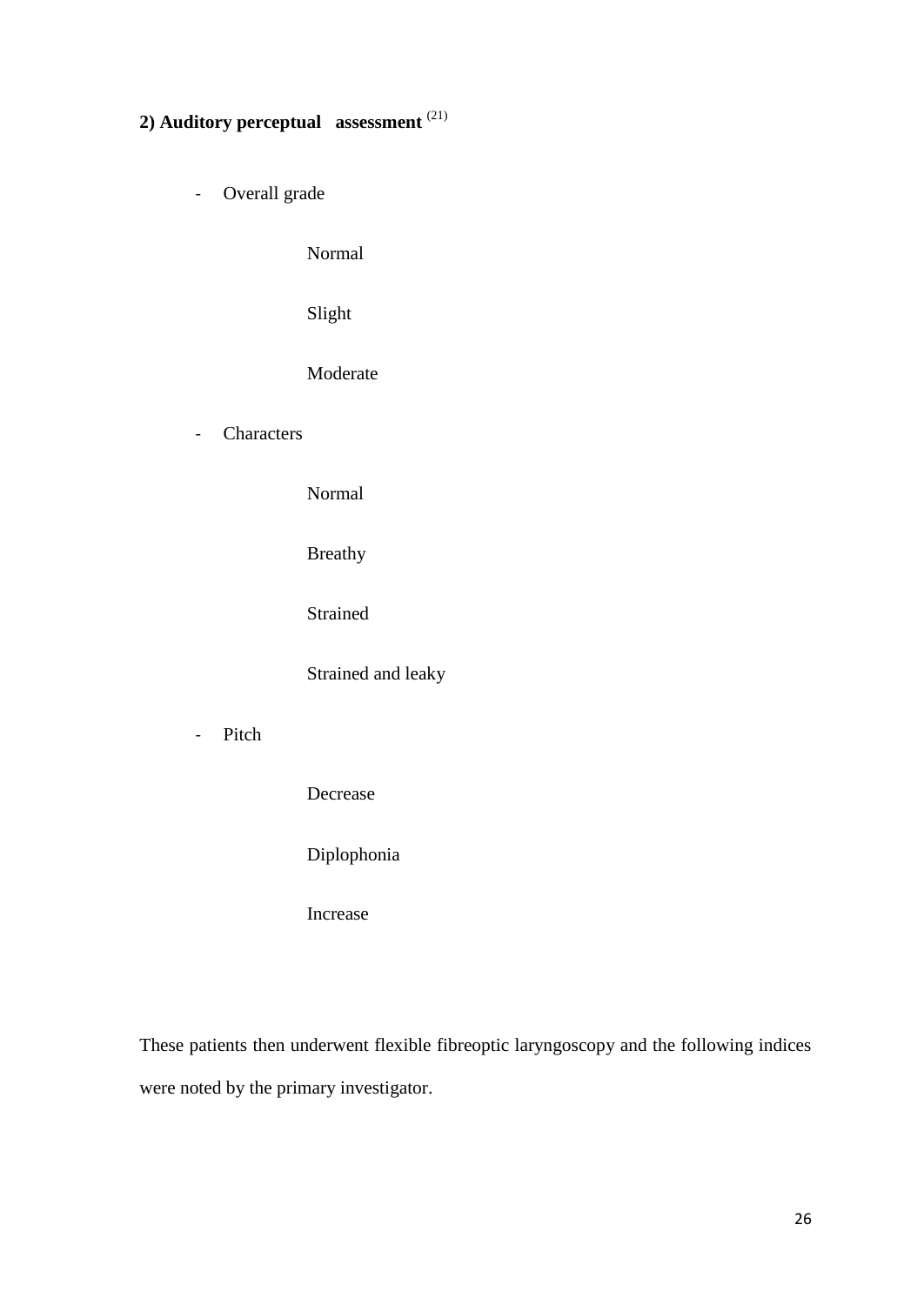# **4) Reflux Finding Score** (15)

| 1. Subglottic oedema:        | $0$ - absent, $2$ - present.                                                |
|------------------------------|-----------------------------------------------------------------------------|
| 2. Ventricular obliteration: | 2 - partial, $4$ – complete                                                 |
| 3. Erythema / Hyperemia:     | 2 - arytenoids involved, 4 – diffuse (figure 9)                             |
| 4. Vocal fold oedema:        | 1 - mild, 2 - moderate, 3 - severe, 4 - polypoidal                          |
| (figure 10)                  |                                                                             |
| 5. Diffuse laryngeal oedema: | 1 - mild, 2 - moderate, 3 - severe, 4 - obstruction                         |
| (figure 11)                  | 6. Posterior commissure hypertrophy: 1 - mild, 2 - moderate, 3 - severe and |
|                              | 4- obstruction posterior airway.                                            |
| 7. Granuloma / Granulation:  | 0 - absent, $2$ – present (Figure 12)                                       |
| 8. Thick mucous:             | $0$ - absent, $2$ - present.                                                |

Total score: from 0 - 26

**A score of 7 indicates possible presence of laryngopharyngeal reflux (15) .**

**5) 24 hours dual probe esophageal pH metry:**  $^{(22, 23)}$ 

These patients then underwent 24 hours pH metry monitoring using dual esophageal probe (Figures 13, 14,15).

They were admitted for 24 hours after pH probe insertion. The position of the pH probe is confirmed using videofluoroscopy. (Figure 16)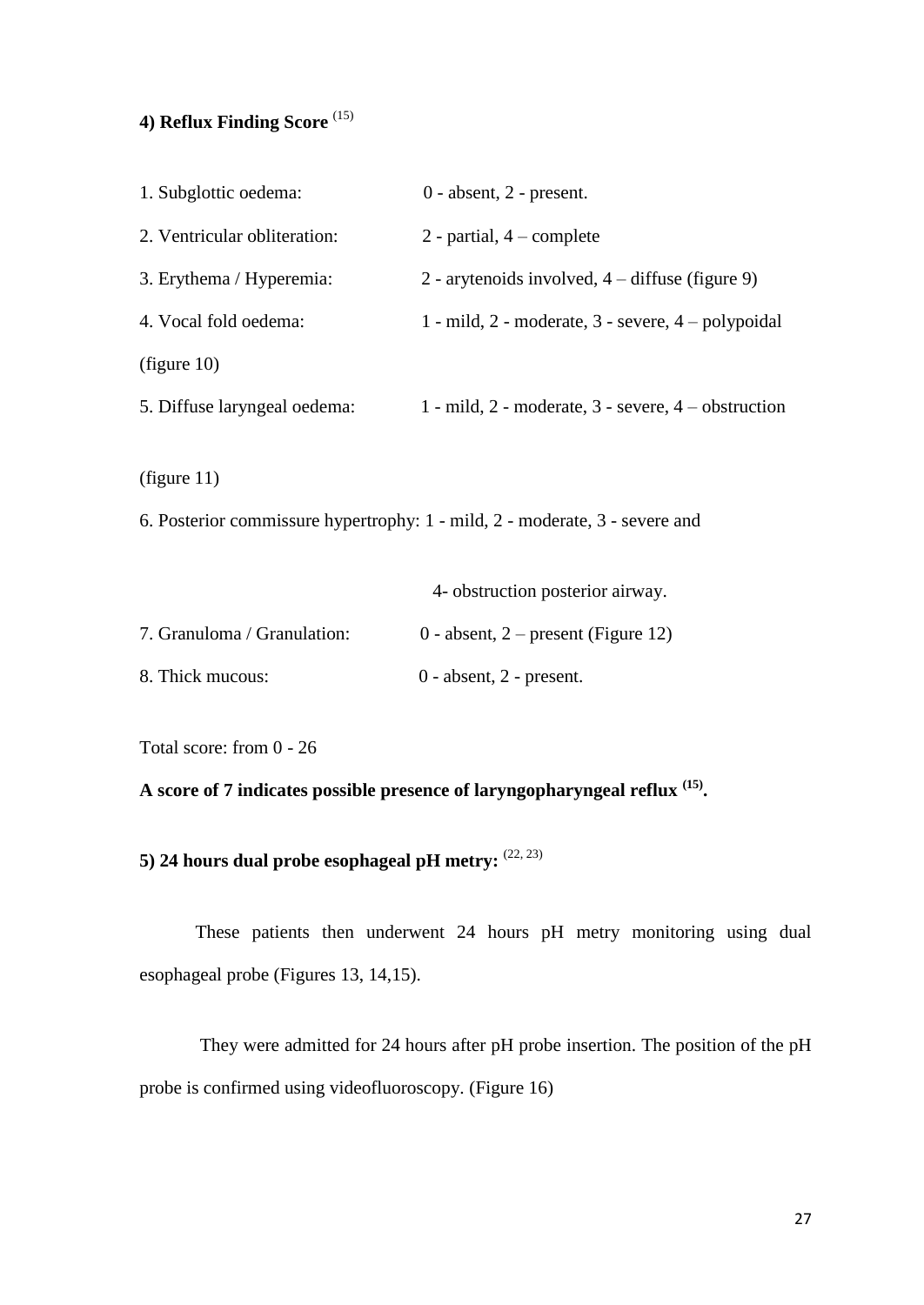Parameters measured are:

**1) Acid exposure percentage time (overall) – Proximal > 0.02 %significant (22**)

 $\textbf{Distal} > 4 \text{ %}$   $\%$  significant  $(22)$ 

**2) Demester and Johnson score for gastro-esophageal reflux disease >/= 14.7 significant .(23)**

Data was collected using a detailed performa, which has been attached as Appendix B. The Data spreadsheet has been attached as Appendix C.

#### **f) Instruments:**

An Olympus and flexible fibreoptic scope was used for nasopharyngolaryngoscopy. (Figure 17, 18) Voice analysis was done by speech therapist in the ENT department. Twenty-four hours dual probe pH metry was done using Comfortec plus single use dual probe pH meter (Sandhill scientific).

#### **g) Calculation of Sample Size:**

Calculated by the formula: 4 x p x q  $n =$  ------------ $d^2$ 

Where,  $n$  – sample size p – Prevalence of gastro-esophageal disease in voice disorder (80%)  $q - 100 - p(20)$  $d$  – Precision value (10) Hence,  $n = 4 \times 80 \times 20 / 10^2$  $6400 / 100 = 64$ Sample size  $= 64$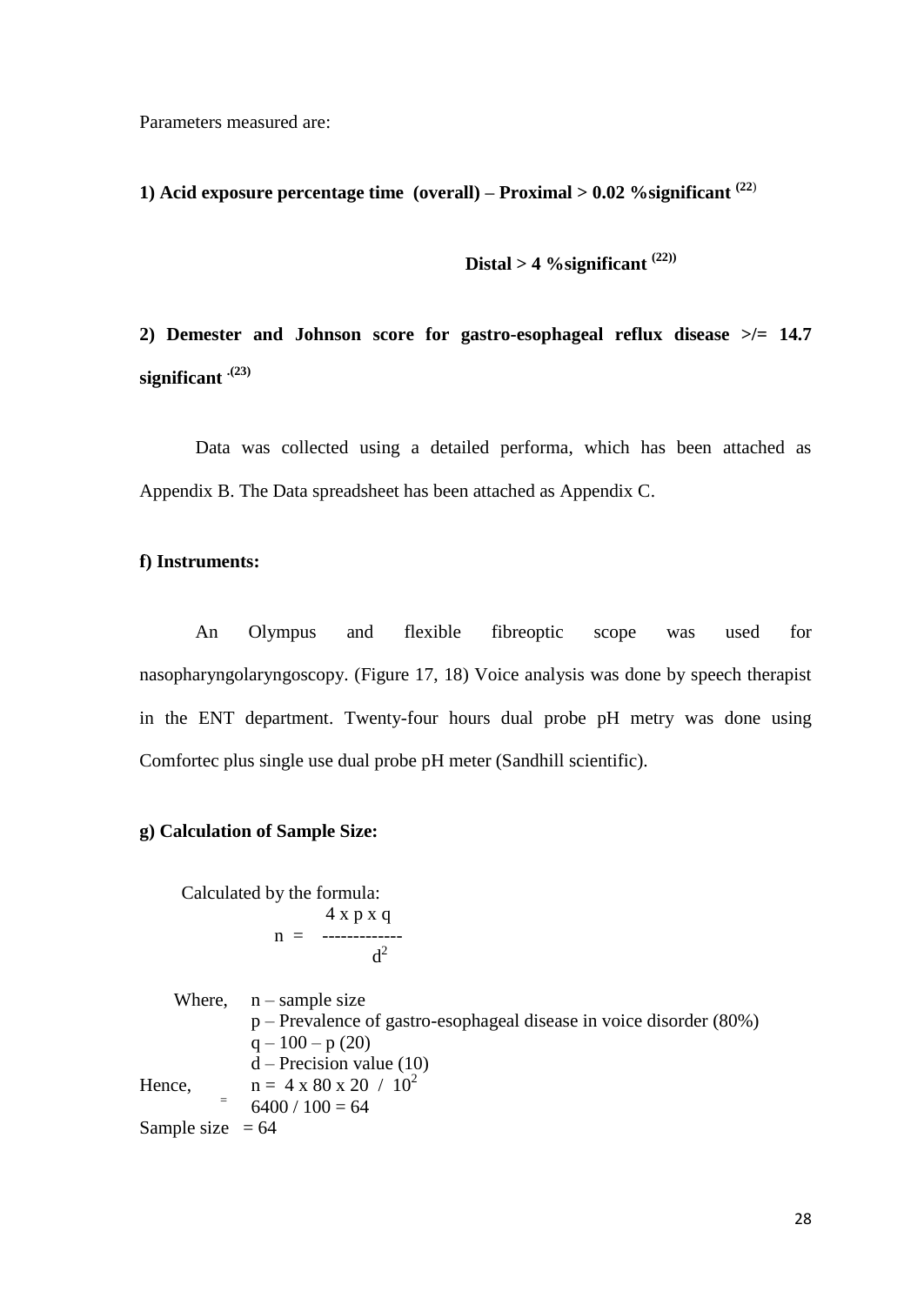### **h) Statistical Analysis:**

The categorical data is presented as frequency with percentages .the continuous data with normal distribution are presented as mean with standard deviation, while, non normally distributed data is presented as median with range. The prevalence will be calculated along with 95% CI.

Comparison between categorical variables are done using Fishers exact test. Continuous variables were compared using Mann Whitney"s U test.

A p value of  $\ll$  = 0.05 is considered statistically significant.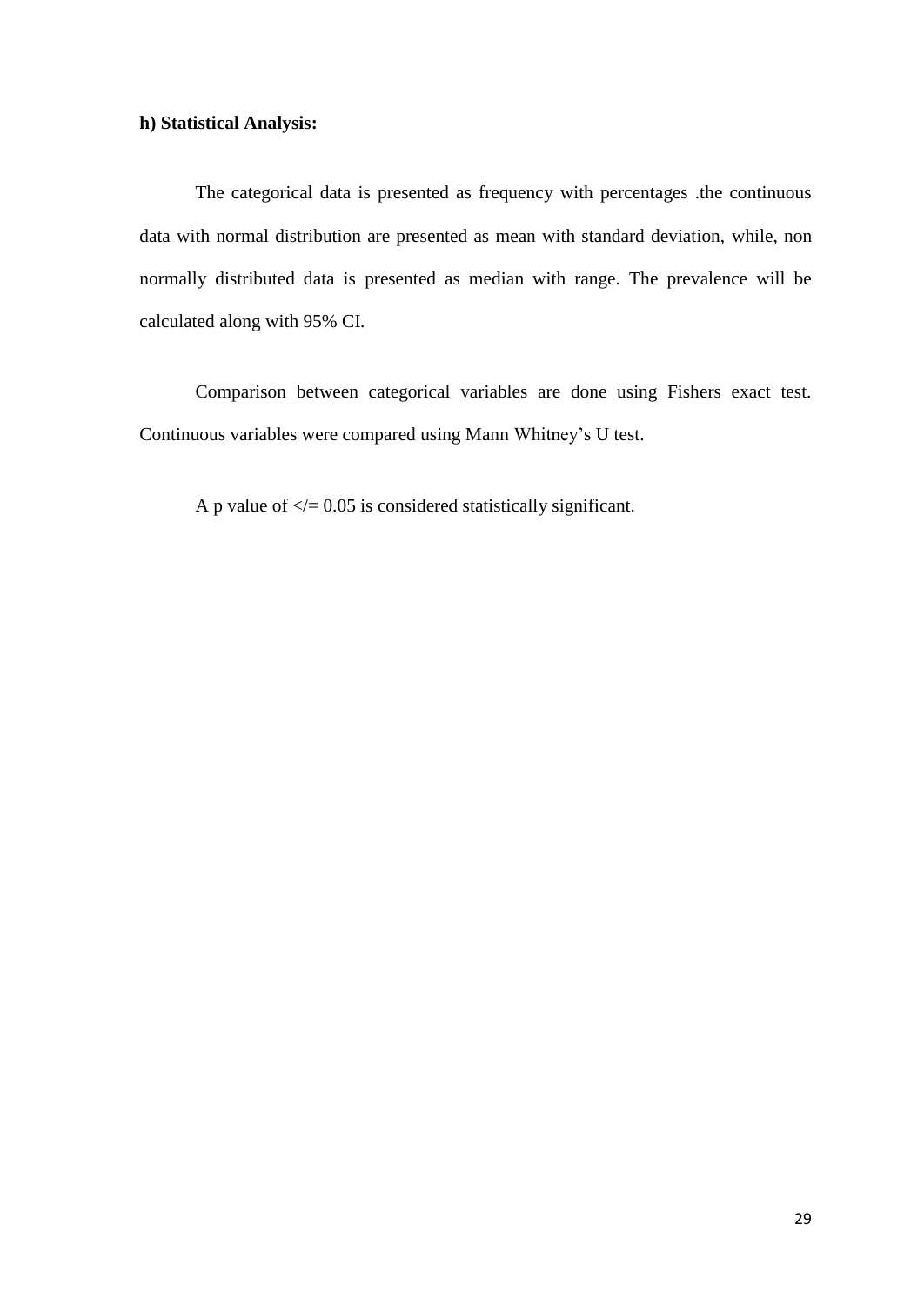# **Results and Analysis**

**Table 1:**

| <b>GERD</b> | <b>No. of patients   Percent</b> |       | <b>Cumulative Percent</b> |
|-------------|----------------------------------|-------|---------------------------|
| Absent      | 19                               | 63.3  | 63.3                      |
| Present     |                                  | 36.7  | 100.0                     |
| Total       | 30                               | 100.0 |                           |

Total 30 patients were enrolled in this study. On basis of 24 hours esophageal pH metry (Demester Johnson score  $\ge$ /=14.7) was found that 11 patients had gastroesophageal reflux disease, ie.prevalence of gastroesophageal reflux disease in patients with voice disorders with 36.7%.



**Figure I 1: GERD 2: No GERD**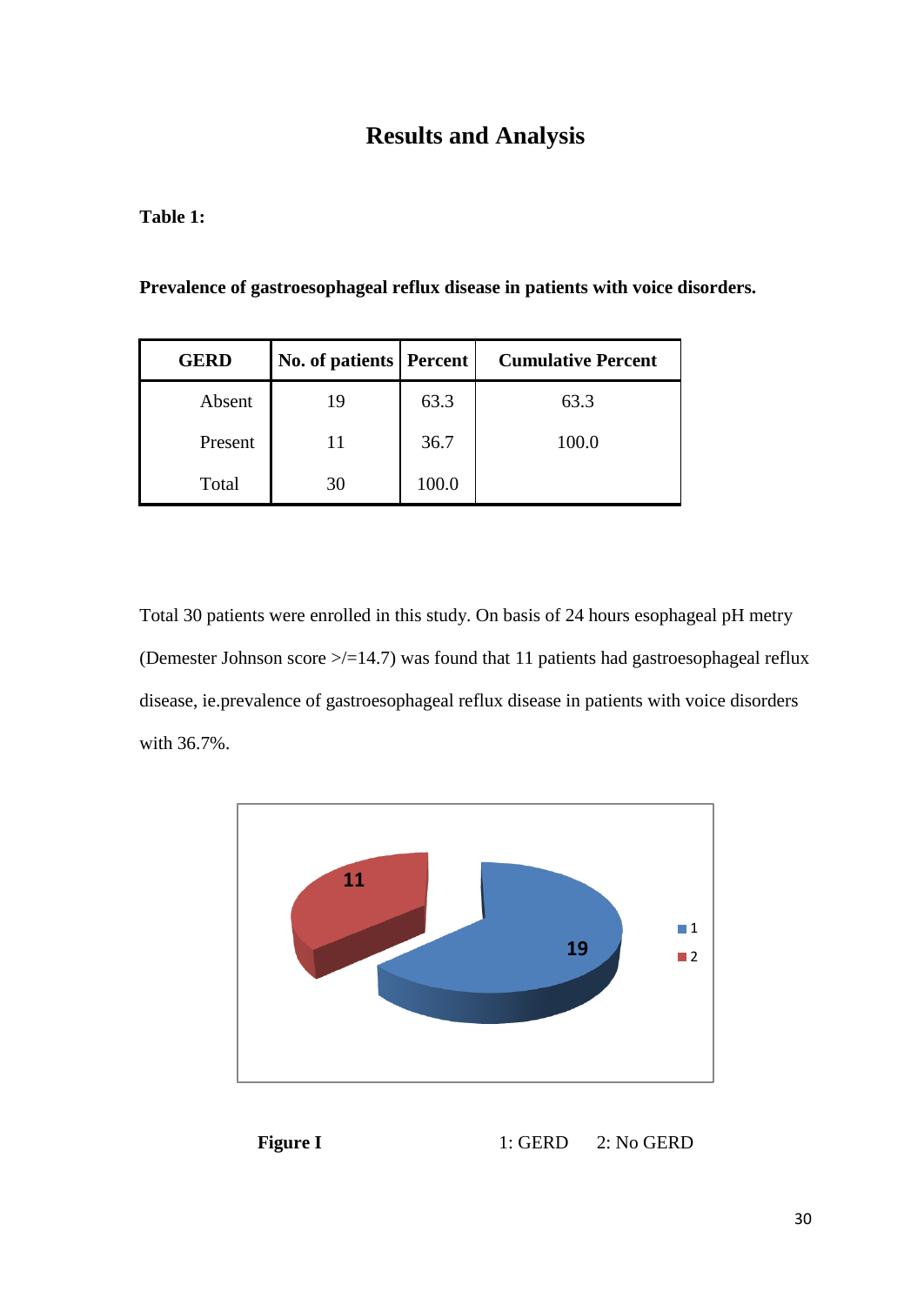### **Table 2:**

# **Age distribution**

| Gerd    | No of patients | Mean $+/-$ SD     | Range     |
|---------|----------------|-------------------|-----------|
| Absent  | 19             | $38.32 + -9.7$    | 19-61     |
| Present | 11             | $38.73 + (-10.8)$ | $19 - 61$ |

The mean age of patients who had GERD was 38.7+/-10.8, ranging from 19 to 61 years. The majority of patients studied fell within the 30-50 year group. However, mean age of patients who did not have GERD was also close 38.3+/-9.7



**Figure II**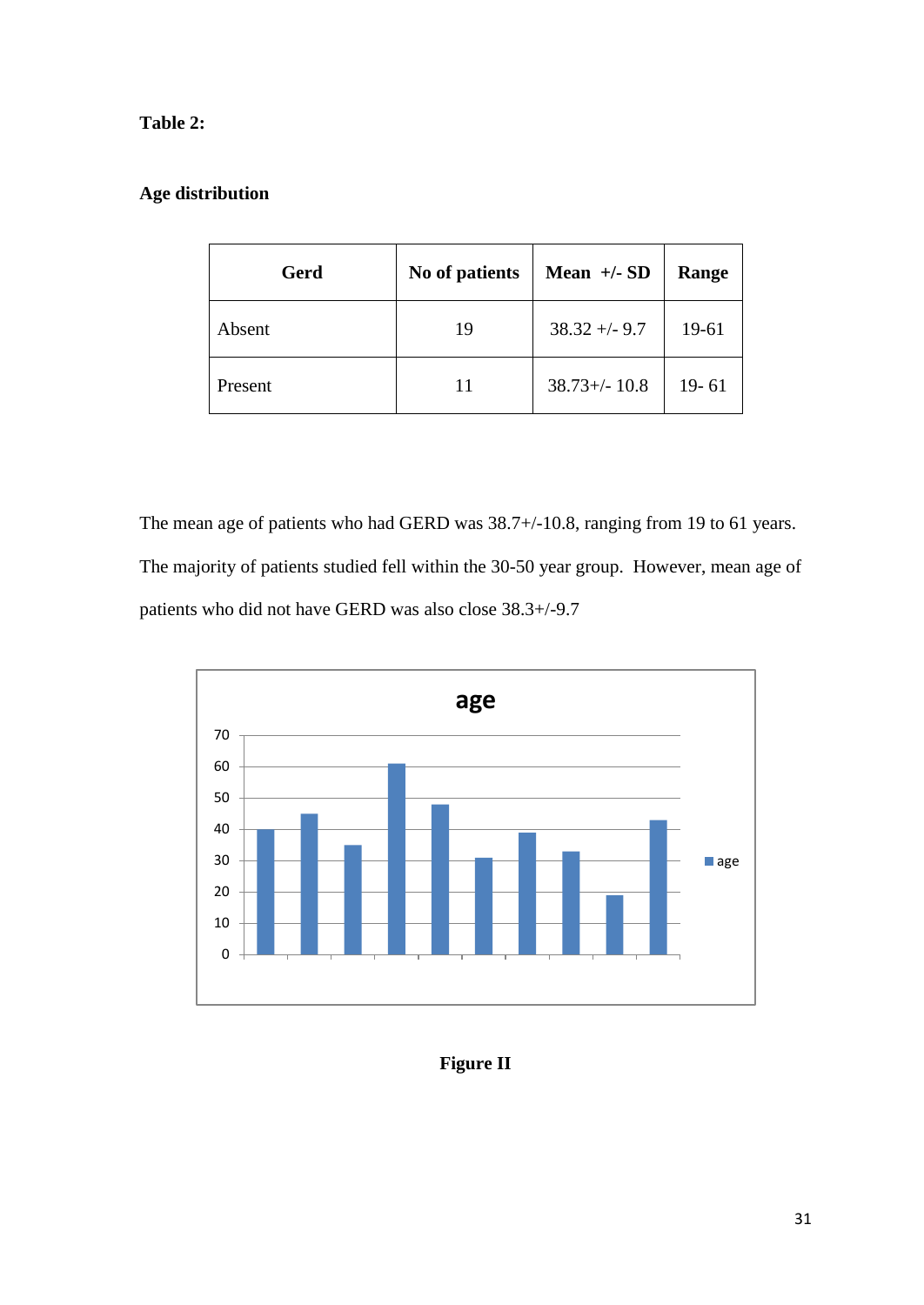### **Table 3:**

### **Sex distribution**

|            | <b>GERD</b>                     | <b>Total</b> |    |
|------------|---------------------------------|--------------|----|
| <b>Sex</b> | <b>Absent</b><br><b>Present</b> |              |    |
| Male       | 11                              | 7            | 18 |
|            | $(61.1\%)$                      | $(38.9\%)$   |    |
| Female     | 8                               | 4            | 12 |
|            | (66.7%)                         | (33.3%)      |    |
|            | 19                              | 11           | 30 |
| Total      | $(63.3\%)$                      | (36.7%)      |    |

30 patients were enrolled in this study. Out of these 30 patients who underwent Questionaire, endoscopy and pHmetry 18 (38.9%) were men and 12 (36.7%) were women.



# **Figure III**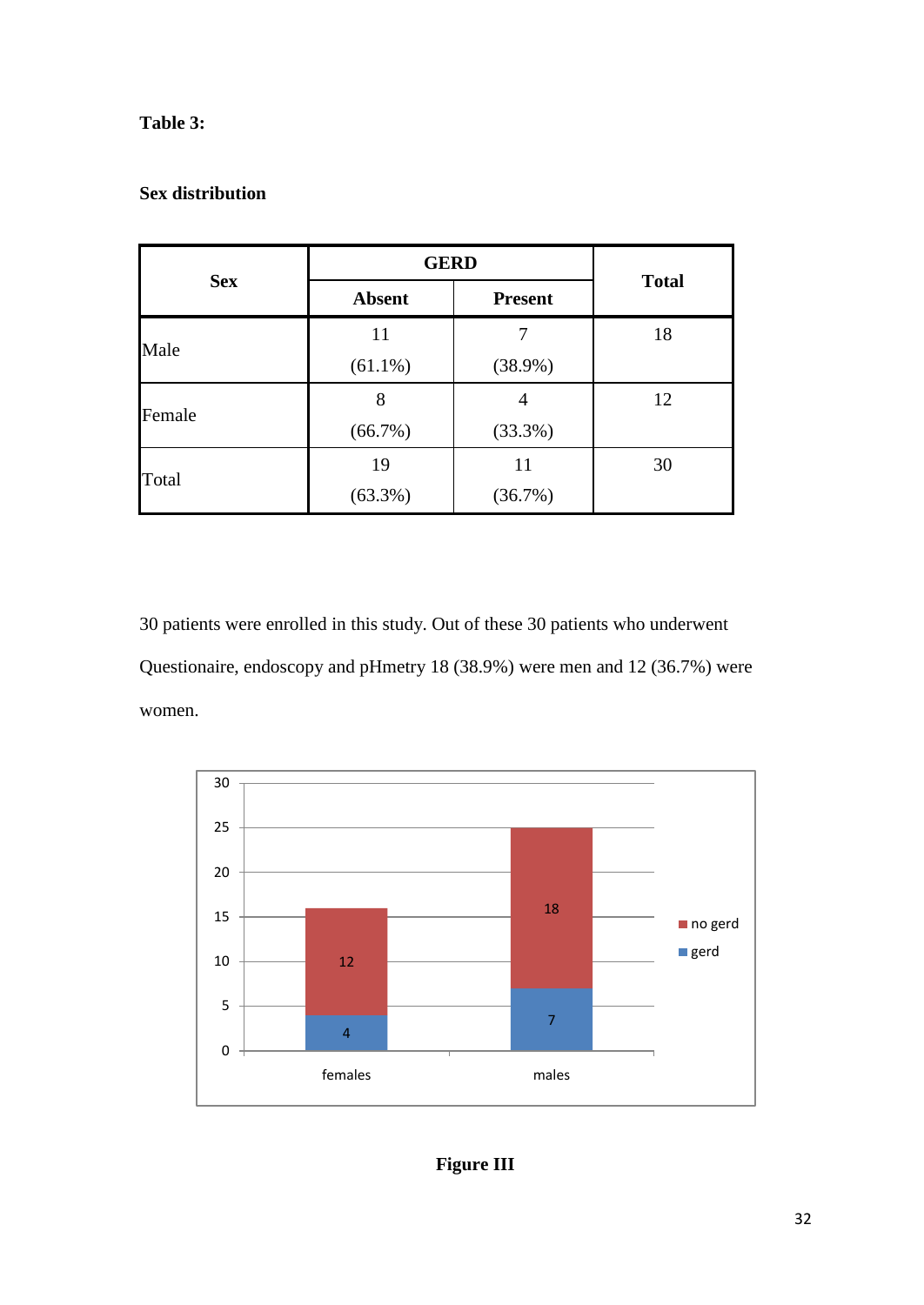### **Table 4:**

| Level of voice<br>users | <b>No GERD</b> | <b>GERD</b> | <b>Total</b> |
|-------------------------|----------------|-------------|--------------|
| Level II                | 5(26.3%)       | 1(9%)       | 6            |
| Level III               | 6(31.6%)       | 5(45%)      | 11           |
| Level IV                | $8(42.1\%)$    | 5(45%)      | 13           |

# **Predominance of Level of voice user in GERD**

In patients with GERD, 91% were level III & IV voice users (45.5% each), and only 9% were level II voice users. There were no patients who belonged to level I voice users. However, when level II voice users were compared with level III  $&$  IV using Fisher's exact test, no statictical significance was observed (p value  $= 0.37$ ).



# **Figure IV**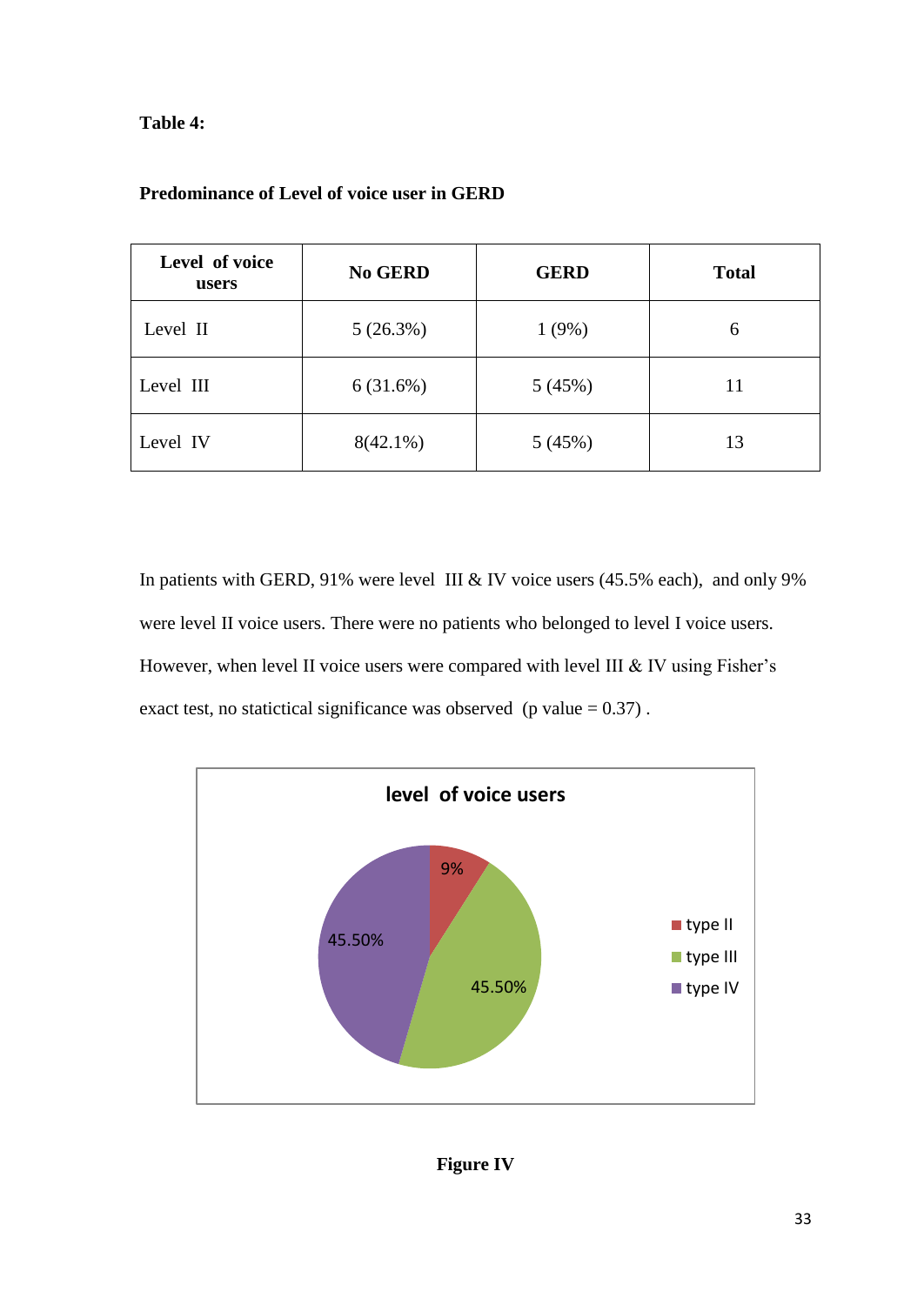### **Table 6:**

|                | <b>GERD</b>                     | <b>Total</b> |    |
|----------------|---------------------------------|--------------|----|
| <b>Smoking</b> | <b>Absent</b><br><b>Present</b> |              |    |
|                | 14                              | 9            | 23 |
| Absent         | $(60.9\%)$                      | $(39.1\%)$   |    |
|                | 5                               | 2            |    |
| Present        | $(71.4\%)$                      | $(28.6\%)$   |    |
| Total          | 19                              | 11           | 30 |

# **Smoking and gastroesophageal reflux disease**

In questionnaire, it was also found that only 2 (18.2%)patients who had gerd were

smoking, whereas 5(26.3%) patients who did not have gerd were addicted to smoking.



**Figure V**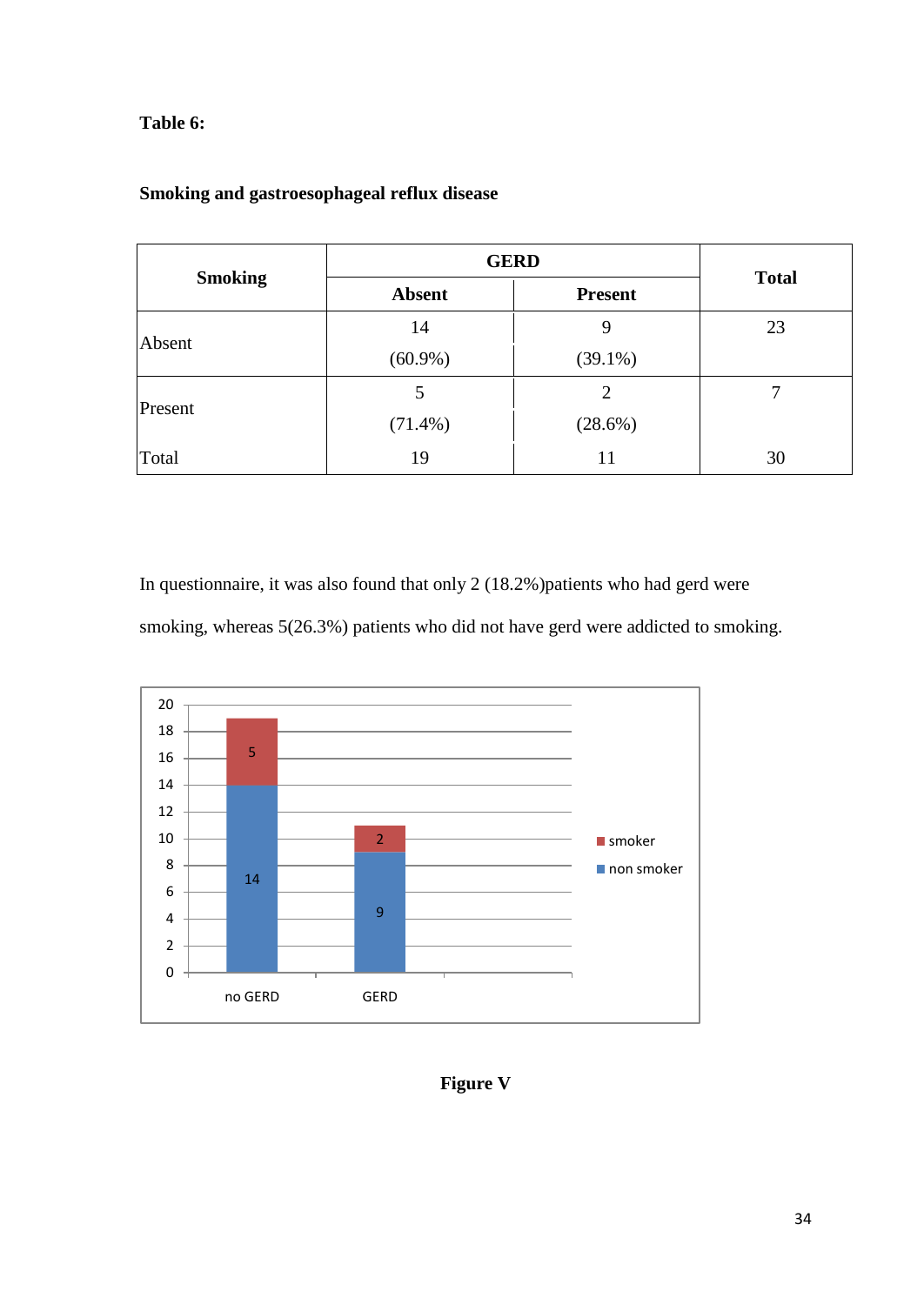### **Table 7:**

|                            | <b>GERD</b>                     | <b>Total</b> |    |
|----------------------------|---------------------------------|--------------|----|
| <b>Alcohol consumption</b> | <b>Absent</b><br><b>Present</b> |              |    |
| Absent                     | 17                              | 11           |    |
|                            | $(60.7\%)$                      | $(39.3\%)$   | 28 |
| Present                    | 2                               | U            |    |
|                            | $(100.0\%)$                     | $(0\%)$      | 2  |
| Total                      | 19                              | 11           |    |
|                            | $(63.3\%)$                      | (36.7%)      | 30 |

# **Alcohol and gastroesophageal reflux disease**

Statistically, no correlation was found between alcohol, voice changes and gastroesophageal reflux disease.



**Figure VI**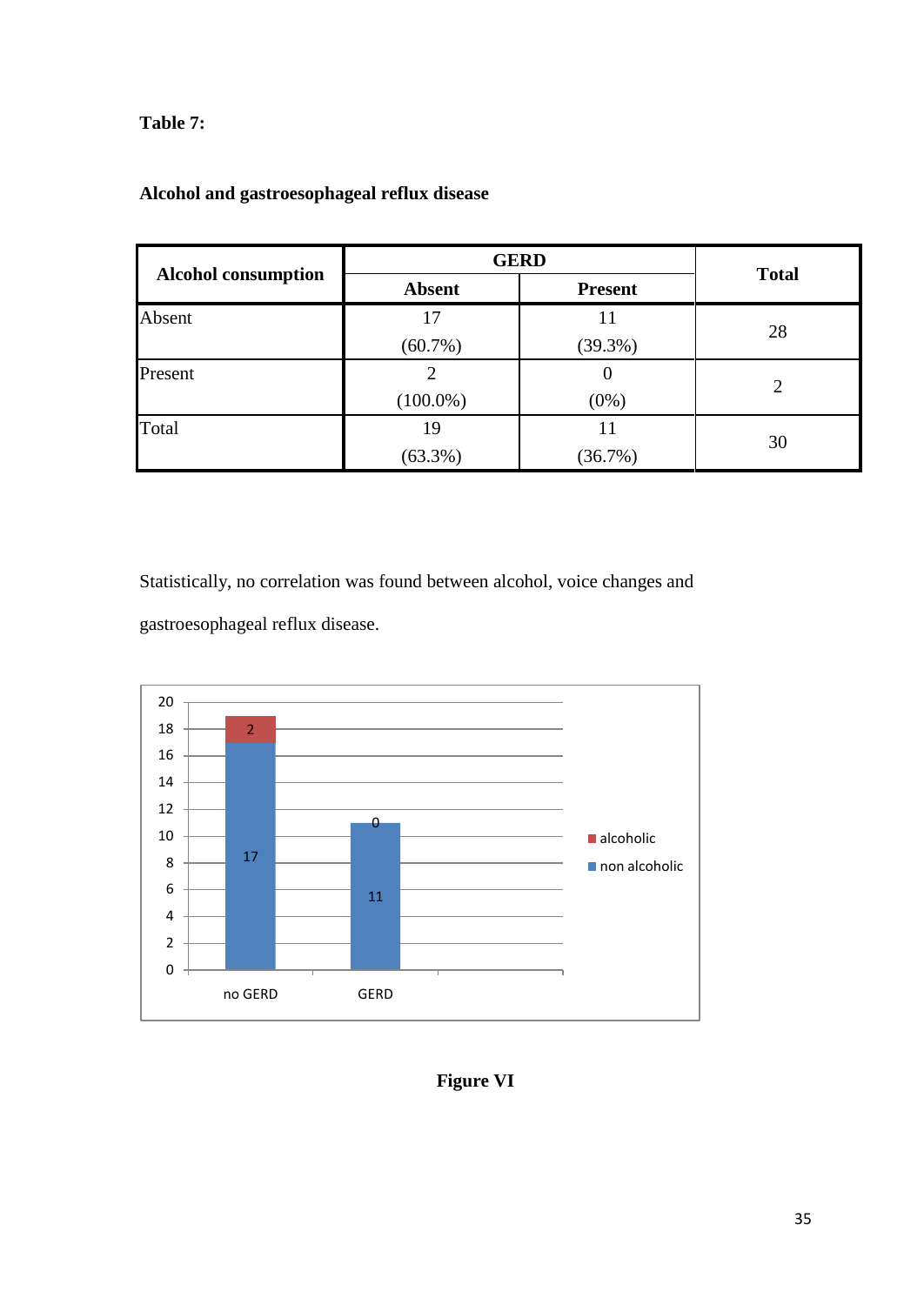### **Table 8:**

# **Duration of change in voice and gastroesophageal reflux disease**

|                                                   | <b>GERD</b>                     |             |  |  |  |
|---------------------------------------------------|---------------------------------|-------------|--|--|--|
|                                                   | <b>Absent</b><br><b>Present</b> |             |  |  |  |
| Duration of change in voice<br>(median) in months | 9.0                             | <b>12.0</b> |  |  |  |

The median duration of history of change in voice in patients with GERD was about 12 months, however in patients who did not have gerd, the median was 9 months. Hence, there was longer duration of change in voice in patients with GERD. The comparison between the two were done using Mann Witney"s U test, but results were not statistically significant.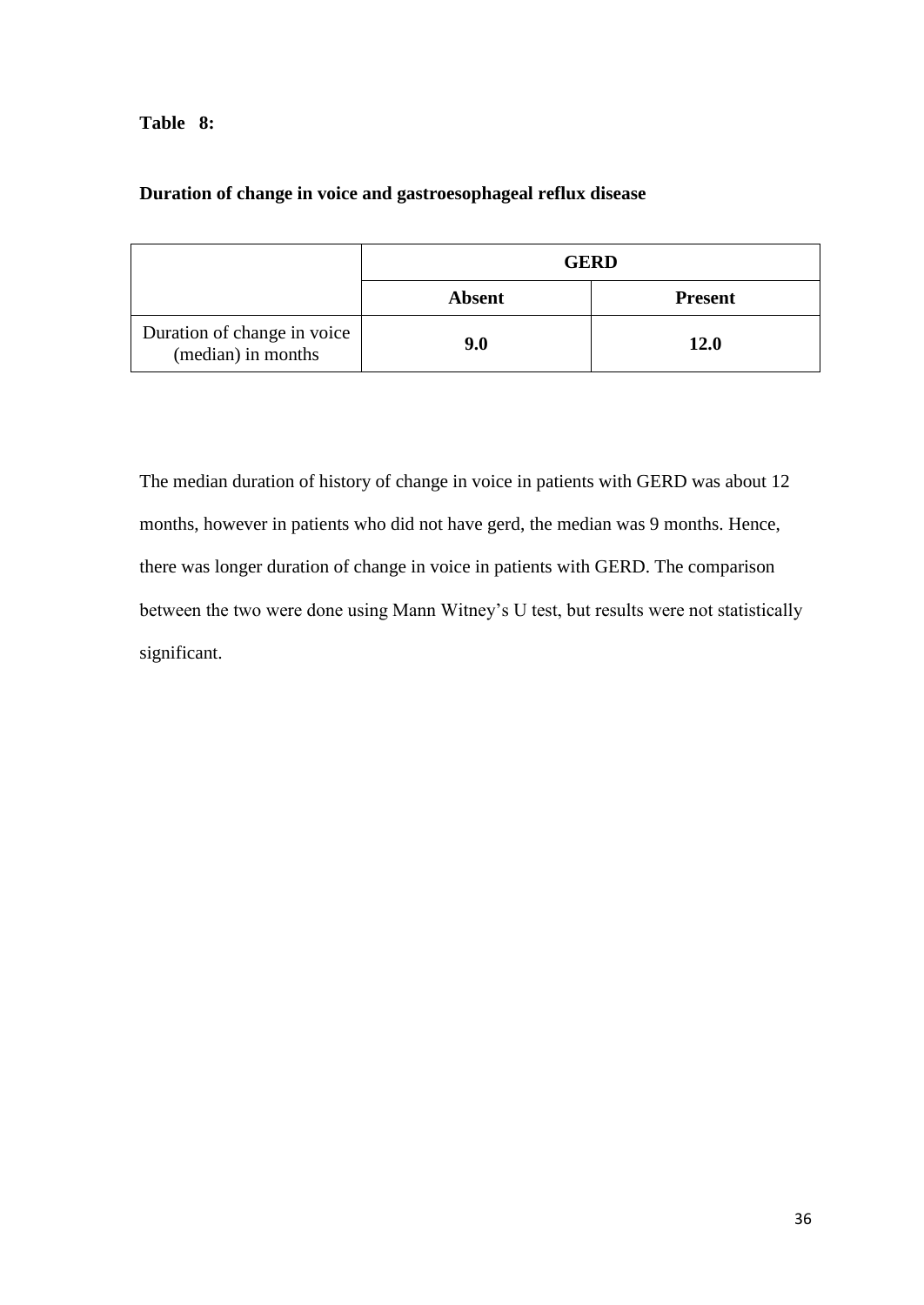**Table 9:**

| <b>Reflux Symptom Index</b><br>(RSI) | No. of patients | Percentage |
|--------------------------------------|-----------------|------------|
| Negative                             | 23              | 76.7       |
| Positive                             | 7               | 23.3       |
| Total                                | 30              | 100        |

### **Koufman Reflux Symptom Index**

On basis of Koufman Reflux Symptom Index, only 7 (30%) out of 30 patients, had RSI of more than or equal to 13 which is significant for laryngopharyngeal reflux.



**Figure VII**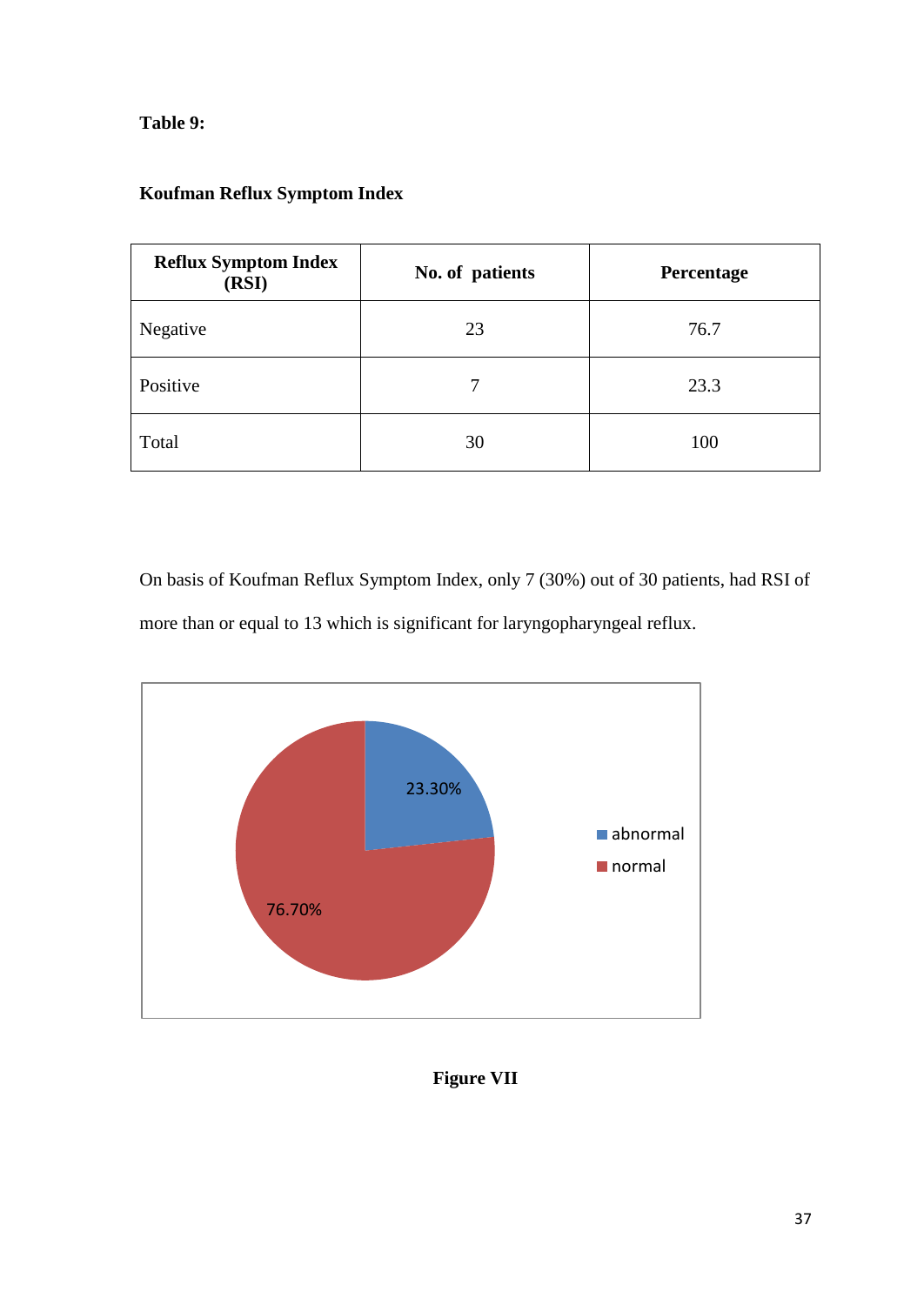### **Table 10:**

### **Koufman Reflux Symptom Index & GERD**

|                             | <b>GERD</b>              | <b>Total</b> |             |
|-----------------------------|--------------------------|--------------|-------------|
| <b>Reflux Symptom Index</b> | absent<br><b>Present</b> |              |             |
| Negative                    | 14 (73.7%)               | $9(81.8\%)$  | 23 (76.7%)  |
| Positive                    | 5(26.3%)                 | 21 (18.2%)   | $7(23.3\%)$ |
| Total                       | 19                       | 11           | 30          |

When Koufman Reflux Symptom Index was compared with Demester Johnson score, it was observed that out of the 7 patients whose RFI was  $\ge$  = 13, only 2 (18.2%) patients had Demester Johnson score of  $\ge$ /= 14.7. Hence, only 2 patients had laryngopharyngeal reflux on 24hours dual esophageal pH metry, as compared to 7 patients on RSI and 11 patients with GERD as per Demester Johnson score.



**Figure VIII**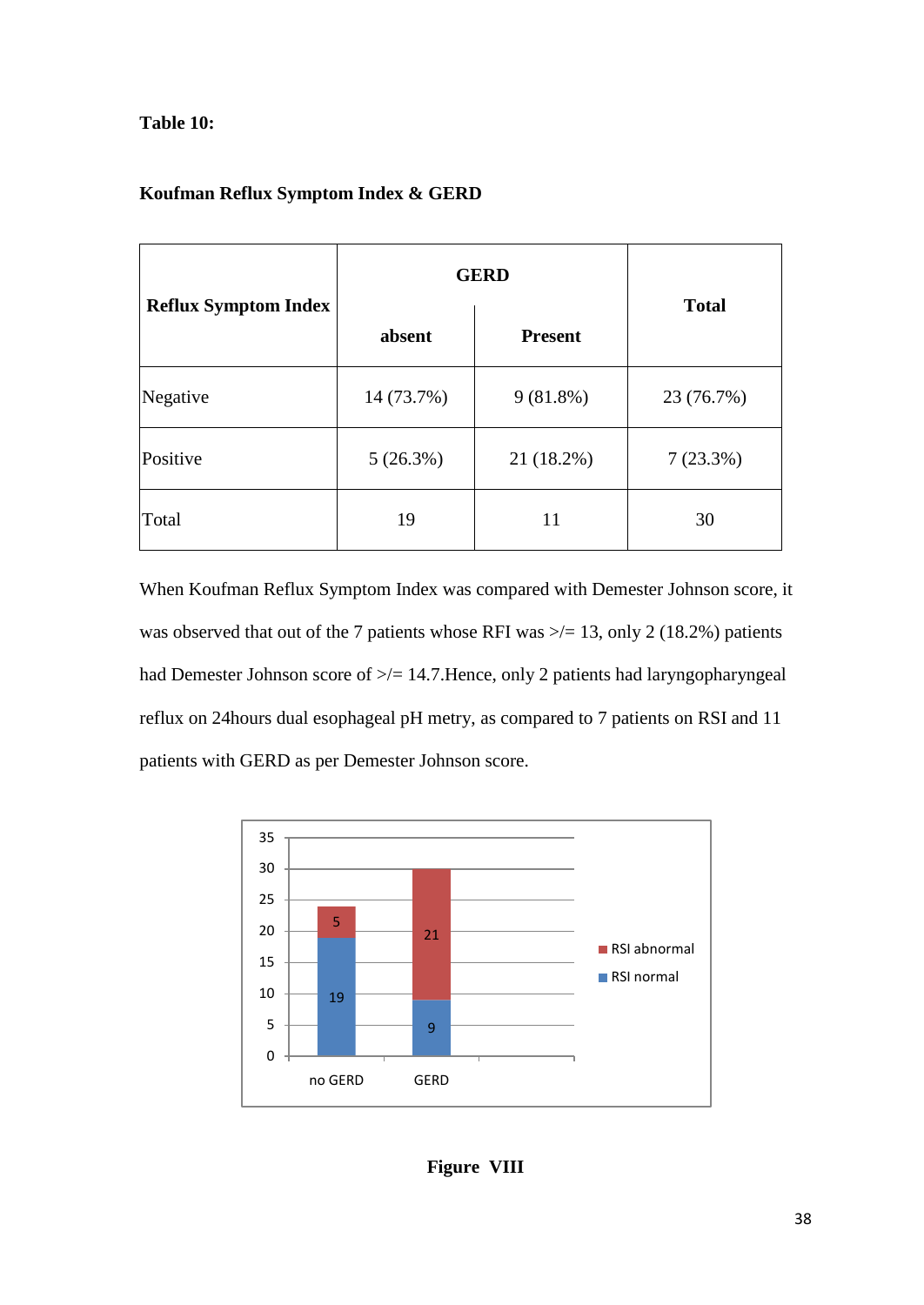### **Table 11:**

# **Reflux Finding Score**

| <b>Reflux Finding Score</b><br>(RFS) | No. of patients | Percentage |  |
|--------------------------------------|-----------------|------------|--|
| Negative                             | 18              | 60         |  |
| Positive                             | 12              | 40         |  |
| Total                                | 30              | 100        |  |

Out of the 30 patients who under flexible nasopharyngolaryngoscopy,as per the Reflux Finding Score (RFS  $\ge$ /=7), 12 (40%) patients were found to have laryngopharyngeal reflux.



**Figure IX**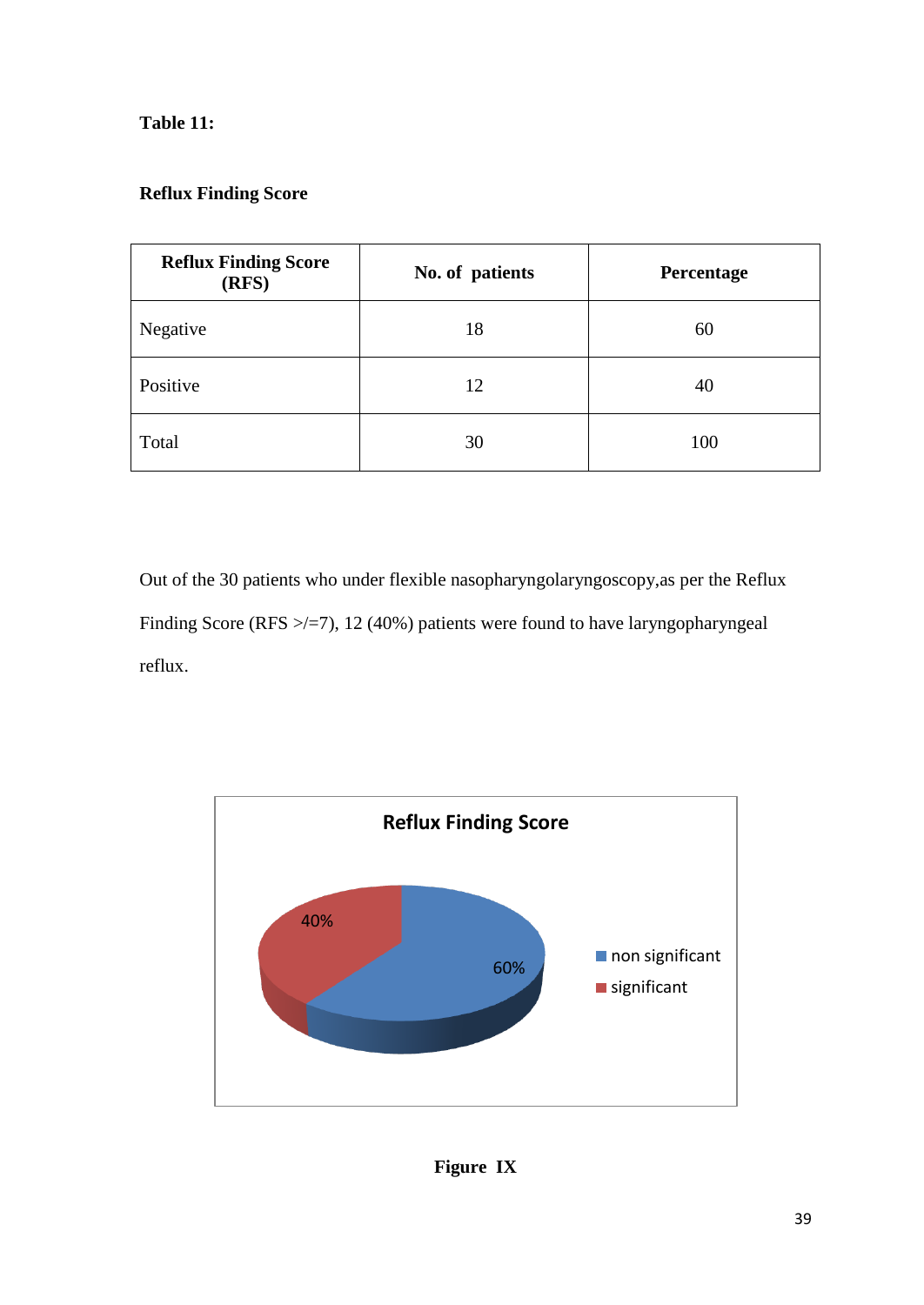### **Table 12:**

|                             | <b>GERD</b>   | <b>Total</b> |    |
|-----------------------------|---------------|--------------|----|
| <b>Reflux Finding Score</b> | <b>Absent</b> |              |    |
| <b>Absent</b>               | 14 (77.8%)    | $4(22.2\%)$  | 18 |
| <b>Present</b>              | 5(41.7%)      | 7(58.3%)     | 12 |
| <b>Total</b>                | 19            | 11           | 30 |

### **Reflux Finding Score & gastroesophageal reflux disease**

When Reflux Finding Score (RFS) was compared with Demester Johnson score, it was observed that out of the 12 patients whose RFS was  $\ge$ /= 7, only 7 (58.3%) patients had Demester Johnson score of  $\ge$ /= 14.7. Hence, only 7 patients had laryngopharyngeal reflux on 24hours dual esophageal pH metry , as compared to 12 patients on RFI and 11 patients with gerd as per Demester Johnson score. (p value  $-0.063$ )

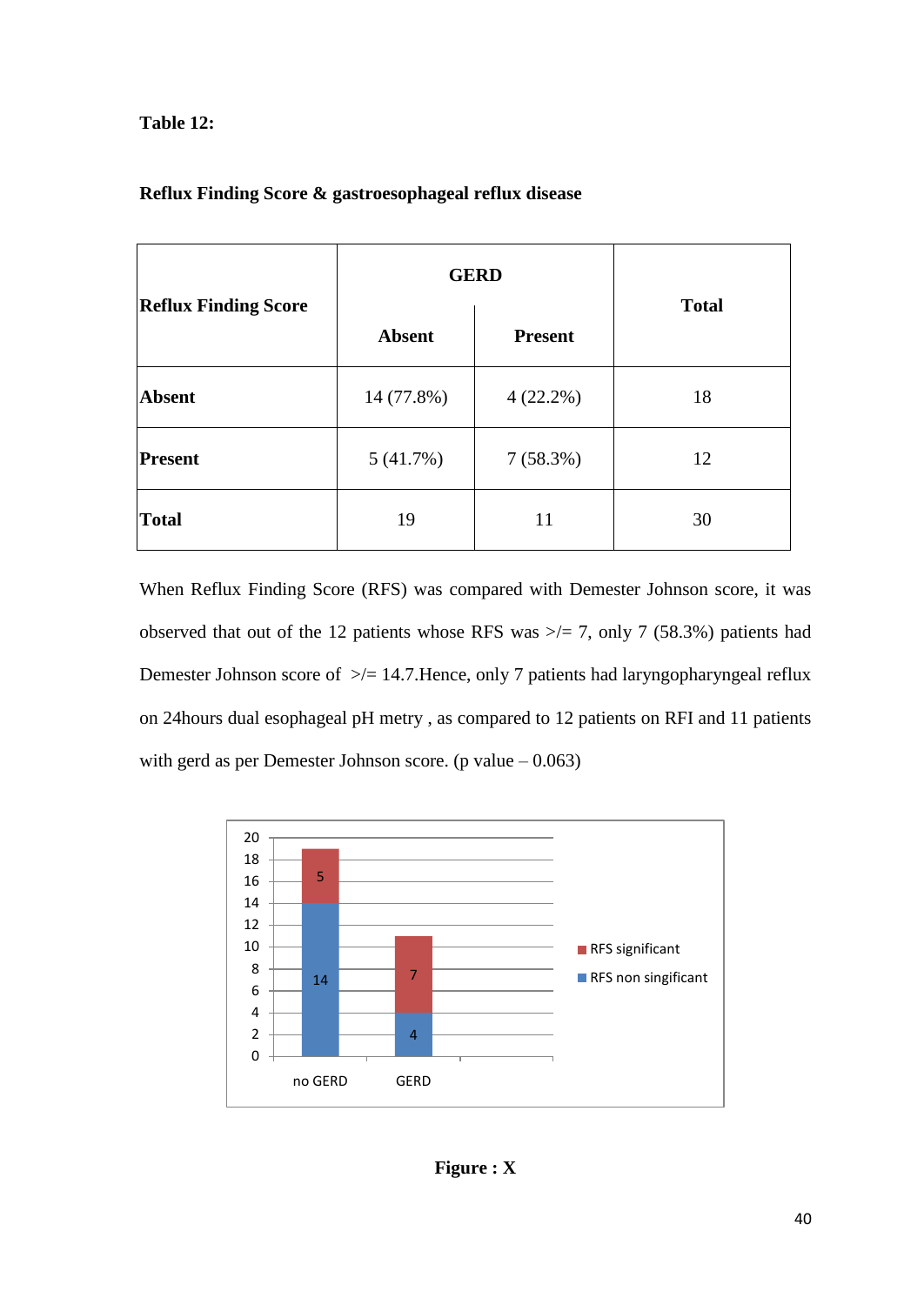**Table 13:**

| <b>Koufman Reflux Symptom Index</b>   |                 |              |    |  |  |
|---------------------------------------|-----------------|--------------|----|--|--|
| <b>Reflux Finding</b><br><b>Score</b> | <b>Positive</b> | <b>Total</b> |    |  |  |
| Negative                              | 16 (88.9%)      | $2(11.1\%)$  | 18 |  |  |
| Positive                              | 7(58.3%)        | 5(41.7%)     | 12 |  |  |
| Total                                 | 23              |              | 30 |  |  |

### **Koufman Reflux Symptom Index versus Reflux Finding Score**

On comparing RFS and RSI, it was observed that, 5 (41.7%) patients who had laryngopharyngeal reflux on RSI, also had laryngopharyngeal reflux on RFS, in comparison to 7 patient who had laryngopharyngeal reflux as per RSI and 12 patient as per RFS.



**Figure: XI**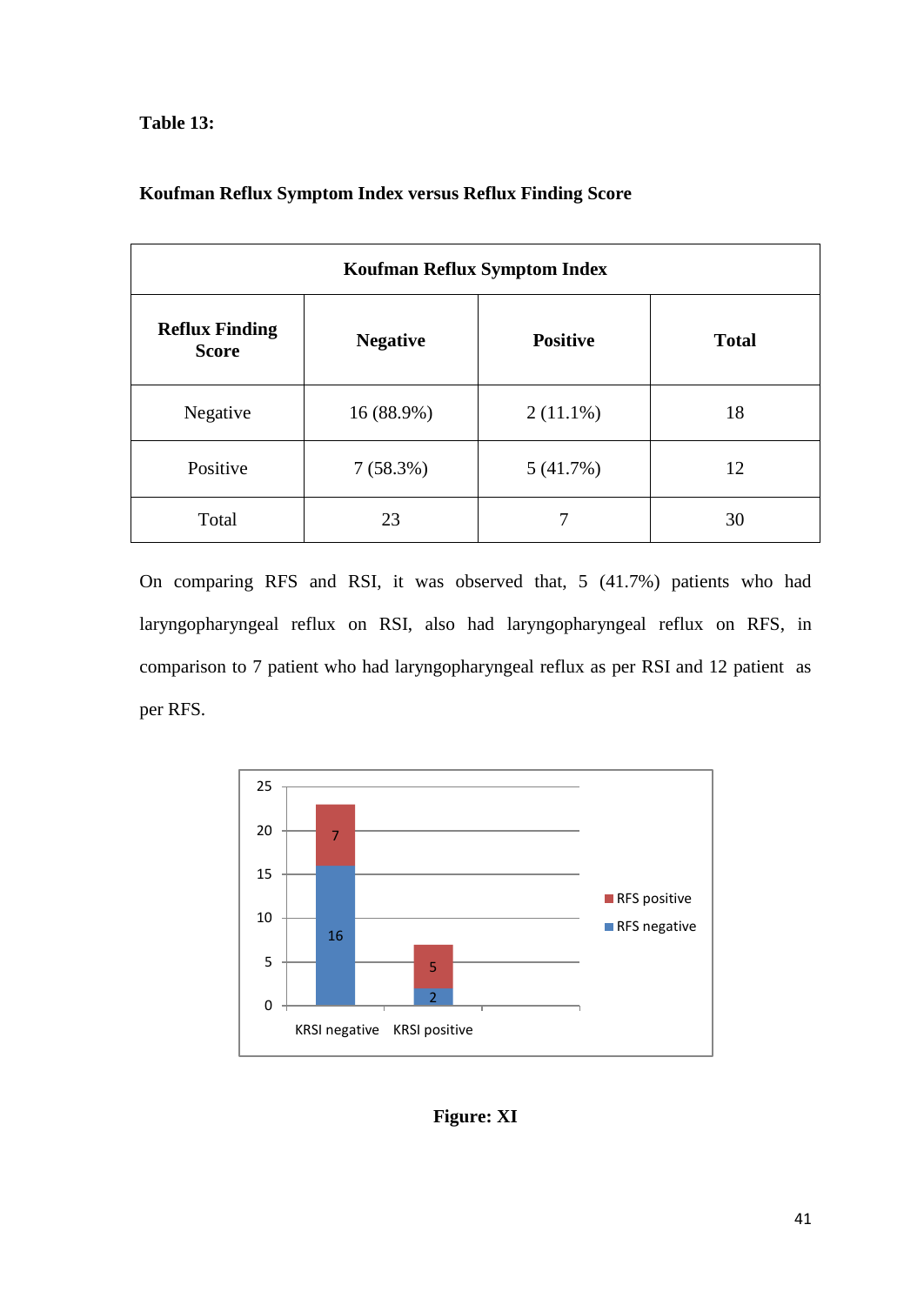### **Table 14:**

| <b>Proximal Acid reflux</b> | No of patients | <b>Percent</b> |
|-----------------------------|----------------|----------------|
| Absent                      | 27             | 90.0           |
| Present                     | 3              | 10.0           |
| Total                       | 30             | 100.0          |

# **Acid reflux in proximal esophagus**

On 24 hours dual probe esophageal pH metry, it was observed that only 3 (10%) of patients had proximal overall acid exposure percentage time more than or equal to 0.02%, out of the thirty patients who under went pH metry.



**Figure : 12**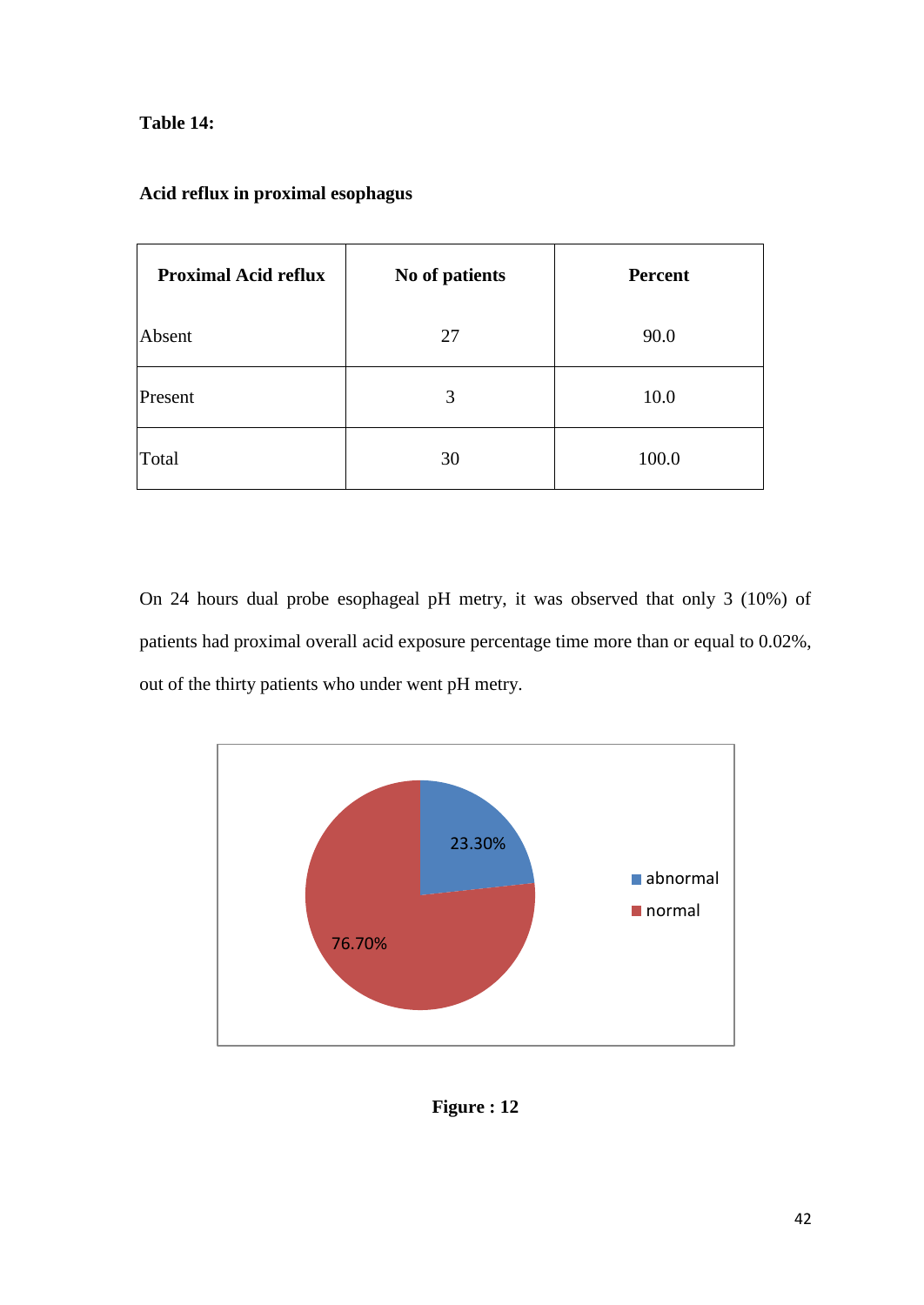### **Table : 15**

|                               | <b>Koufman Reflux Symptom Index</b> |                |              |  |
|-------------------------------|-------------------------------------|----------------|--------------|--|
| <b>Proximal Acid exposure</b> | <b>Absent</b>                       | <b>Present</b> | <b>Total</b> |  |
| Absent                        | 20 (87%)                            | $7(100\%)$     | 27 (90%)     |  |
| Present                       | 3(13%)                              | $\theta$       | $3(10\%)$    |  |
| Total                         | 23                                  |                | 30           |  |

### **Proximal acid exposure & Koufman Reflux Symptom Index**

When patients, whose proximal overall acid exposure percentage time was significant (>0.02%) were compared with patients with abnormal Koufman RSI , it was observed that there was no statically significant co-relation between the two ( $p$  value  $= 1.00$ ).



# **Figure XIII**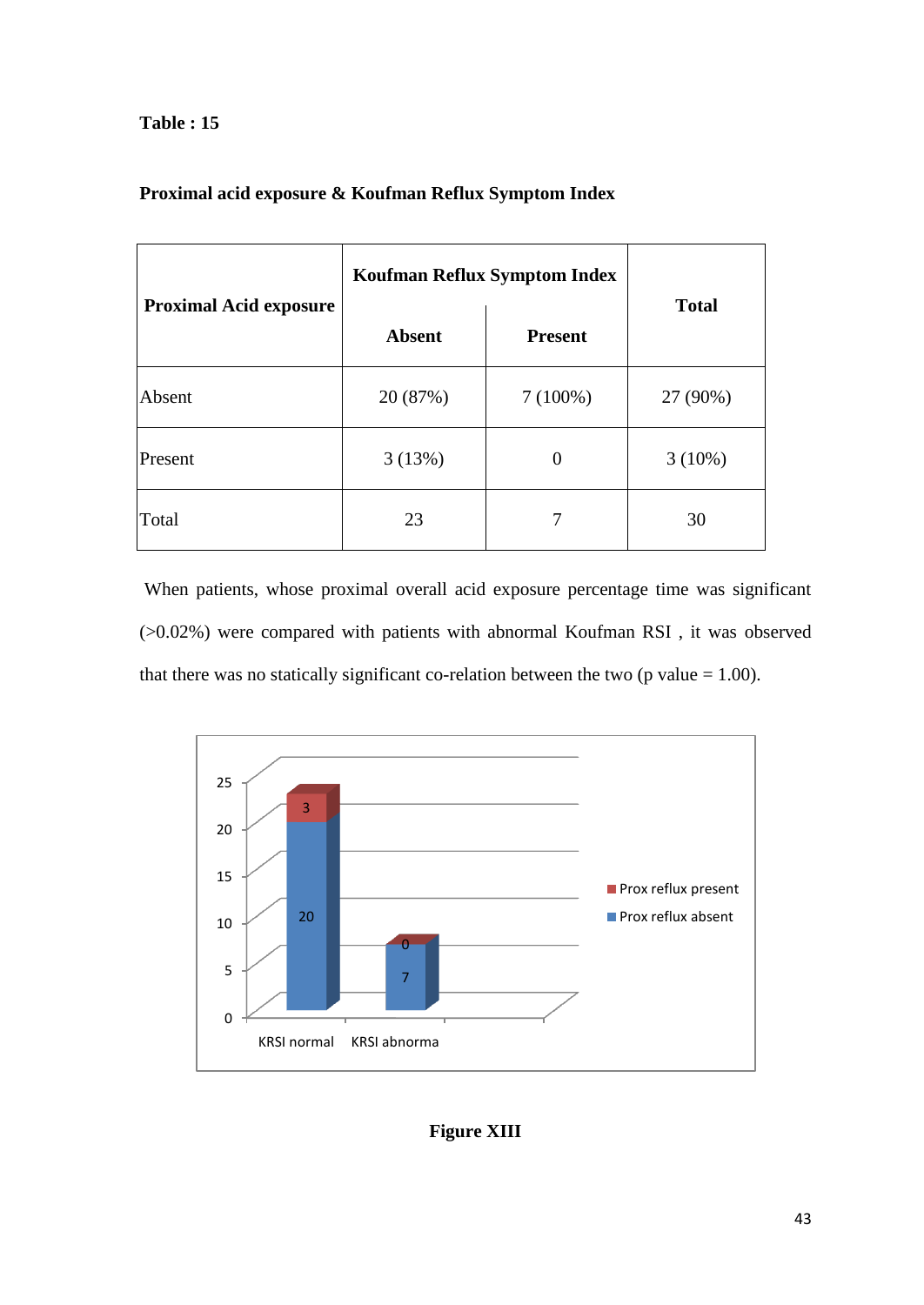### **Table 16:**

| <b>Proximal acid exposure &amp; Reflux Finding Score</b> |  |  |  |
|----------------------------------------------------------|--|--|--|
|----------------------------------------------------------|--|--|--|

| <b>Proximal acid</b> | <b>Reflux Finding Score</b>     | <b>Total</b> |           |
|----------------------|---------------------------------|--------------|-----------|
| exposure             | <b>Absent</b><br><b>Present</b> |              |           |
| Absent               | 16 (88.9%)                      | 11 (91.7%)   | 27 (90%)  |
| Present              | $2(11.1\%)$                     | $1(8.3\%)$   | $3(10\%)$ |
| Total                | 18                              | 12           | 30        |

When patients, whose proximal overall acid exposure percentage time was significant (>0.02%) were compared with patients with abnormal RFS, it was observed that here also, there was no statically significant co-relation between the two ( $p$  value = 1.00).



# **Figure XIV**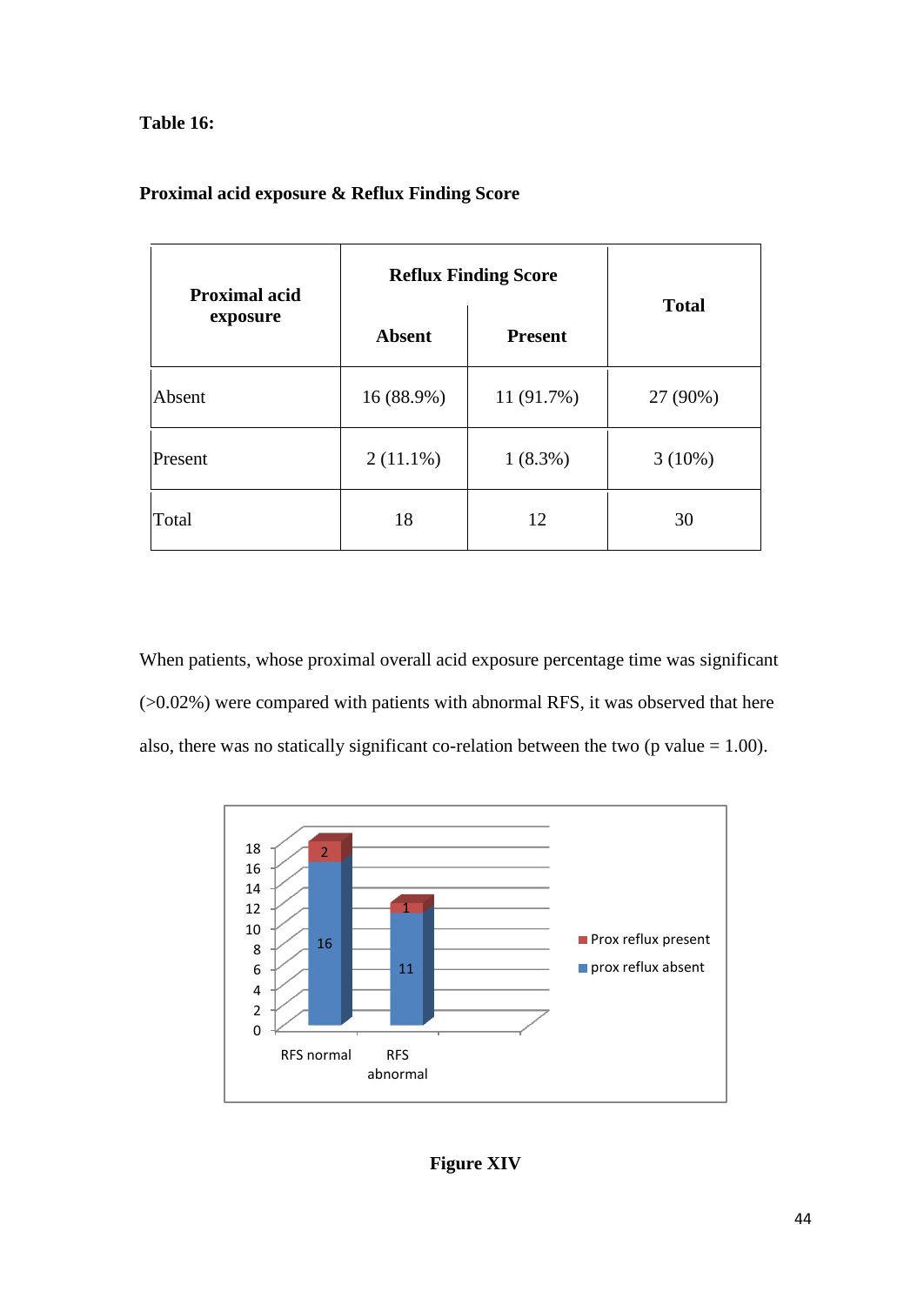### **DISCUSSION**

Gastro-esophageal reflux disease is a common problem in patients coming to the ENT out patient department <sup>1, 9</sup>. They present with various complaints including cough, foreign body sensation in the throat, frequent clearing of throat, throat pain, change in voice and burning sensation in chest. When a patient undergoes evaluation for voice disorder, various causes such as vocal polyps, vocal cord nodules, Reinke"s edema, muscle tension dystonia, etc are to be ruled out. Where no other cause for change in voice is identified, patient is most often given anti-reflux therapy as an empirical treatment. **<sup>1</sup>** Hence, it is important to determine the prevalence of gastro-esophageal reflux disease in voice disorder, so that the empirical treatment of voice disorder with antireflux therapy can be justified.

Gastro-esophageal reflux disease (often abbreviated to GERD or GORD) is defined as the retrograde flow of gastric contents into the oesophagus or above. It is characterized by symptoms and/or signs of mucosal injury of the oesophagus or upper aerodigestive tract secondary to this reflux.**<sup>3</sup>** Laryngopharyngeal reflux (LPR) is a syndrome associated with a constellation of symptoms including throat pain, hoarse voice, chronic cough, and other complaints and believed to be caused by the retrograde flow of stomach contents into the laryngopharynx, this being a supra-esophageal manifestation of gastroesophageal reflux disease (GERD) .**<sup>8</sup>**

According to Nora Siupsinskiene et al **<sup>25</sup>** Laryngopharyngeal reflux (LPR) is a gastrointestinal (GI) and otolaryngologic condition related to but distinct from gastroesophageal reflux disease (GERD). They also suggest that that LPR and GERD represent different entities of reflux disease. It is important to note that although most patients with LPR do not have GERD, some patients do indeed have both LPR and GERD. **<sup>25</sup>**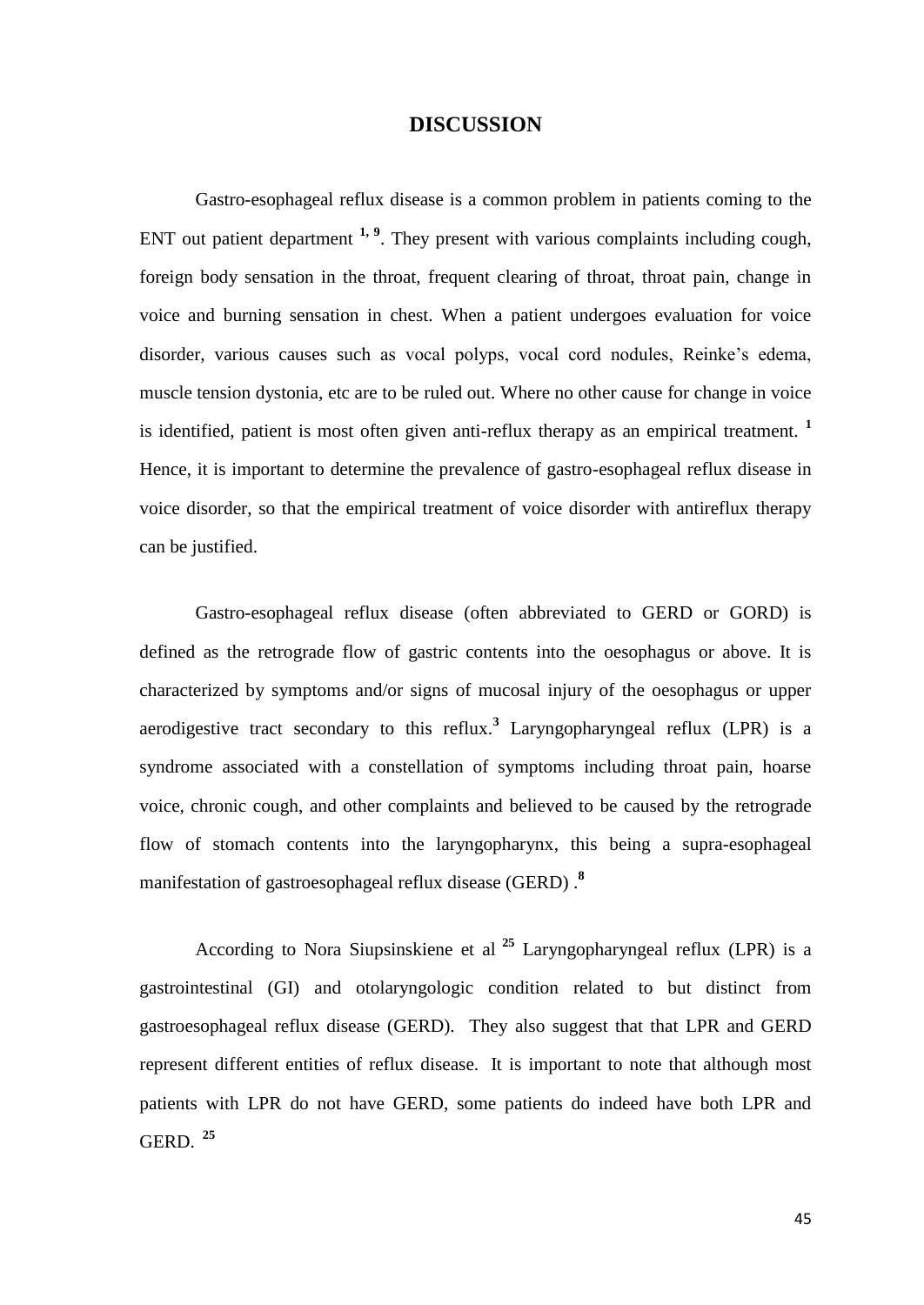Peter Belafsky et al <sup>15</sup> and James Koufman et al <sup>9</sup> assessed patients with voice disorder and reported prevalence of laryngopharyngeal reflux disease to be 50%. Naeem Makhadoom et al**<sup>1</sup>** studied thirty patients with voice disorder and observed that 80% patients had gastroesophageal reflux disease. This was contrary to our study of thirty patients with voice change which revealed that eleven of them had gastroesophageal reflux disease on 24 hours dual esophageal pH metry on basis of Demester Johnson Score (more than or equal to  $14.7$ ). <sup>23</sup> The prevalence of (GERD) in our patients with voice disorder thus being 36.7%.

James Koufman et al <sup>9</sup> and Naeem Makhadoom et al<sup>1</sup> reported mean age of their patients with gastroesophageal reflux disease approximately 54 years and 42.5 years, respectively. The mean age of patients who had gastroesophageal reflux disease in our study was 38.7+/- 10.8 years, ranging from 19 to 61 years of age. This probably could be one of the reasons that our study revealed lower prevalence of GERD.

Among the 11 patients who had gastroesophageal reflux disease based on Demester Johnson score seven (63.6%) were male and four (36.3%) were females. However, other studies have found to prevalence of gastro-esophageal disease to be more in females. **1, 9, <sup>15</sup>** The predominance of gastroesophageal reflux disease in males could be due to the fact that none of the female patients in our study gave history of smoking or consuming alcohol. Besides various addictions like smoking, tobacco chewing and alcoholism are relatively uncommon among females in India.

Patients were divided into 4 levels of voice users as graded by Koufman and Blalock <sup>27,</sup> depending on their profession, where level I were elite vocal performers (singers & actors), level II were professional voice users (teachers, lecturers, barristers),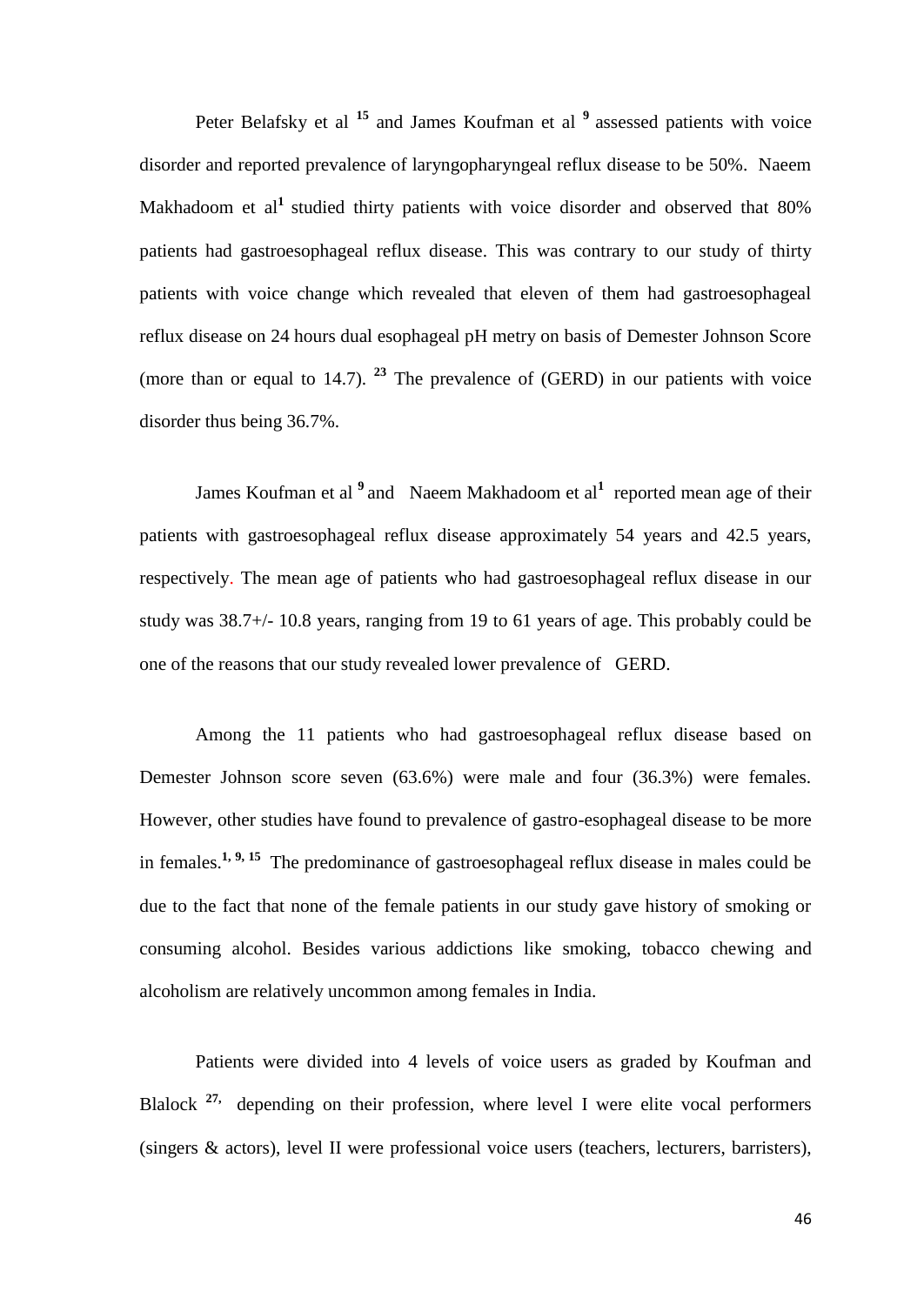level III were non-vocal professionals (businessmen, doctors & lawyers) and level IV were non-vocal non-professionals (housewives  $\&$  farmers). It was observed that in patients who had gastroesophageal reflux disease, only one (9%) patient belonged to level II voice user and rest 10 (91%) patients belonged to level III & IV voice users  $(45\%$ each). Hence, it can be interpreted from our study, that voice disorders in level II voice users are probably due to voice overuse and not due to gastroesophageal reflux disease, where as change in voice in level III and IV voice users could be attributed to gastroesophageal reflux disease.

We also evaluated all our 30 patients on the basis of smoking and alcohol consumption. The National Institute on Alcohol Abuse and Alcoholism (NIAAA) focuses on the epidemiology of alcohol abuse, and defines risk categories based on the quantity of alcohol (number of standard drinks) consumed. Definitions of a "standard drink" vary among sources and countries, ranging from 8 to 12 g of alcohol .**<sup>24</sup>** The NIAAA defines a standard "drink" as one that contains 12 g of alcohol, and is equivalent to 360 mL (12 oz) of beer, 150 mL (5 oz) of wine, or 45 mL (1.5 oz) of 80 proof distilled spirits.<sup>24</sup> Questionnaire smoking data included the intensity of its use and the ages smoking started and stopped. A current smoker was someone who smoked cigarettes during the month prior to the interview date. A nonsmoker was someone who smoked less than 20 packs over their lifetime. **<sup>30</sup>** Limited data were also available on pipe, chewing tobacco, and cigar use. It was observed that among thirty patients in our study, seven were smokers, and only 2 (18.2%) of them had gastroesophageal disease .Surprisingly, of the thirty patients, only 2 patients consumed alcohol, none of whom had gastroesophageal reflux disease. Statistically, no correlation was found between smoking, alcohol consumption, voice disorder and gastroesophageal reflux disease in our study. Considering the sphincter relaxing action of smoking and alcohol consumption, this could probably be due to the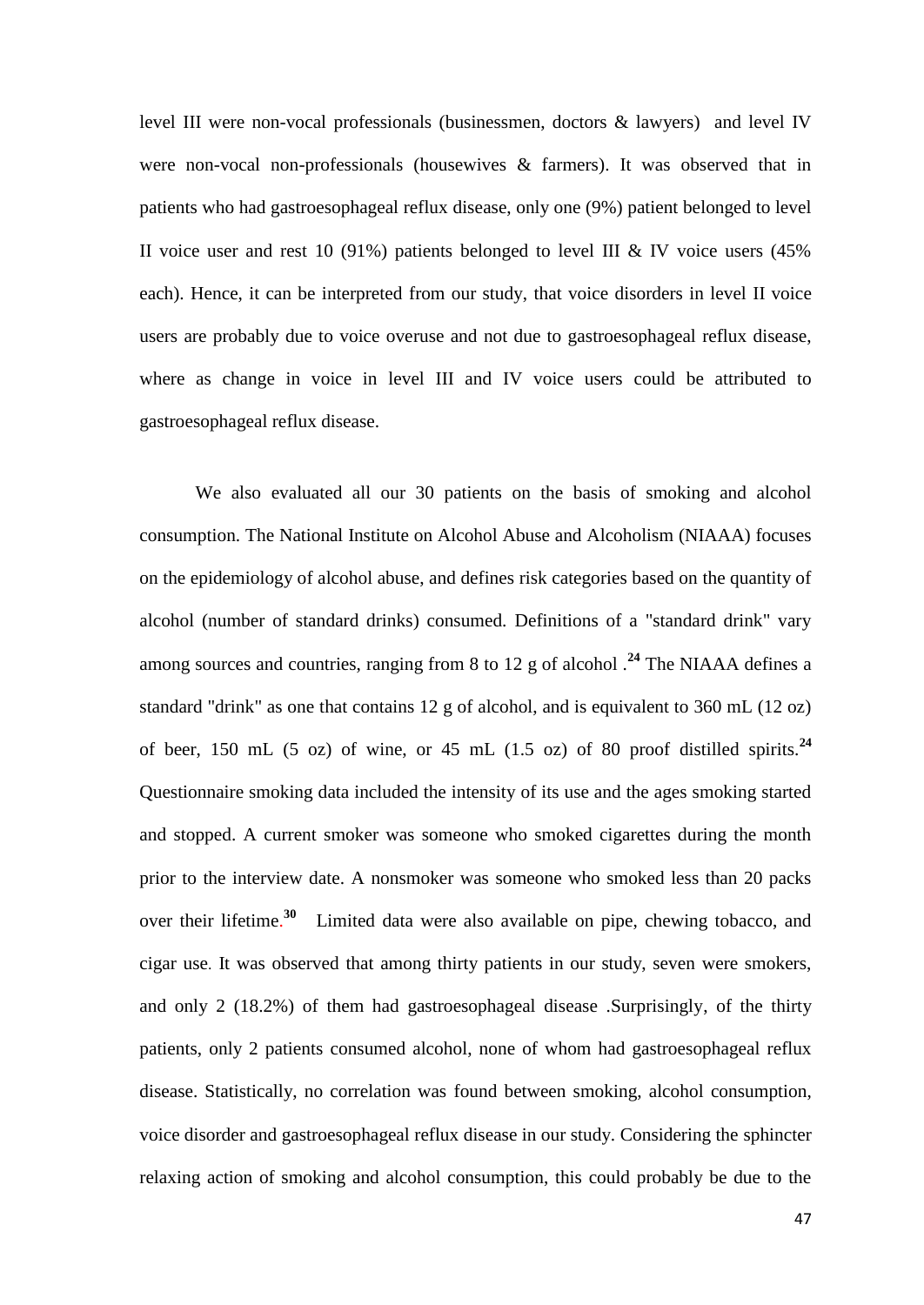small sample size of patients in our study.<sup>28, 29, 30</sup> No definite data was available in the reported article correlating smoking and alcohol consumption with GERD / LPR.

The duration of change of voice in patients under study ranged from 1 month to 10 years, the median being 12 months for those with GERD and nine for those without GERD. All the 30 patients presenting with change in voice were subjected to a questionnaire which included Koufman Reflux Symptom Index consisting of 9 items and scoring from 0-5 according to severity of symptoms. A score of more than or equal to 13 was significant for laryngopharyngeal reflux.<sup>17</sup> A proximal overall acid exposure percentage time of  $\gg$  = 0.02% on pH metry is suggestive of reflux in the proximal esophagus resulting in laryngopharyngeal reflux. In our study, according to Koufman Reflux Symptom Index, seven (30%) patients were found to have laryngopharyngeal reflux. Of these seven patients, only 2 (18.2%) were found to have gastroesophageal reflux disease according to Demester Johnson score and none of them had significant proximal overall acid exposure percentage time. This could be because Koufman Reflux Symptom Index is very subjective and can vary from patient to patient according to their threshold for various symptoms. Besides, it could also be due to small sample size.

Patients in this study underwent fibreoptic nasopharyngolaryngoscopy and were analyzed on basis of Reflux Finding Score. A score of more than or equal to seven was significant.**<sup>17</sup>** It was observed that 12 patients had laryngopharyngeal reflux according to Reflux Finding Score, of which seven (58.3%) patients had GERD as per Demester Johnson score and only one (8.3%) patient had proximal overall acid exposure percentage time significant on pH metry.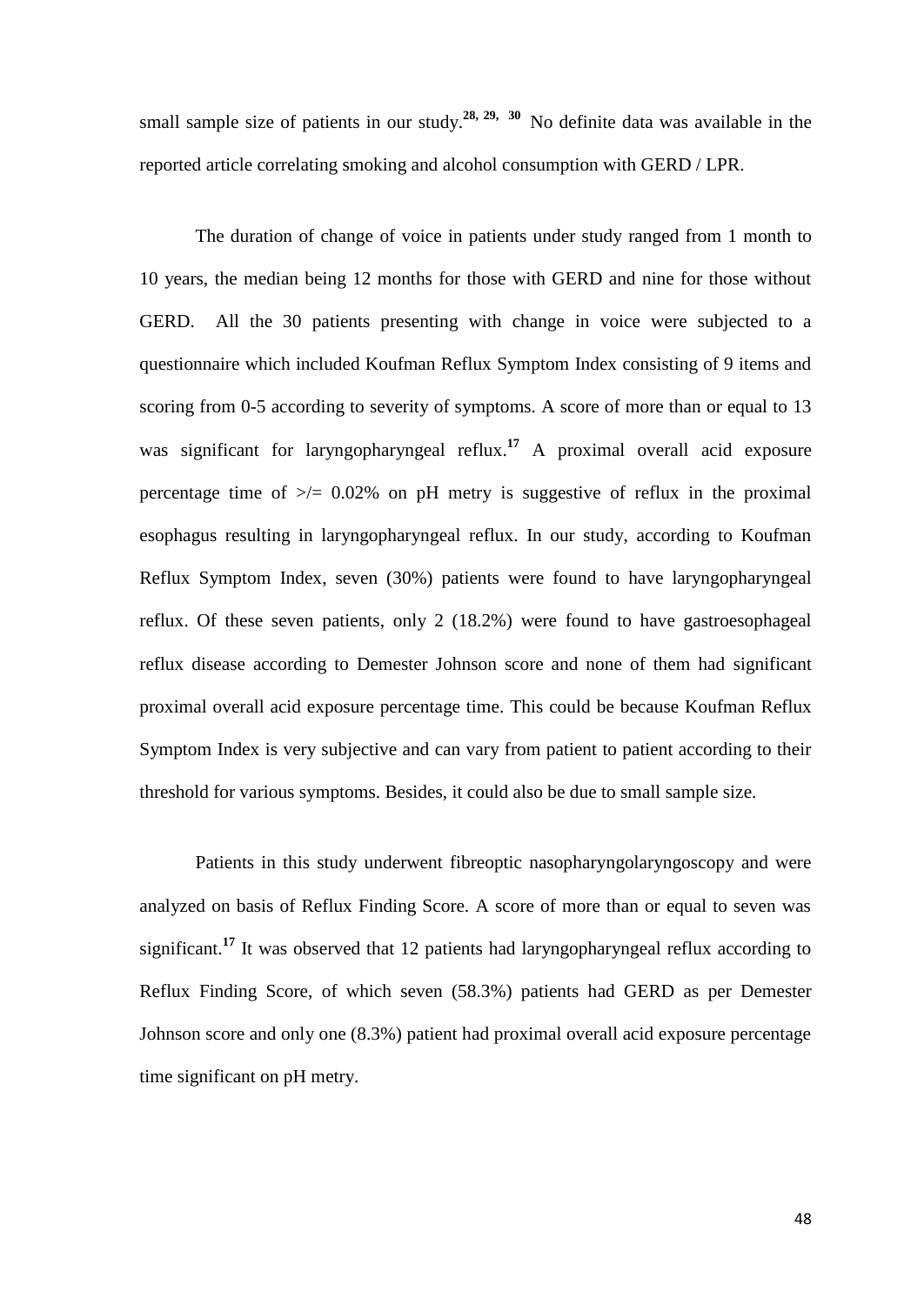One hypothesis to explain the low incidence of confirmed gastroesophageal reflux disease and low proximal acid reflux on dual probe esophageal pH metry (accepted confirmatory test for laryngopharyngeal reflux)  $22$  is that the laryngopharyngeal epithelium is more sensitive to reflux-related injury than esophageal epithelium. Therefore, smaller amounts and less episodes of reflux are capable of causing damage and presenting with various laryngeal symptoms. **<sup>25</sup>** In addition, Fass et al **<sup>26</sup>** explained that vasovagal reflex is another potential mechanism responsible for supra-oesophageal manifestations of gastro-esophageal reflux disease. The reflex is triggered by acidification of the distal portion of the oesophagus and by micro-aspirations. Stimulation of vagal afferents in response to gastric content triggers a vagovagal reflex that induces bronchospasm, cough, foreign body sensation throat, frequent throat clearing etc. **<sup>26</sup>** This could probably explain the high Reflux Score and negative proximal acid reflux on pH metry in our study group.

Laryngopharyngeal reflux (LPR) and gastroesophageal reflux (GERD) are not totally different entities of reflux disease but rather represent different aspects of the spectrum of reflux disease.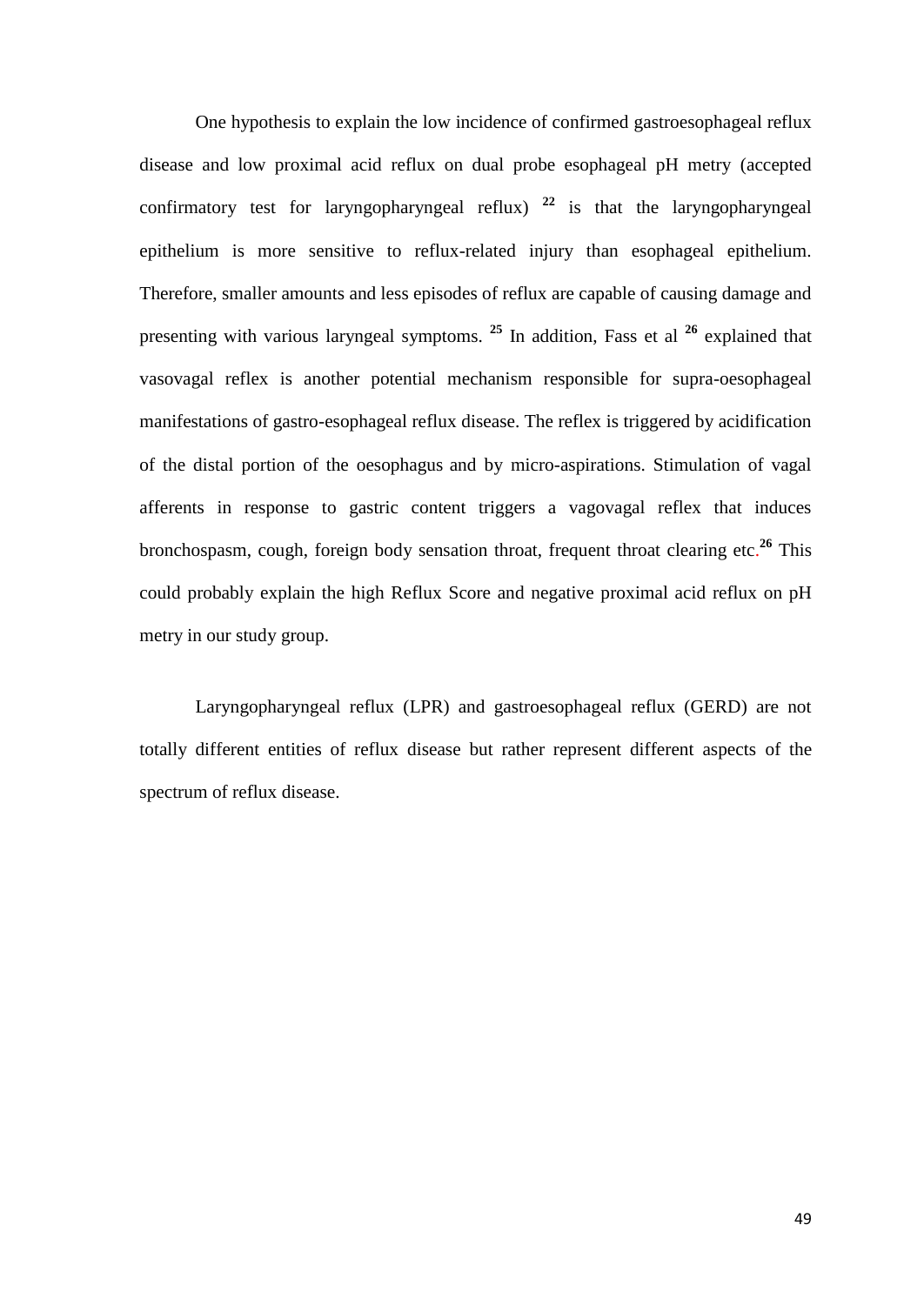# **Limitations**

- 1. In dual probe esophageal pH metry, the probe was not inserted with help of esophageal manometry. Hence the placement of proximal and distal probe could vary from patient to patient and interfere with pH metry reports.
- 2. The length of esophagus also varies from patient to patient and gender. The length of pH metry probe being constant, the placement of probe and interpretation of results may vary.
- 3. Cost of the dual pH metry probe and overnight hospital stay for completion of investigations may have contributed to the small sample size.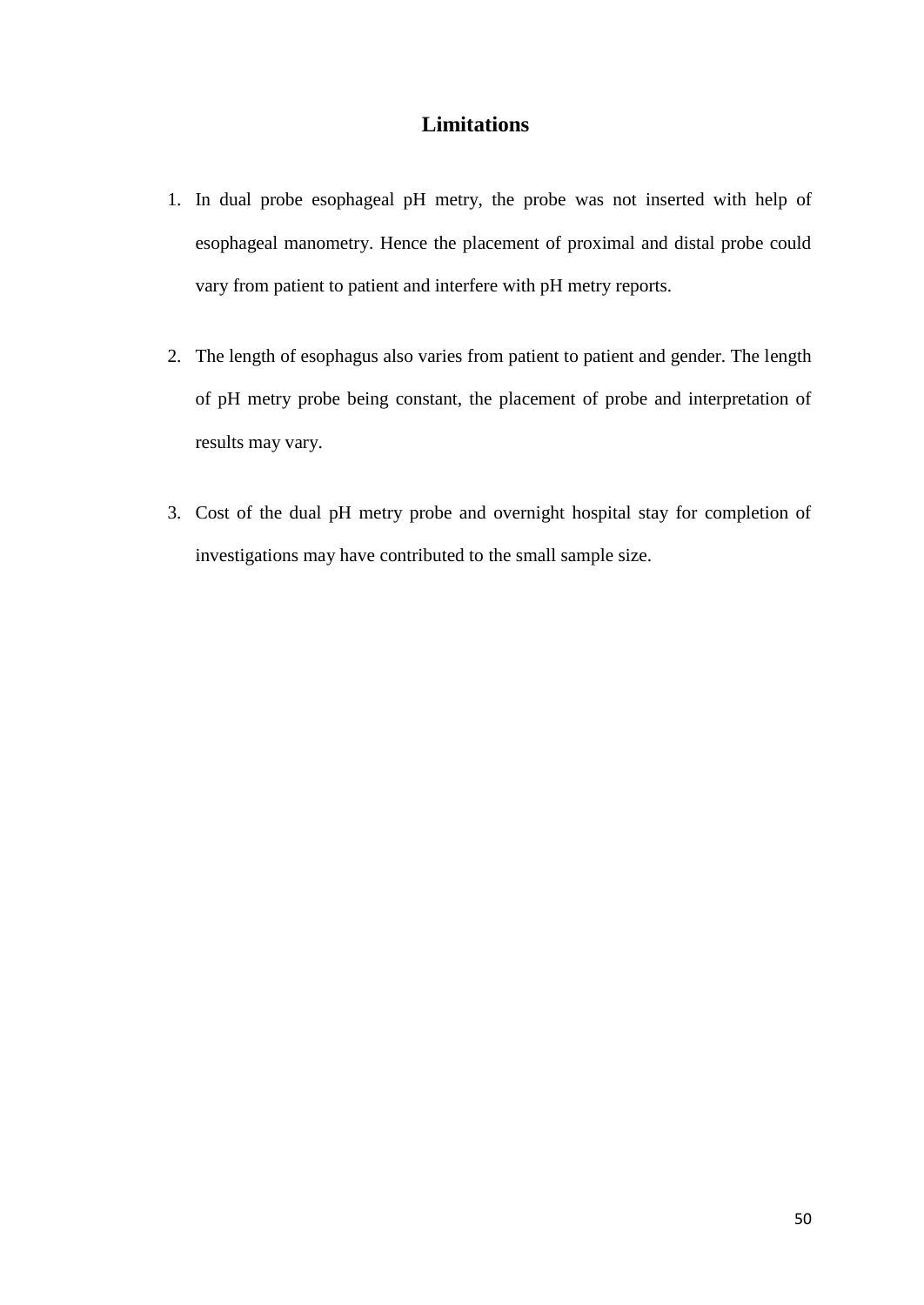#### **CONCLUSION**

- 1) The prevalence of gastro-esophageal reflux disease (GERD) in our patients with voice disorder was 36.7%.
- 2) There was no significant statistical co-relation between Koufman Reflux Symptom Index, Laryngopharyngeal reflux and GERD.
- 3) There appears to be some co-relation between Reflux Finding Score, Laryngopharyngeal reflux and GERD (*p* value- 0.063). Further evaluation including increase in the sample size may provide significant results.
- 4) Unlike other studies, GERD in voice disorder patients was predominant in males in our study.
- 5) Voice disorder in level II voice user was due to voice overuse and in level III & IV voice user were probably due to GERD.
- 6) There was no statistical co-relation between GERD, voice disorder, smoking and alcohol in our study.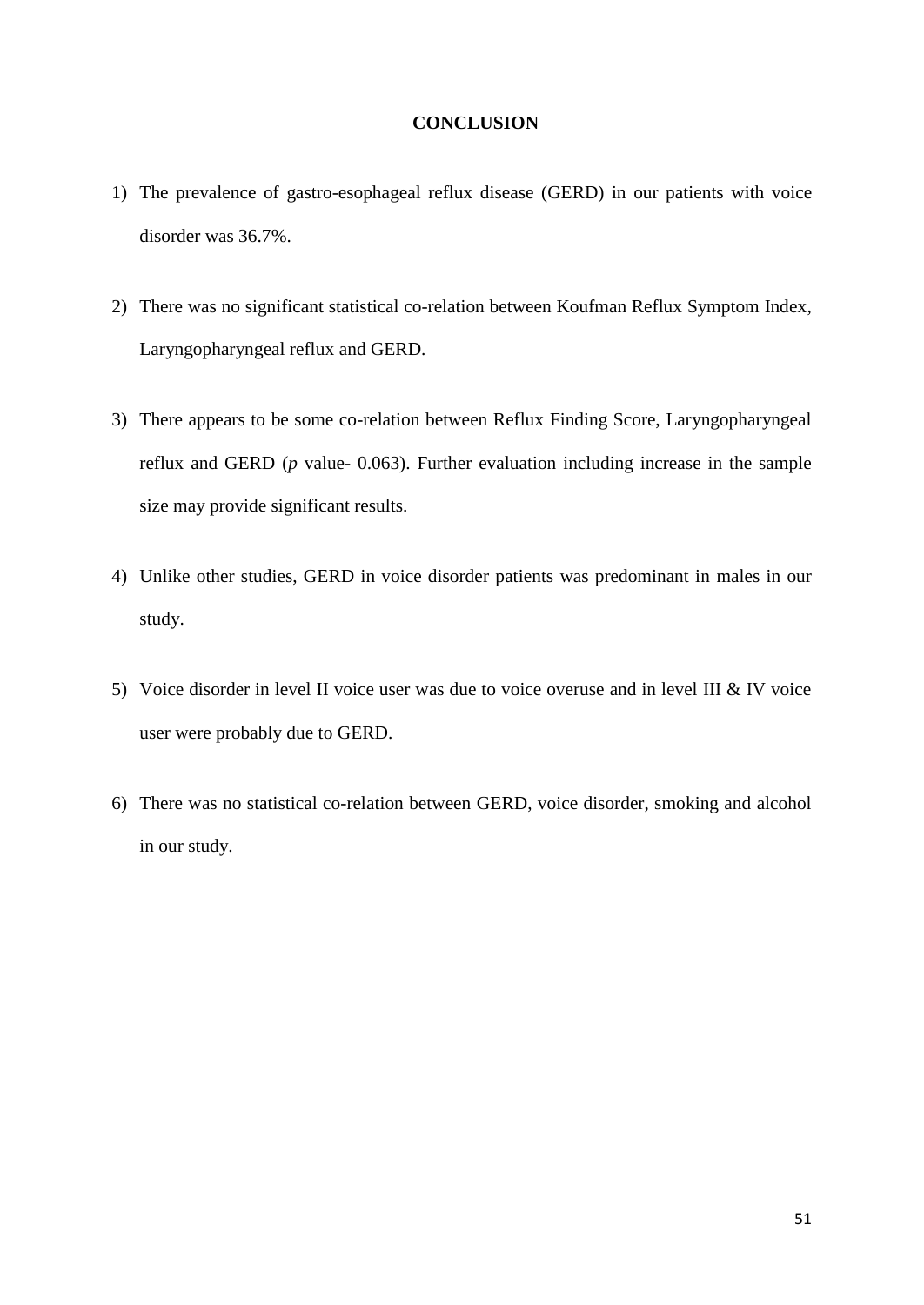### **Bibliography**

- 1. Naeem Mahhadoom, Ali Abouloyoun, Hassan A, Khatid O. Dbafar, Zohair J. Gazzaz, Badr A,Azab. Prevalence of gastro-esophageal reflux disease in patients with laryngeal and voice disorders. Saudi Med J 2007;28 (7):1068-71
- 2. Cohen JT, Gill Z.The Reflux Symptom Index a clinical tool for diagnosis of laryngopharyngeal reflux. Harefuab, 2005;144: 826-9, 912.
- 3. Hopkins C, Yousaf U,Pederson M. Acid reflux treatment for hoarseness. The Cochrane library Oxford. Wiley publishing,January 2006;25(1):50-54
- 4. Messallam TA, Stemple JC, Sobeih TM, Fluru RG. Reflux Symptom Index versus Reflux Finding Score .Ann Otol Rhinol Laryngol, 2007 Jun;116(6):436-40.
- 5. Neil Weir. Anatomy of larynx and tracheo bronchial tree. In: Scott brown. Gleeson M Editor, $6<sup>th</sup>$  ed Butterworth Heinemann Publisher, 1997, Vol1, ch12, p1-18
- 6. Rubin Js, Stataloff RT, Korovin GS. Voice disorders : presentation and classification. In: Diagnosis and treatment of voice disorders,  $2<sup>nd</sup>$  ed, Delmar learning Publisher,2003,p17-26
- 7. Jason F. Vollweiler, Michael F. Vaezi. Anatomy & physiology of esophagus. In :Cummings CW .Editors. Otolaryngology head and neck surgery, 4<sup>th</sup> ed, Elsiver Mosby, 2005,ch 80, p1836 – 37
- 8. Maximillian Groome, James P. Cotto, Marina Borland, Shirley McLeod, David A. Johnston, John F. Dillon. Prevalence of Laryngopharyngeal Reflux in a population with Gastroesophageal Reflux. Laryngoscope. August 2007[;117\(8\):1](http://onlinelibrary.wiley.com/doi/10.1002/lary.v117:8/issuetoc)424–28.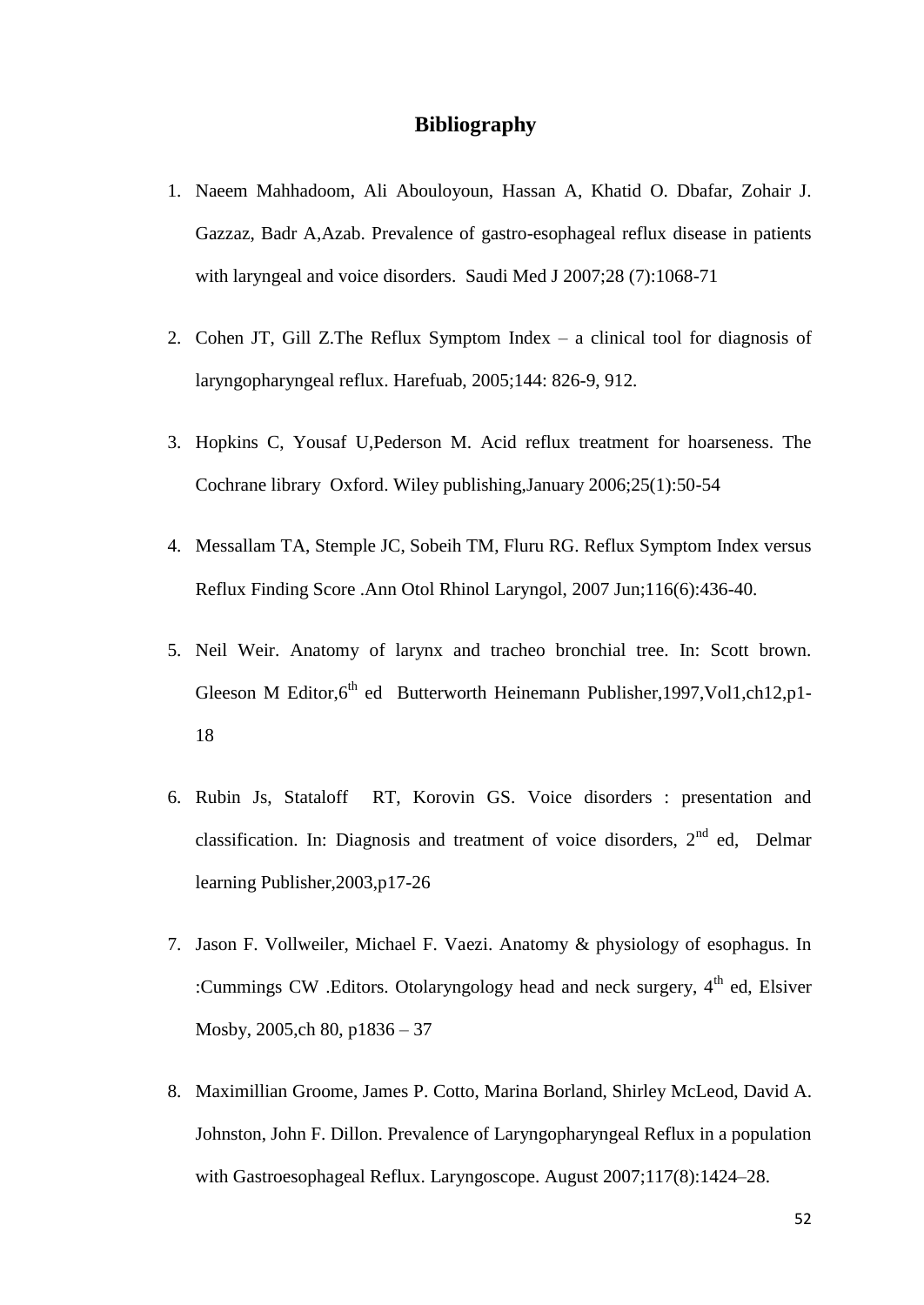- 9. James A. Koufman, Milan R. Amin, Margeurite Netti. Prevalence of reflux in 113 consecutive patients with laryngeal and voice disorders. Otolaryngology– Head and Neck Surgery, October 2000;123(4):385-8
- 10. Seth M. Cohen, C.Gaelyn Garrett. Hoarseness: Is It Really Laryngopharyngeal Reflux? Laryngoscope, 2008;118:363–6
- 11. Altman KW, Atkinson C, Lazarus C. Current and emerging concepts in muscle tension dysphonia: a 30 month review. J Voice, 2005;9:261–7.
- 12. Angsuwarangsee T, Morrison M. Extrinsic laryngeal muscular tension in patients with voice disorders. J Voice, 2002;16:333–43.
- 13. Belafsky PC, Postma GN, Reulbach TR, Holland BW, KoufmanJA. Muscle tension dysphonia as a sign of underlying glottal insufficiency. Otolaryngol Head Neck Surg, 2002;127:448–51.
- 14. Ruta Pribuisiene, Virgilijus Uloza, Laimas Jonaitis. Typical and atypical symptoms of laryngopharyngeal reflux disease, Medicina,2002;38:7
- 15. Peter C. Belafsky, Gregory N. Postm, James A. Koufman. The Validity and Reliability of the Reflux Finding Score (RFS).Laryngoscope, August 2001;111:1313–17
- 16. Jae Ho Chung, Kyung Tae,Yong Seop Lee, Jin Hyeok Jeong, Seok Hyun Cho, Kyung Rae Kim, Chul Won Park, and Dong Soo Han. The significance of laryngopharyngeal reflux in benign vocal mucosal lesions. Otolaryngology–Head and Neck Surgery,2009;141:369-73.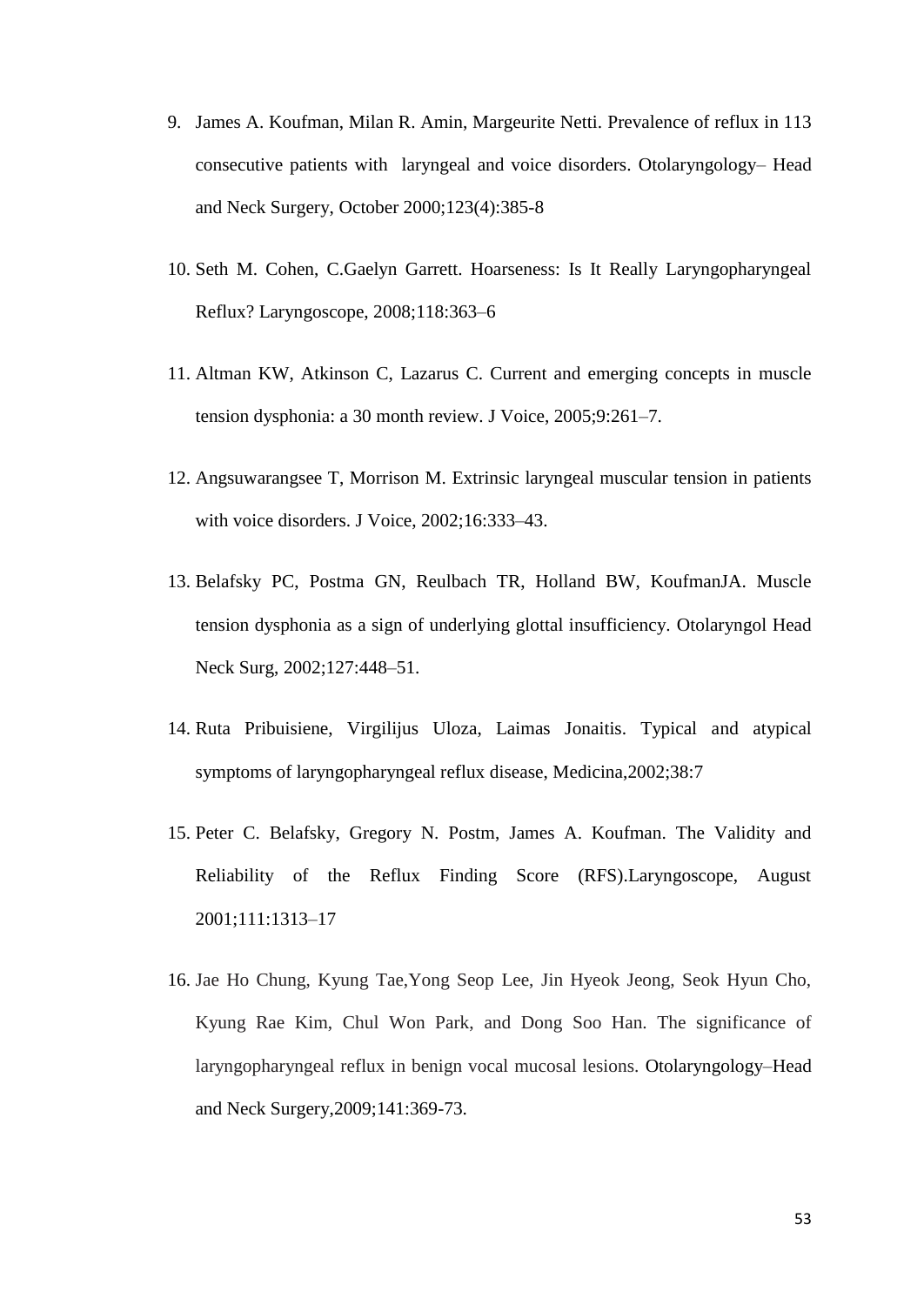- 17. Peter CA, Gregory NA, James AA Koufmann. Validity and reliability of Reflux Symptom Index, Voice journal, June 2002;16(2):274–77
- 18. [Colwell HH,](http://www.ncbi.nlm.nih.gov/pubmed?term=%22Colwell%20HH%22%5BAuthor%5D) [Mathias SD,](http://www.ncbi.nlm.nih.gov/pubmed?term=%22Mathias%20SD%22%5BAuthor%5D) [Pasta DJ,](http://www.ncbi.nlm.nih.gov/pubmed?term=%22Pasta%20DJ%22%5BAuthor%5D) [Henning JM,](http://www.ncbi.nlm.nih.gov/pubmed?term=%22Henning%20JM%22%5BAuthor%5D) [Hunt RH.](http://www.ncbi.nlm.nih.gov/pubmed?term=%22Hunt%20RH%22%5BAuthor%5D) Development of a health-related quality-of-life questionnaire for individuals with gastroesophageal reflux disease: a validation study. Digestive Diseases and Sciences*,*1999 Jul;44(7):1376-83.
- 19. Michael J Shaw, Nicholas J Talley, Timothy J Beebe, Todd Rockwood, Rolf Carlsson , Susan Adlis, A Mark Fendrick, Roger Jones, John Dent, Peter Bytzer. Initial validation of a diagnostic questionnaire for gastroesophageal reflux disease. The American Journal of gastroenterology,2001;96:52–57
- 20. Mesut S T, M. Cemkockar, Olgakoc¸ Kar ,Alpeir Celik. Laryngopharyngeal reflux finding scores correlate with gastroesophageal reflux disease and Helicobacter pylori expression. Acta Oto-Laryngologica, 2006;126: 958-61
- 21. Jennifer Oates. Auditory-Perceptual Evaluation of Disordered Voice Quality, Pros, Cons and Future. Directions Folia Phoniatr Logop, 2009;61:49–56
- 22. George Sun, Srikant Muddan, James C. Slaughter, Sean Casey, Eric Hill, Farnoosh Farrokhi, C. Gaelyn Garrett, Michael F. Vaezi. A New pH Catheter for Laryngopharyngeal Reflux: Normal Values. Laryngoscope,August 2009;119:1639-43
- 23. Johnson LF, Demeester TR. Twenty-four-hour pH monitoring of the distal esophagus. A quantitative measure of gastroesophageal reflux. The American journal of gastroenterology, October 1974;62(4):325-32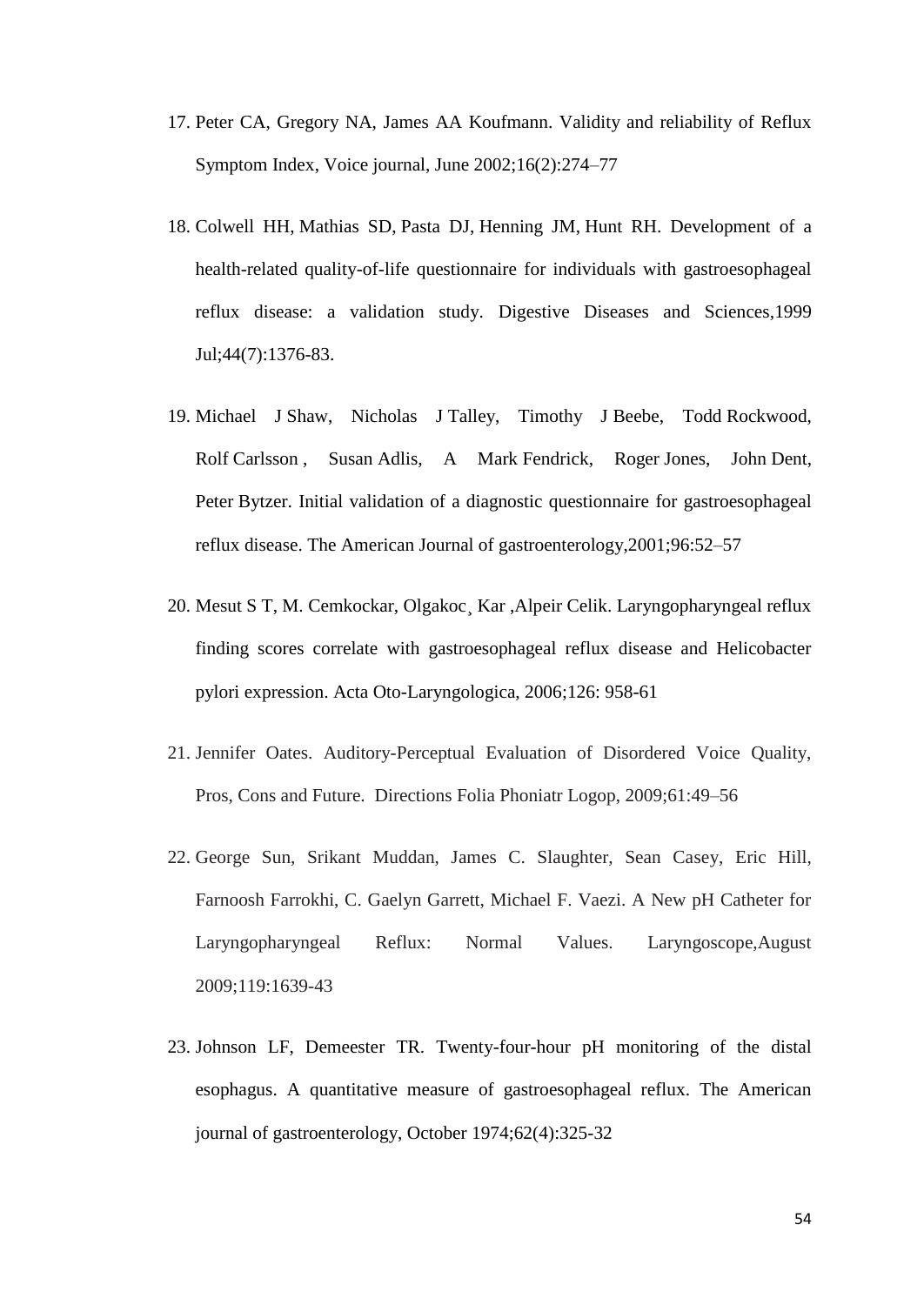- 24. [Dufour, MC. What is moderate drinking?](http://www.uptodate.com/online/content/abstract.do?topicKey=screenin%2F12238&refNum=6) Defining "drinks" and drinking levels. [Alcohol Res Health, 1999;23:5.](http://www.uptodate.com/online/content/abstract.do?topicKey=screenin%2F12238&refNum=6)
- 25. Nora Siupsinskiene , Kestutis Adamonis , Robert J. Toohill. Quality of Life in Laryngopharyngeal Reflux Patients. Laryngoscope, March 2007[;117\(3\);4](http://onlinelibrary.wiley.com/doi/10.1002/lary.v117:3/issuetoc)80–84.
- 26. R. Fass, S. R. Achem , S. Harding, R. K. Mittal, E. Quigley. Review article: Supra- esophageal manifestations of gastro-oesophageal reflux disease and the role of night-time gastro- oesophageal reflux. Alimentary Pharmacology & Therapeutics, December 2004[;20\(9\):2](http://onlinelibrary.wiley.com/doi/10.1111/apt.2004.20.issue-s9/issuetoc)6–38
- 27. Koufman, Blalock.Voice disorders: presentation and classification. In : Greene, Mathieson. Editors. The Voice and Its Disorders,  $6<sup>th</sup>$  ed, Whurr Pubhlishers, p 121-144.
- 28. Hashimoto Hiroko, Nakazakikaoru. Negishi Michiko, Torai Akira Wada, Takashi, Matsushima Masato.A study of effect of smoking and alcohol on gastroesophageal reflux disease. Tokyo Jikeikai Medical Journal, 2004;119(1):77- 85
- 29. Ai Kubo, T.R. Levin, Gladys Block, Gregory Rumore, Charles P, Quesenberry Jr., Patricia Buffler, Douglas A. Corley. Cigarette Smoking and the Risk of Barrett's Esophagus. NIH Public Access, April 2009;20(3):303–11
- 30. Ahmad Mostaghni, Davood Mehrabani, Farnaz Khademolhosseini, Seyed Jalil Masoumi, Fariba Moradi, Najaf Zare, Mehdi Saberi-Firoozi. Prevalence and risk factors of gastroesophageal reflux disease in Qashqai migrating nomads, southern Iran. World J Gastroenterol, February 28,2009;15(8):961-65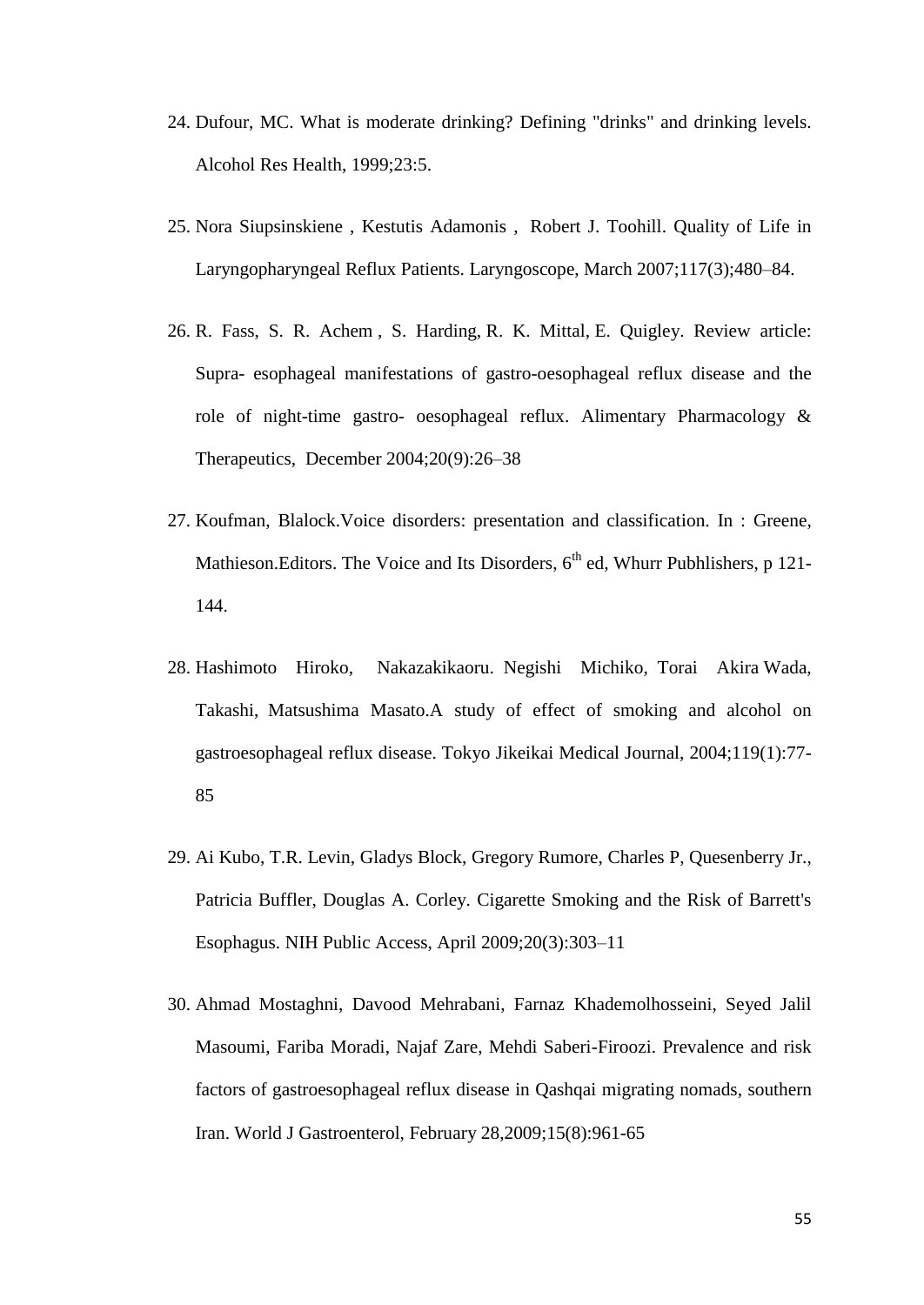# **Appendix – A**

# **Informed Consent**

**Prevalence of gastro- esophageal reflux disease in patients with laryngeal & voice disorders**

Study Number:

Subject's Initials:

Subject's Name:

Date of Birth / Age:

Please initial box

(i) I confirm that I have read and understood the information sheet dated for the above study and have had the opportunity to ask questions. [ ]

(ii) I understand that my participation in the study is voluntary and that I am

free to withdraw at any time, without giving any reason, without my medical care or legal rights being affected. [ ]

(iii) I understand that the Sponsor of the clinical trial, others working on the Sponsor"s behalf, the Ethics Committee and the regulatory authorities will not need my permission to look at my health records both in respect of the current study and any further research that may be conducted in relation to it, even if I withdraw from the trial. I agree to this access. However, I understand that my identity will not be revealed in any information released to third parties or published. [ ]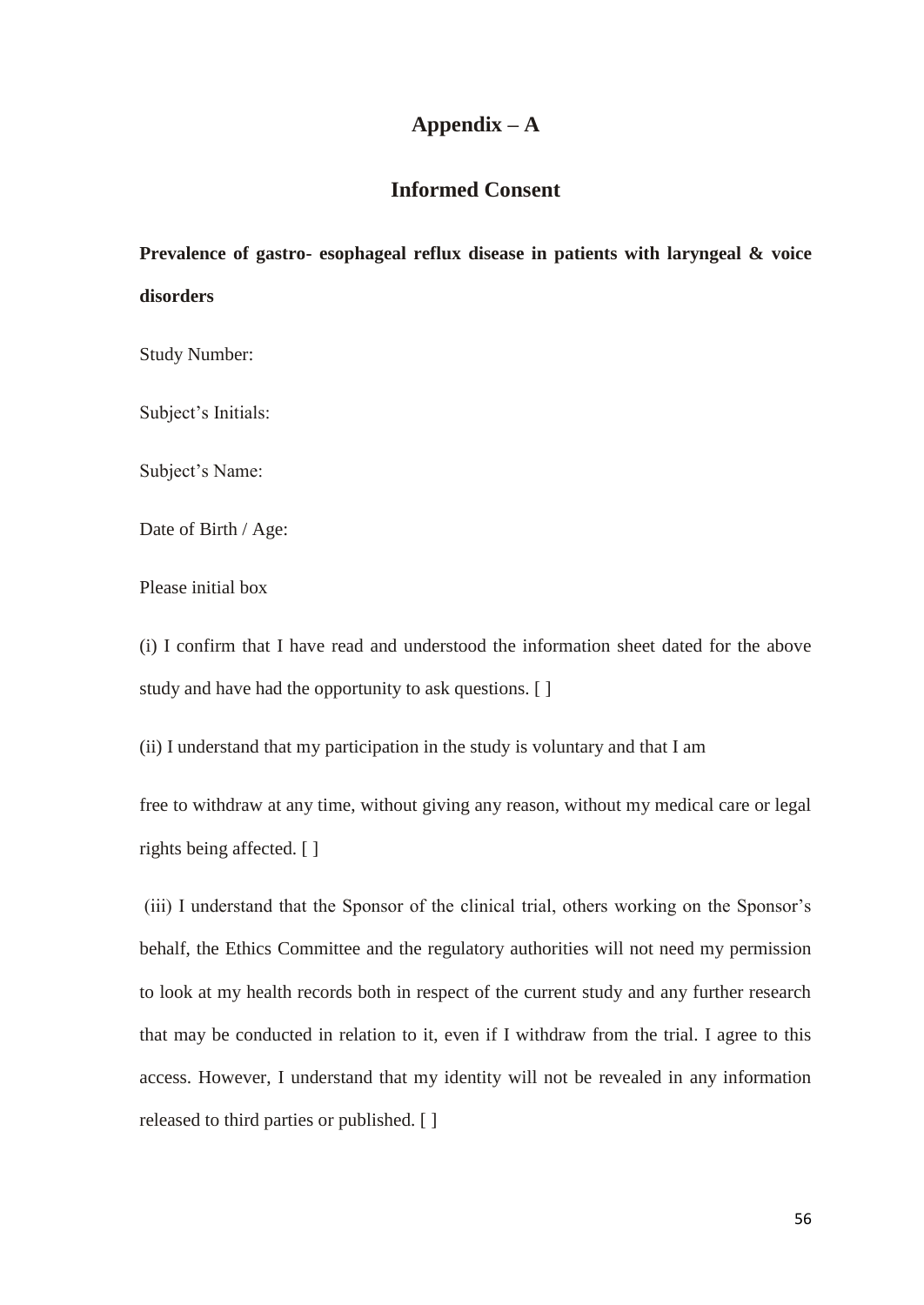(iv) I agree not to restrict the use of any data or results that arise from this study provided such a use is only for scientific purpose(s) [ ]

(v) I agree to take part in the above study. [ ]

|                                                                                                                                                                                                                                                                                                                                                                                                                          |  |                            |  | Signature (or Thumb impression) of the Subject/Legally Acceptable |  |
|--------------------------------------------------------------------------------------------------------------------------------------------------------------------------------------------------------------------------------------------------------------------------------------------------------------------------------------------------------------------------------------------------------------------------|--|----------------------------|--|-------------------------------------------------------------------|--|
| Representative:                                                                                                                                                                                                                                                                                                                                                                                                          |  |                            |  |                                                                   |  |
|                                                                                                                                                                                                                                                                                                                                                                                                                          |  |                            |  |                                                                   |  |
|                                                                                                                                                                                                                                                                                                                                                                                                                          |  |                            |  |                                                                   |  |
|                                                                                                                                                                                                                                                                                                                                                                                                                          |  |                            |  |                                                                   |  |
|                                                                                                                                                                                                                                                                                                                                                                                                                          |  |                            |  |                                                                   |  |
| Date: $\frac{1}{\sqrt{1-\frac{1}{2}}}\frac{1}{\sqrt{1-\frac{1}{2}}}\frac{1}{\sqrt{1-\frac{1}{2}}}\frac{1}{\sqrt{1-\frac{1}{2}}}\frac{1}{\sqrt{1-\frac{1}{2}}}\frac{1}{\sqrt{1-\frac{1}{2}}}\frac{1}{\sqrt{1-\frac{1}{2}}}\frac{1}{\sqrt{1-\frac{1}{2}}}\frac{1}{\sqrt{1-\frac{1}{2}}}\frac{1}{\sqrt{1-\frac{1}{2}}}\frac{1}{\sqrt{1-\frac{1}{2}}}\frac{1}{\sqrt{1-\frac{1}{2}}}\frac{1}{\sqrt{1-\frac{1}{2}}}\frac{1}{\$ |  |                            |  |                                                                   |  |
|                                                                                                                                                                                                                                                                                                                                                                                                                          |  | Study Investigator's Name: |  |                                                                   |  |
|                                                                                                                                                                                                                                                                                                                                                                                                                          |  |                            |  |                                                                   |  |
|                                                                                                                                                                                                                                                                                                                                                                                                                          |  |                            |  |                                                                   |  |
|                                                                                                                                                                                                                                                                                                                                                                                                                          |  |                            |  |                                                                   |  |

Name of the Witness: \_\_\_\_\_\_\_\_\_\_\_\_\_\_\_\_\_\_\_\_\_\_\_\_\_\_\_\_\_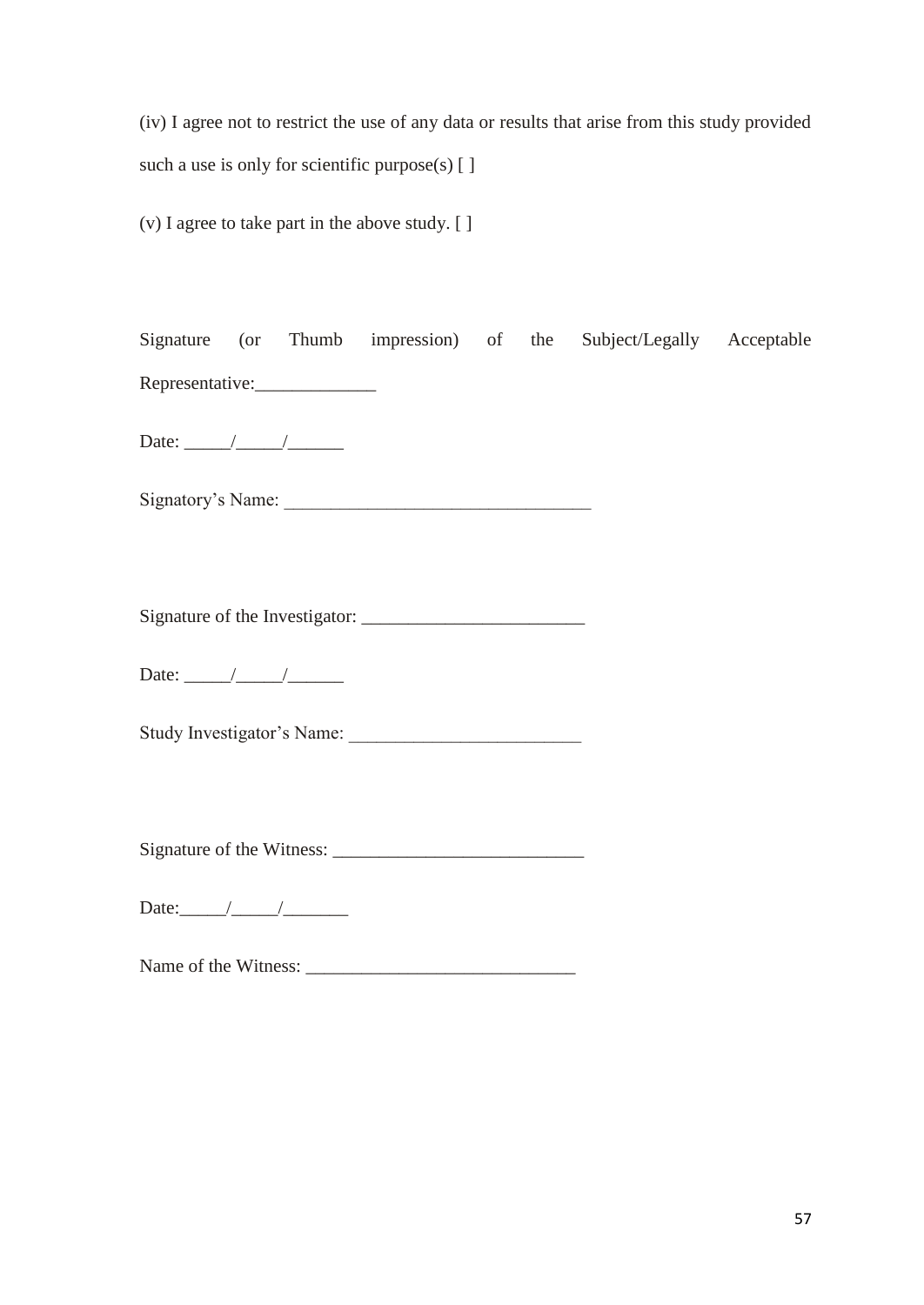### **Information sheet**

"Gastro-esophageal reflux disease" is a illness in which the acid from stomach regurgitates back into the esophagus (food pipe) due to various reasons like weakness of esophageal sphincters, increased secretion of acid, neural problems, etc. This acid can also regurgitate from esophagus (food pipe) to larynx (wind pipe) and pharynx in certain individuals, when it is called "**laryngopharyngeal reflux**". This can lead to various symptoms like cough, difficulty in swallowing food, sore throat, change in voice, weak voice, chest pain, neck pain etc. However, presently there are controversies on association of voice disorder and gastro-esophageal reflux disease and their management.

A study is thus being conducted in our hospital, in order to asses the prevalence of gastro-esophageal reflux disease in patients with voice disorder. At the end of study, we hope to improve the management of these patients.

The study includes all the patients coming to voice clinic with primarily voice and laryngeal disorder. The subjects will have to answer a questionnaire and undergo a detail ear, nose and throat examination. Later he/she will then undergo two procedures – Flexible nasopharyngolaryngoscopy and 24 hours esophageal pH metry.

a) Flexible nasopharyngolaryngoscopy :

It is a simple office procedure to visualize vocal fold movements using flexible nasopharyngolaryngoscope under local anesthesia.

b) 24 hours esophageal pH metry;

Dual pH catheter (2mm) is passed through the nasal cavity into pharynx and then into esophagus. The pharyngeal probe is positioned 2 cm above the Upper esophageal sphincter, while the lower probe is placed 5 cm above the lower esophageal sphincter.

58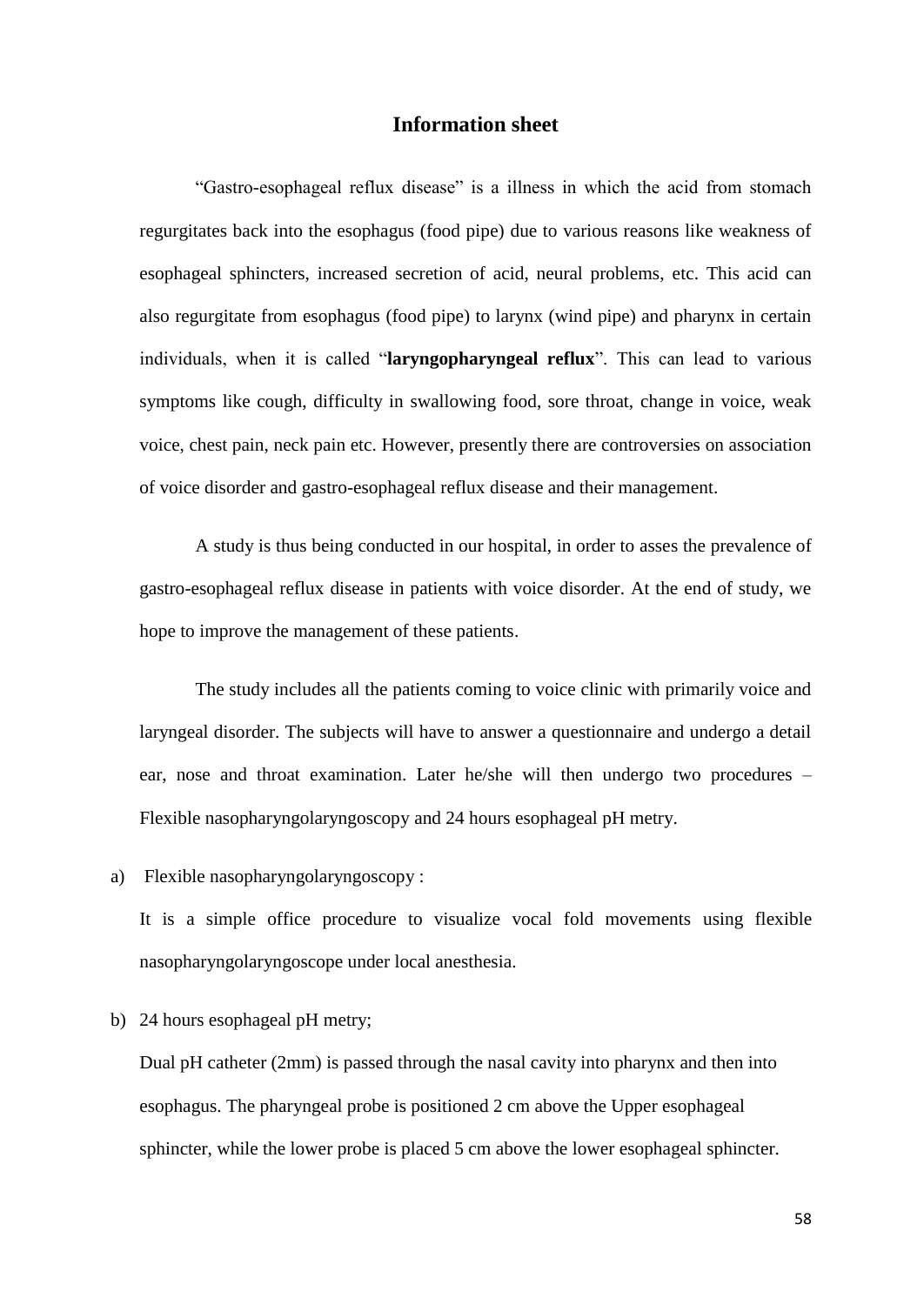Esophageal pH is onitored for 24 hrs in various postures and duration of reflux is assessed.

These procedures are not associated with any added risk or complications, apart from those normally associated with endoscopy.

The subject will be assessed on the basis of above procedures and confirmed to have gastro-esophageal reflux disease and prescribed treatment as well.

Since all of the above procedures are part of routine investigations for evaluation of voice disorder and gastro-esophageal reflux disease, the subject will have to bear the cost of the procedures.

If you are willing to participate in this study, you will be required to sign in the following consent form.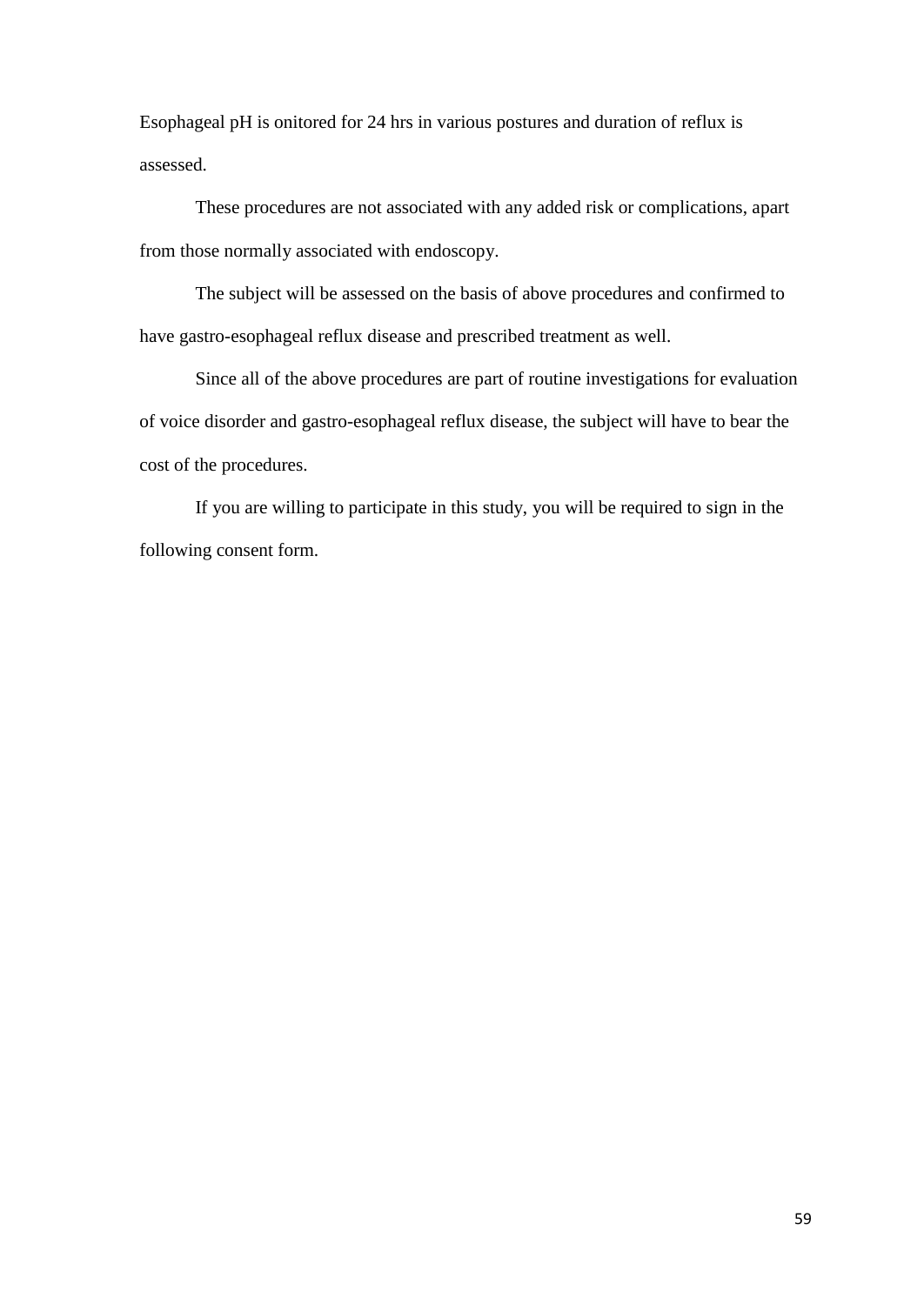# **Appendix – B**

# **Proforma for data collection**

Name

Hospital No

Age

Sex

Profession

Level of voice user

### **HISTORY:**

Change in voice –

Burning sensation in substernal / epigastric

Regurgitation

Dysphagia

Throat pain

Cough

Foreign body sensation in throat

Throat clearing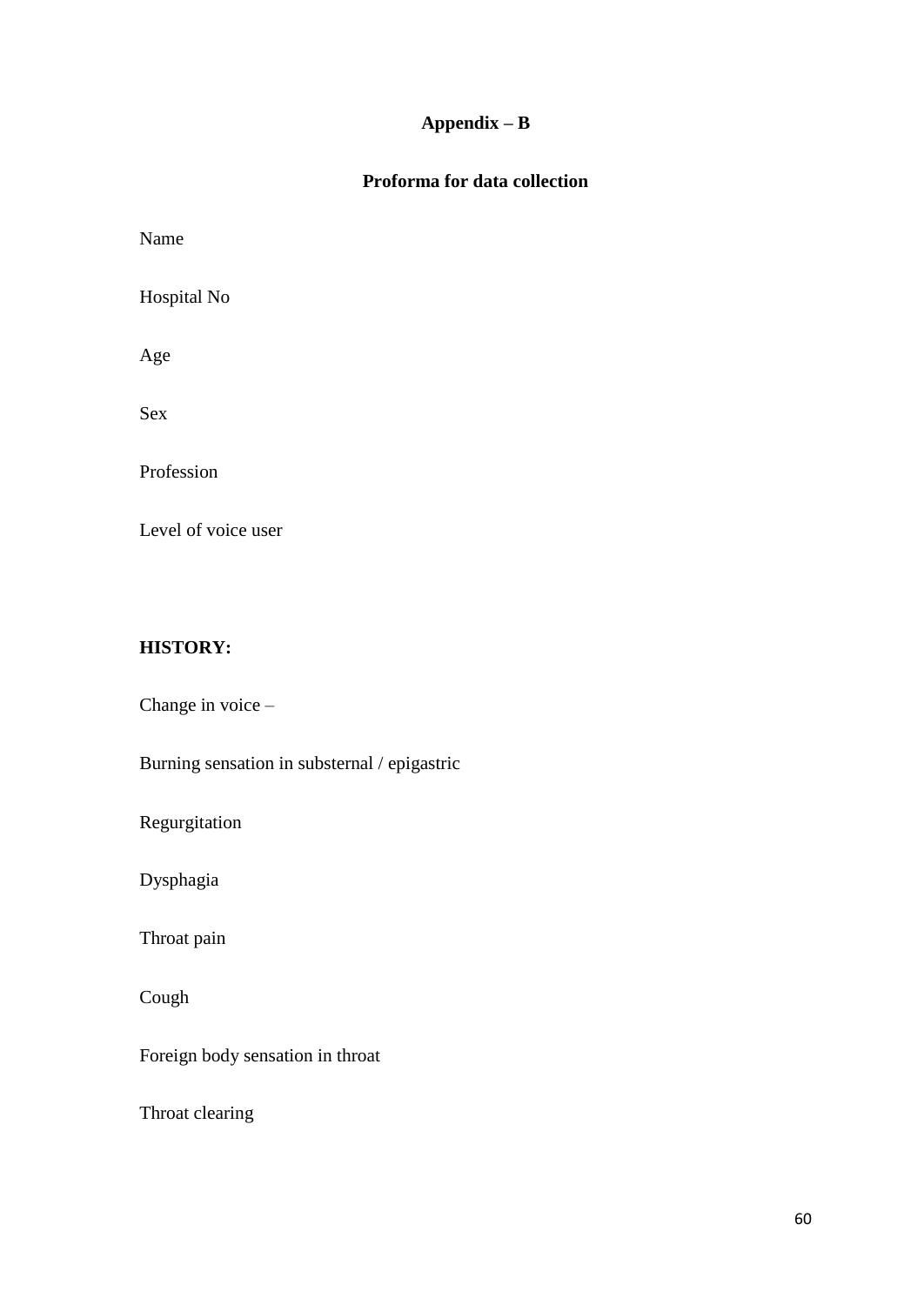### **ETIOLOGICAL FACTORS:**

Voice overuse

Smoking (in terms of pack years)

Alcohol intake (amount)

Fatty food

Drugs

# **Kaufmann reflux symptom index**

Suspected and control patients are given a questionnaire to answer. It contains about 9 questions. Patient is supposed to award scores according to their symptoms.

Within last month how did the following problems affect you?

| 1. Hoarseness of voice / voice problems :           | $\Omega$ | $\overline{1}$ |                             | $2 \quad 3$    | $\overline{4}$ | 5                       |
|-----------------------------------------------------|----------|----------------|-----------------------------|----------------|----------------|-------------------------|
| 2. Clearing your throat:                            | $\Omega$ |                | $1 \quad 2 \quad 3 \quad 4$ |                |                | $\mathcal{F}$           |
| 3. Excess throat mucous / post nasal drip:          | $\Omega$ | $\sim$ 1       | $\overline{2}$              | 3 <sup>7</sup> | $\overline{4}$ | $\overline{5}$          |
| 4. Difficulty in swallowing food / liquids / pills: | $\theta$ | $\sim$ 1       | $\overline{2}$              | 3 <sup>7</sup> | $\overline{4}$ | $\overline{5}$          |
| 5. Cough after eating / lying down:                 | $\Omega$ | $\overline{1}$ | $\overline{2}$              | 3 <sup>7</sup> | $\overline{4}$ | $\mathcal{F}$           |
| 6. Breathing difficulty / choking:                  | $\Omega$ | $\overline{1}$ | $\overline{2}$              | 3 <sup>7</sup> | $\overline{4}$ | $\overline{\mathbf{z}}$ |
| 7. Annoying cough:                                  | $\Omega$ | $\overline{1}$ | $\overline{2}$              | 3 <sup>7</sup> | $\overline{4}$ | $\overline{\mathbf{z}}$ |
| 8. Sticky sensation in throat / lump in throat:     | $\theta$ | $\overline{1}$ | $\overline{2}$              | 3 <sup>7</sup> | $\overline{4}$ | $\overline{5}$          |
| 9. Heart burn / chest pain                          | $\theta$ | $\mathbf{1}$   | $\overline{2}$              | 3              | $\overline{4}$ | $\overline{5}$          |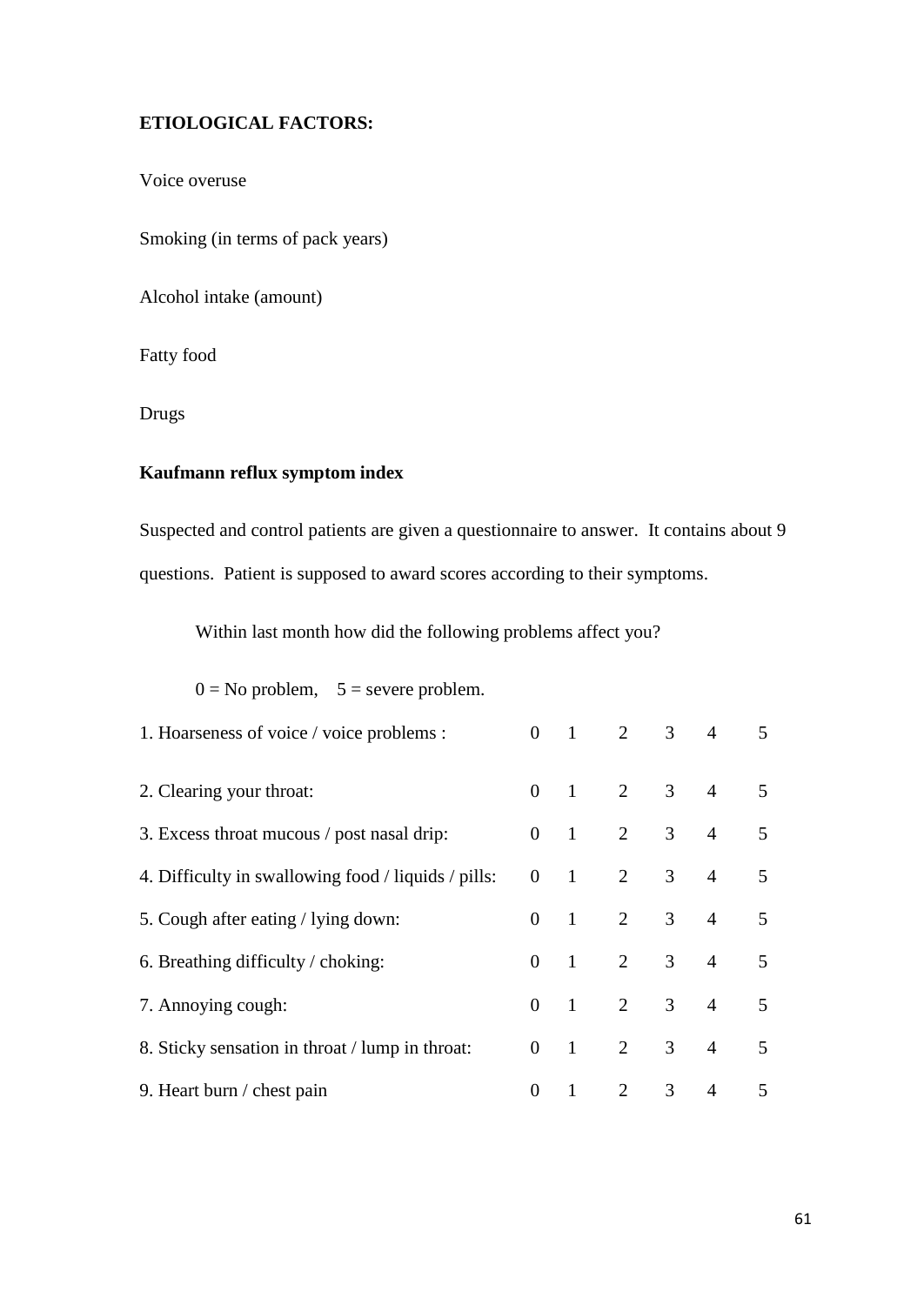# **Reflux symptom index score of more than 10 indicates laryngopharyngeal reflux.**

# **Auditory perceptual assessment**

Overall grade

Normal

Slight

Moderate

### - Characters

Normal

Breathy

Strained

Strained and leaky

### - Pitch

Decrease

Diplophonia

Increase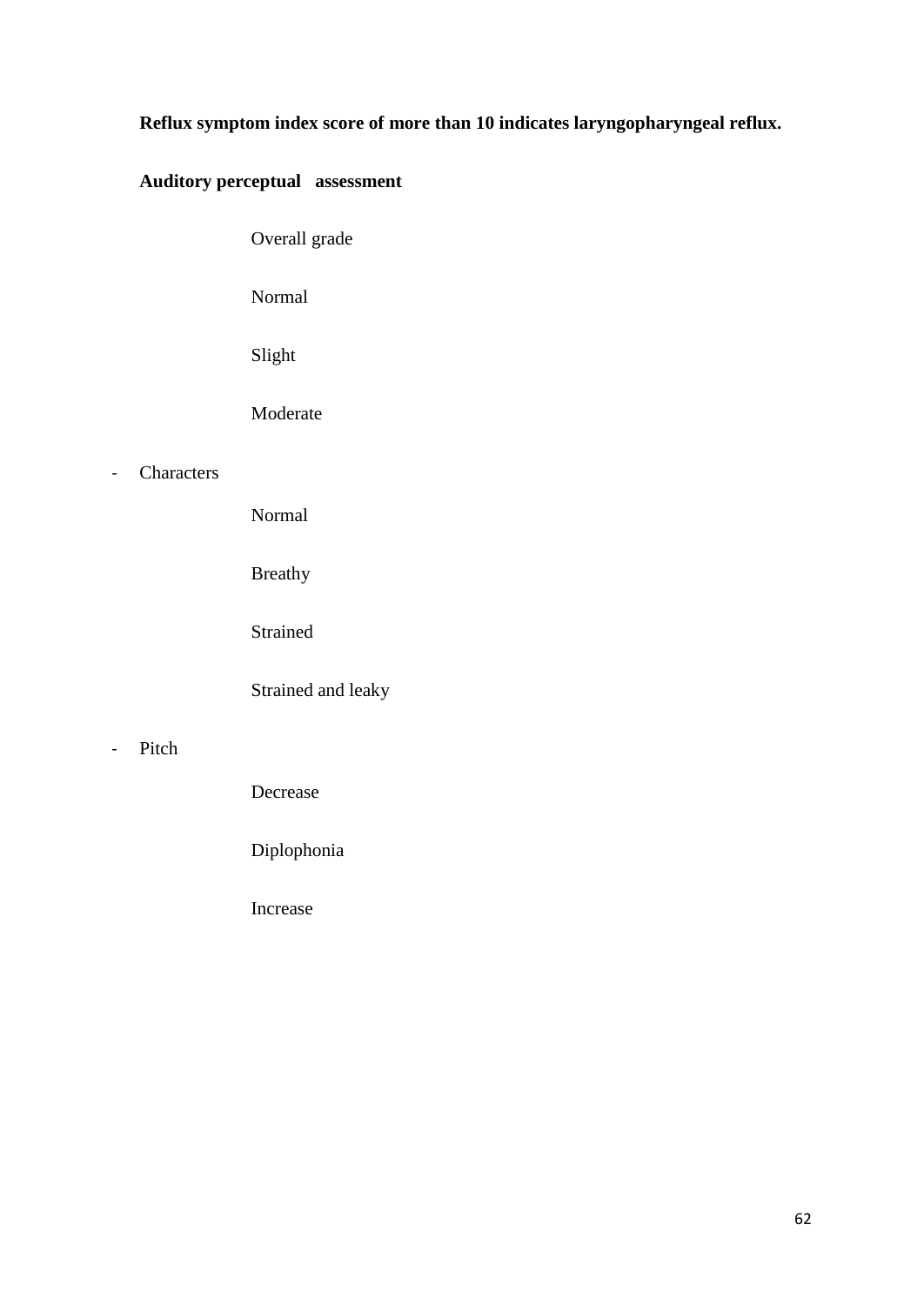# **Reflux finding score**

This scoring is prepared by the surgeon after performing a laryngeal examination.

| 1. Subglottic oedema: 0 - absent,                                                |              | 2 - present.                                                       |  |  |  |  |  |  |
|----------------------------------------------------------------------------------|--------------|--------------------------------------------------------------------|--|--|--|--|--|--|
| 2. Ventricular obliteration:                                                     | 2 - partial, | 4 - complete                                                       |  |  |  |  |  |  |
| 3. Erythema / Hyperemia: 2 - arytenoids involved, 4 - diffuse                    |              |                                                                    |  |  |  |  |  |  |
| 4. Vocal fold oedema:                                                            |              | 1 - mild, 2 - moderate, 3 - severe, 4 - polypoidal                 |  |  |  |  |  |  |
| 5. Diffuse laryngeal oedema: 1 - mild, 2 - moderate, 3 - severe, 4 - obstruction |              |                                                                    |  |  |  |  |  |  |
| 6. Posterior commissure hypertrophy:                                             |              |                                                                    |  |  |  |  |  |  |
|                                                                                  |              | $1 - mild$ , $2 - moderate$ , $3 - severe$ and $4 - obstruction$ . |  |  |  |  |  |  |
| 7. Granuloma / Granulation: 0 - absent, 2 - present                              |              |                                                                    |  |  |  |  |  |  |

8. Thick mucous: 0 - absent, 2 - present.

Total score: from 0 - 26

# **A score of 7 indicates possible presence of laryngopharyngeal reflux.**

# **24 ours esophageal pH metry :**

1) Acid exposure percentage time (overall) – proximal

- Distal

2) Demester and Johnson score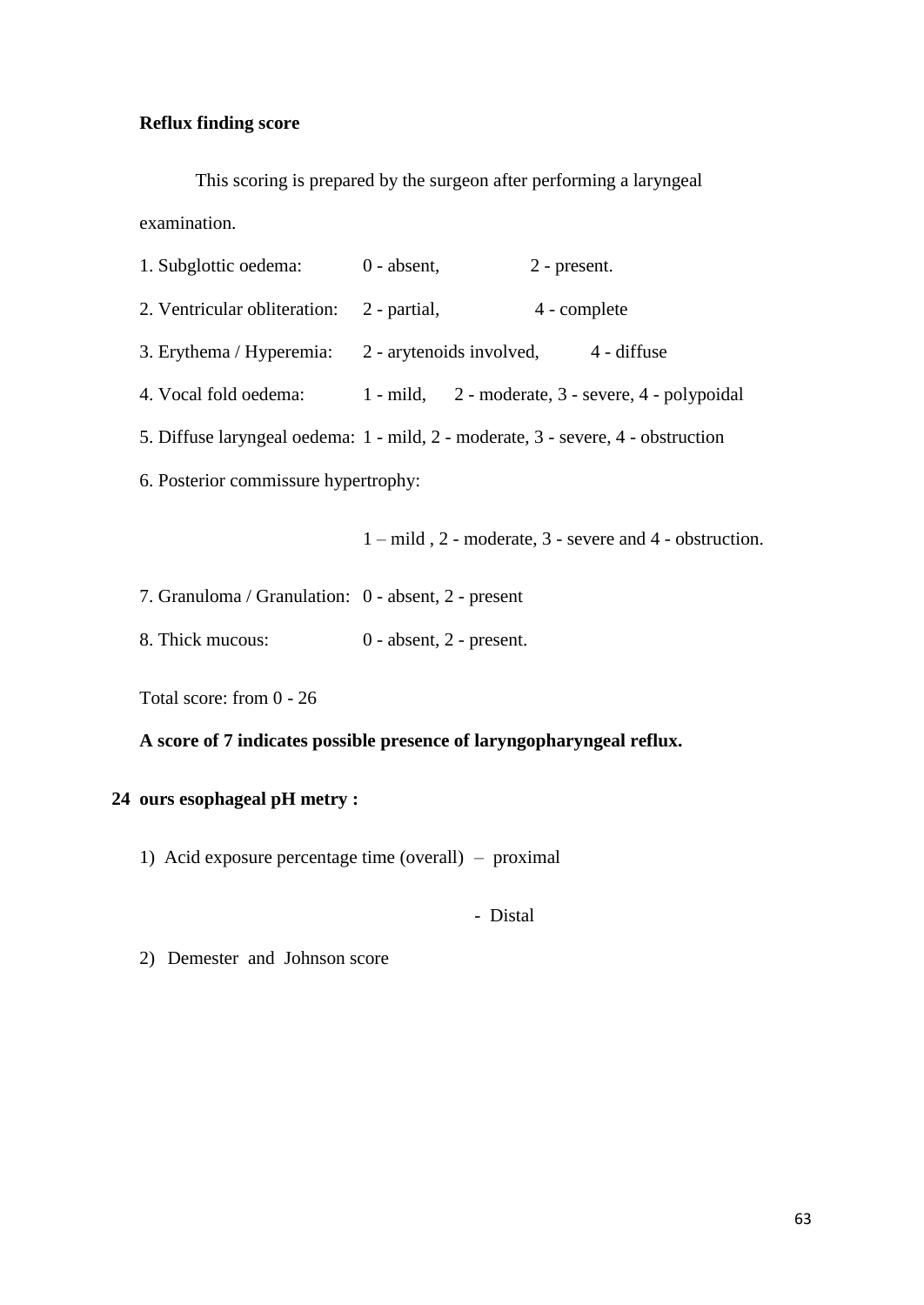**Appendix C - Data sheet**

| S.No.            | Vot            | Evo          | Esm              | Eal              | Eff              | Edg              | Khov                     | Keyt             | Ketm           | Kdis             | kcae             | kbd              | kac              | klit           | khb              | <b>KRSI</b> | Aog            | ach            | apt            | Rso              | rvo              | reh            | rvfo           |
|------------------|----------------|--------------|------------------|------------------|------------------|------------------|--------------------------|------------------|----------------|------------------|------------------|------------------|------------------|----------------|------------------|-------------|----------------|----------------|----------------|------------------|------------------|----------------|----------------|
| 1                | 4              | 1            | $\boldsymbol{0}$ | $\overline{0}$   | $\boldsymbol{0}$ | $\mathbf{0}$     | 4                        | $\boldsymbol{0}$ | $\mathbf{0}$   | $\boldsymbol{0}$ | $\overline{0}$   | $\mathbf{0}$     | $\boldsymbol{0}$ | 3              | $\mathbf{0}$     | 7           | $\overline{2}$ | 3              | -1             | $\boldsymbol{0}$ | $\mathbf{0}$     | 4              | $\overline{0}$ |
| $\sqrt{2}$       | $\overline{4}$ | 1            | $\mathbf{0}$     | $\mathbf{0}$     | 1                | $\overline{0}$   | $\overline{\mathcal{A}}$ | $\overline{2}$   | $\overline{0}$ | 3                | $\mathbf{0}$     | $\overline{0}$   | $\boldsymbol{0}$ | $\overline{2}$ | $\overline{0}$   | 11          | 1              | 3              | -1             | $\mathbf{0}$     | $\mathbf{0}$     | 4              | $\mathbf{1}$   |
| 3                | $\overline{4}$ | $\mathbf{1}$ | $\mathbf{1}$     | $\overline{0}$   | $\mathbf{1}$     | $\overline{0}$   | 3                        | $\overline{2}$   | $\mathbf{1}$   | $\boldsymbol{0}$ | $\overline{0}$   | 3                | $\overline{0}$   | $\overline{4}$ | $\overline{4}$   | 16          | 1              | 3              |                | $\mathbf{0}$     | $\overline{0}$   | $\overline{4}$ | $\overline{0}$ |
| 4                | 3              | 1            | $\mathbf{1}$     | $\overline{0}$   | 1                | $\boldsymbol{0}$ | $\mathfrak{Z}$           | $\sqrt{2}$       | $\overline{0}$ | $\boldsymbol{0}$ | 3                | $\mathbf{0}$     | 1                | $\overline{c}$ | $\mathbf{0}$     | 11          | $\overline{2}$ | 3              |                | $\mathbf{0}$     | $\mathbf{0}$     | $\overline{2}$ | $\mathbf{1}$   |
| 5                | $\overline{4}$ | $\mathbf{1}$ | $\overline{0}$   | $\overline{0}$   | $\mathbf{1}$     | $\overline{0}$   | 5                        | $\sqrt{2}$       | $\overline{0}$ | $\mathbf{0}$     | $\mathbf{0}$     | $\overline{0}$   | $\theta$         | 2              | $\overline{0}$   | 9           | 1              | $\mathbf{1}$   | $\overline{0}$ | $\mathbf{0}$     | $\overline{0}$   | $\overline{4}$ | $\overline{2}$ |
| 6                | $\overline{c}$ | 1            | $\overline{0}$   | $\overline{0}$   | $\boldsymbol{0}$ | 1                | 3                        | 3                | $\overline{0}$ | -1               | $\mathbf{0}$     | $\overline{0}$   | $\boldsymbol{0}$ | 3              | $\mathbf{0}$     | 10          | -1             | 3              | 1              | $\mathbf{0}$     | $\mathbf{0}$     | 4              | 1              |
| $\boldsymbol{7}$ | 3              | $\mathbf{1}$ | $\mathbf{0}$     | $\overline{0}$   | $\mathbf{1}$     | $\mathbf{0}$     | 5                        | $\mathfrak{Z}$   | $\overline{0}$ | $\mathbf{0}$     | $\mathbf{0}$     | $\overline{0}$   | 1                | 3              | $\boldsymbol{0}$ | 12          | 1              | 3              | $\overline{0}$ | $\mathbf{0}$     | $\mathbf{0}$     | 4              | $\mathbf{0}$   |
| 8                | 3              | $\mathbf{1}$ | $\overline{0}$   | $\overline{0}$   | $\mathbf{1}$     | $\theta$         | $\overline{4}$           | $\overline{2}$   | $\overline{0}$ | $\overline{0}$   | $\overline{0}$   | $\overline{0}$   | $\mathbf{0}$     | 2              | $\overline{0}$   | 8           | 2              | 3              | $\overline{0}$ | $\mathbf{0}$     | $\overline{0}$   | $\overline{4}$ | $\overline{0}$ |
| 9                | 4              | 1            | $\mathbf{0}$     | $\overline{0}$   | $\boldsymbol{0}$ | $\boldsymbol{0}$ | 5                        | $\boldsymbol{0}$ | $\mathbf{0}$   | $\mathbf{0}$     | $\mathbf{0}$     | $\boldsymbol{0}$ | $\boldsymbol{0}$ | $\overline{2}$ | $\mathbf{0}$     | 7           | 1              | 3              |                | $\mathbf{0}$     | $\mathbf{0}$     | $\overline{c}$ | $\overline{0}$ |
| 10               | $\overline{c}$ | $\mathbf{1}$ | $\mathbf{0}$     | $\overline{0}$   | $\mathbf{1}$     | $\overline{0}$   | 5                        | $\overline{0}$   | $\overline{0}$ | $\mathbf{0}$     | $\overline{0}$   | $\overline{0}$   | $\theta$         | $\mathbf{0}$   | $\overline{0}$   | 5           | 1              | 3              | 1              | $\mathbf{0}$     | $\overline{0}$   | $\mathbf{2}$   | $\overline{0}$ |
| 11               | 4              | $\mathbf{1}$ | $\mathbf{0}$     | $\mathbf{1}$     | 1                | $\overline{0}$   | $\overline{4}$           | $\overline{2}$   | $\overline{2}$ | $\overline{0}$   | $\overline{0}$   | $\overline{0}$   | $\boldsymbol{0}$ | $\overline{2}$ | $\mathbf{2}$     | 10          | 1              | 3              | 1              | $\mathbf{0}$     | $\mathbf{0}$     | 4              | $\mathbf{1}$   |
| 12               | $\mathfrak{Z}$ | $\mathbf{1}$ | 1                | $\overline{0}$   | $\mathbf{1}$     | $\boldsymbol{0}$ | $\overline{4}$           | $\mathfrak{Z}$   | $\overline{0}$ | $\overline{0}$   | $\mathbf{0}$     | $\overline{0}$   | $\overline{2}$   | $\overline{0}$ | $\overline{0}$   | 9           | $\overline{2}$ | 3              | 1              | $\mathbf{0}$     | $\mathbf{0}$     | $\overline{c}$ | $\mathbf{1}$   |
| 13               | 3              | 1            | 1                | $\overline{0}$   | 1                | $\overline{0}$   | $\mathbf{2}$             | $\overline{2}$   | $\overline{0}$ | $\overline{0}$   | $\mathbf{0}$     | $\overline{0}$   | $\boldsymbol{0}$ | $\overline{0}$ | $\mathbf{2}$     | 6           | 1              | 3              |                | $\mathbf{0}$     | $\mathbf{0}$     | 4              | $\overline{0}$ |
| 14               | 3              | 1            | $\mathbf{0}$     | $\overline{0}$   | 1                | $\overline{0}$   | $\overline{4}$           | $\overline{2}$   | $\overline{0}$ | $\mathbf{0}$     | $\mathbf{0}$     | $\mathbf{0}$     | 1                | $\overline{c}$ | $\mathbf{0}$     | 9           | 3              | 3              |                | $\mathbf{0}$     | $\mathbf{0}$     | $\overline{4}$ | $\overline{0}$ |
| 15               | $\overline{4}$ | $\mathbf{1}$ | $\overline{0}$   | $\overline{0}$   | 1                | $\theta$         | 3                        | $\mathbf{1}$     | $\overline{0}$ | $\overline{0}$   | $\overline{0}$   | $\overline{0}$   | $\theta$         | 2              | $\overline{0}$   | 6           | 1              | 1              | 1              | $\mathbf{0}$     | $\overline{0}$   | 2              | $\overline{0}$ |
| 16               | $\overline{c}$ | 1            | 1                | $\overline{0}$   | $\mathbf{1}$     | $\overline{0}$   | 5                        | 3                | $\overline{0}$ | $\overline{0}$   | $\mathbf{0}$     | $\overline{0}$   | $\theta$         | $\overline{c}$ | $\overline{0}$   | 10          | 1              | 3              | 1              | $\mathbf{0}$     | $\overline{0}$   | $\overline{2}$ | $\mathbf{1}$   |
| 17               | 3              | $\mathbf{1}$ | $\overline{0}$   | $\overline{0}$   | $\overline{0}$   | $\overline{0}$   | 5                        | $\overline{2}$   | $\overline{0}$ | $\mathbf{0}$     | $\mathbf{0}$     | $\overline{0}$   | $\mathbf{0}$     | $\overline{2}$ | $\mathbf{0}$     | 9           | 1              | 3              | 1              | $\mathbf{0}$     | $\overline{0}$   | $\overline{2}$ | $\overline{0}$ |
| 18               | 4              | 1            | $\mathbf{0}$     | $\overline{0}$   | $\mathbf{1}$     | $\mathbf{1}$     | $\boldsymbol{2}$         | $\overline{c}$   | $\overline{0}$ | $\mathbf{0}$     | $\mathbf{0}$     | $\overline{0}$   | $\boldsymbol{0}$ | $\overline{c}$ | $\overline{4}$   | 10          | 1              | $\overline{2}$ | $\mathbf{0}$   | $\mathbf{0}$     | $\mathbf{0}$     | $\overline{2}$ | $\mathbf{0}$   |
| 19               | $\overline{c}$ | 1            | $\mathbf{0}$     | $\overline{0}$   | $\overline{0}$   | $\overline{0}$   | 5                        | $\overline{2}$   | $\mathbf{0}$   | $\overline{0}$   | $\overline{c}$   | $\overline{0}$   | $\boldsymbol{0}$ | 1              | $\overline{0}$   | 10          | 3              | 3              | 1              | $\mathbf{0}$     | $\mathbf{0}$     | $\overline{2}$ | $\mathbf{1}$   |
| 20               | 4              | 1            | $\mathbf{0}$     | $\mathbf{0}$     | 1                | $\mathbf{1}$     | 4                        | $\mathfrak{Z}$   | $\overline{0}$ | 3                | $\overline{2}$   | $\overline{0}$   | $\overline{c}$   | $\overline{2}$ | $\mathbf{0}$     | 16          | 2              | 3              | 1              | $\boldsymbol{0}$ | $\mathbf{0}$     | 4              | $\overline{0}$ |
| $21\,$           | $\overline{4}$ | $\mathbf{1}$ | $\mathbf{0}$     | $\overline{0}$   | $\overline{0}$   | $\overline{0}$   | $\overline{4}$           | 3                | $\overline{0}$ | $\overline{0}$   | $\mathbf{0}$     | $\overline{0}$   | 3                | $\overline{c}$ | $\overline{0}$   | 12          | $\sqrt{2}$     | 3              | 1              | $\mathbf{0}$     | $\overline{0}$   | 4              | $\overline{2}$ |
| $22\,$           | 3              | 1            | $\overline{0}$   | $\overline{0}$   | $\mathbf{0}$     | $\overline{0}$   | $\overline{4}$           | $\mathfrak{Z}$   | 2              | $\mathbf{0}$     | 1                | $\overline{0}$   | 1                | 3              | 3                | 17          | 1              | 3              | 1              | $\boldsymbol{0}$ | $\mathbf{0}$     | 4              | $\overline{0}$ |
| $23\,$           | 3              | 1            | $\mathbf{1}$     | $\mathbf{0}$     | $\mathbf{1}$     | $\overline{0}$   | $\overline{4}$           | $\mathbf{0}$     | $\overline{0}$ | $\overline{0}$   | $\mathbf{0}$     | $\overline{0}$   | $\mathbf{2}$     | $\overline{0}$ | $\overline{0}$   | 6           | 1              | $\mathbf{1}$   | $\overline{0}$ | $\boldsymbol{0}$ | $\mathbf{0}$     | $\overline{2}$ | $\overline{0}$ |
| 24               | 3              | $\mathbf{0}$ | $\overline{0}$   | $\overline{0}$   | $\mathbf{0}$     | -1               | 3                        | $\boldsymbol{0}$ | $\mathbf{0}$   | $\mathbf{0}$     | $\overline{0}$   | 3                | $\overline{0}$   | 3              | 4                | 13          | -1             | 3              | 1              | $\boldsymbol{0}$ | $\mathbf{0}$     | $\overline{4}$ | $\overline{2}$ |
| 25               | $\overline{c}$ | $\mathbf{1}$ | $\mathbf{0}$     | $\mathbf{0}$     | $\boldsymbol{0}$ | $\overline{0}$   | $\overline{4}$           | 3                | 2              | $\mathbf{0}$     | $\mathbf{0}$     | $\overline{0}$   | $\boldsymbol{0}$ | 3              | 1                | 13          | 2              | 3              |                | $\boldsymbol{0}$ | $\mathbf{0}$     | 4              | $\overline{0}$ |
| 26               | $\overline{4}$ | $\mathbf{0}$ | $\mathbf{0}$     | $\mathbf{0}$     | $\overline{0}$   | $\overline{0}$   | $\overline{4}$           | $\overline{2}$   | $\overline{0}$ | $\overline{0}$   | $\overline{2}$   | $\overline{0}$   | $\theta$         | 4              | $\mathbf{0}$     | 12          | 1              | 3              | 1              | $\mathbf{0}$     | $\overline{0}$   | $\overline{4}$ | $\overline{0}$ |
| $27\,$           | 3              | 1            | 1                | 1                | 1                | $\overline{0}$   | 3                        | $\mathbf{1}$     | 1              | $\mathbf{0}$     | $\overline{0}$   | $\overline{0}$   | $\boldsymbol{0}$ | $\overline{2}$ | $\overline{c}$   | 9           | 1              | 1              | 1              | $\boldsymbol{0}$ | $\mathbf{0}$     | $\overline{0}$ | $\overline{0}$ |
| $28\,$           | $\overline{c}$ | $\mathbf{1}$ | $\mathbf{0}$     | $\overline{0}$   | $\boldsymbol{0}$ | $\mathbf{0}$     | $\overline{4}$           | 3                | 2              | $\overline{0}$   | $\mathbf{0}$     | $\overline{0}$   | 1                | 3              | $\overline{0}$   | 13          | 1              | 3              |                | $\boldsymbol{0}$ | $\mathbf{0}$     | $\overline{0}$ | $\overline{0}$ |
| 29               | 4              | 1            | $\boldsymbol{0}$ | $\overline{0}$   | 1                | $\boldsymbol{0}$ | 4                        | $\overline{2}$   | $\overline{c}$ | $\boldsymbol{0}$ | $\boldsymbol{0}$ | $\overline{0}$   | $\boldsymbol{0}$ | 3              | $\mathbf{0}$     | 11          | 1              | 3              |                | $\boldsymbol{0}$ | $\boldsymbol{0}$ | $\overline{2}$ | $\overline{0}$ |
| 30               | $\overline{4}$ | $\mathbf{1}$ | $\overline{0}$   | $\boldsymbol{0}$ | 1                | $\mathbf{1}$     | $\overline{2}$           | $\overline{2}$   | $\overline{2}$ | $\overline{4}$   | 1                | $\overline{0}$   | 3                | $\mathbf{1}$   | $\overline{0}$   | 15          | 1              | $\mathbf{1}$   |                | $\boldsymbol{0}$ | $\overline{0}$   | 4              | $\overline{2}$ |